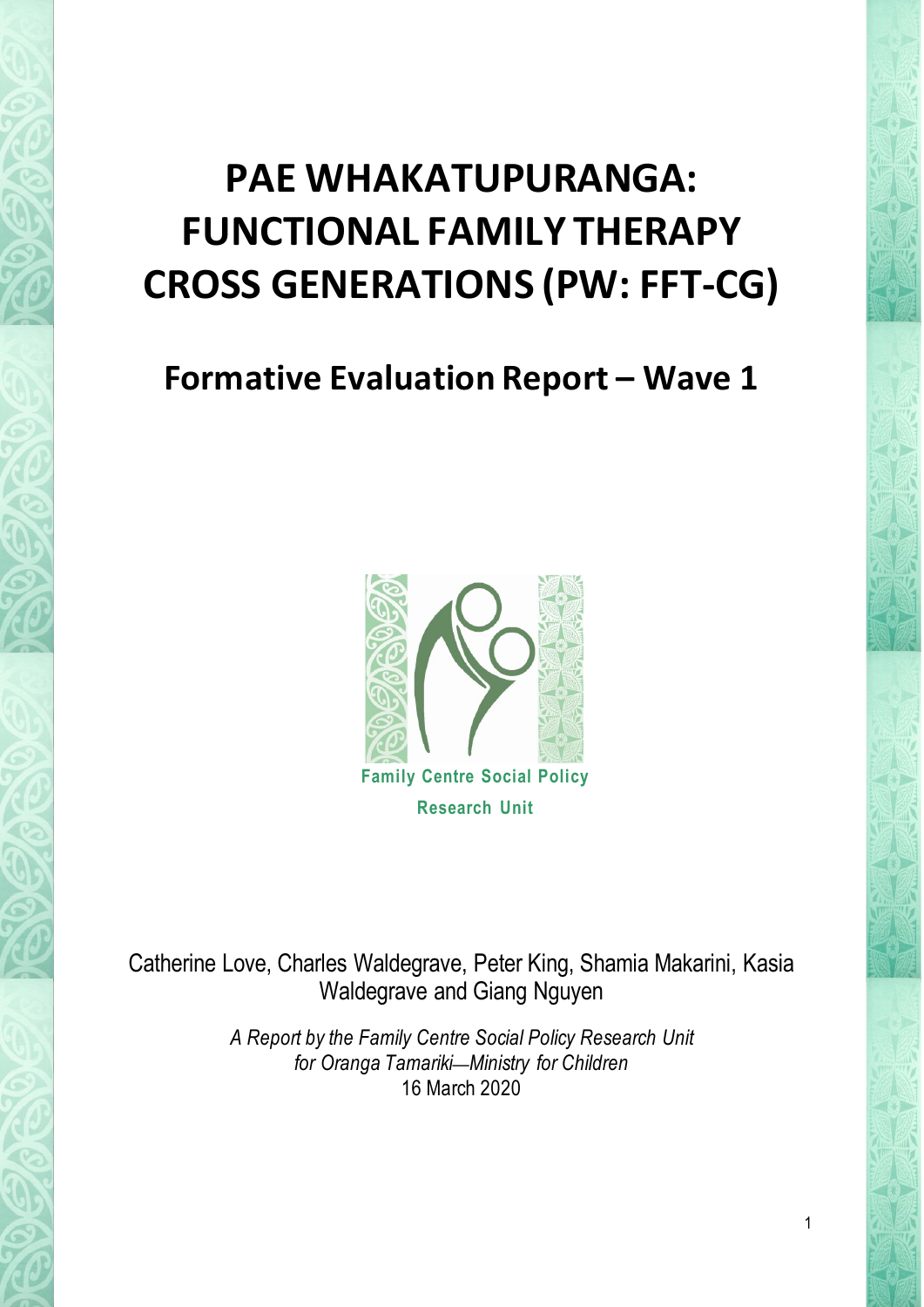#### Aurora Centre, 56 The Terrace, Wellington

#### **Email:** [research@ot.govt.nz](mailto:research@ot.govt.nz)

The Oranga Tamariki Evidence Centre works to build the evidence base that helps us better understand wellbeing and what works to improve outcomes for New Zealand's children, young people and their whānau.

**Authors:** Catherine Love, Charles Waldegrave, Peter King, Shamia Makarini, Kasia Waldegrave and Giang Nguyen of the Family Centre Social Policy Research Unit

**Published:** May 2020

**ISBN:** 978-0-9951307-9-1

If you need this material in a different version, please email us at research@ot.govt.nz and we will provide it for you.

**Citation guidance:** This report can be referenced as *Family Centre Social Policy Research Unit (2020). Pae Whakatupuranga: Functional Family Therapy Cross Generations (PW: FFT-CG) – Wave 1 Formative Evaluation Report*, Wellington, New Zealand: Oranga Tamariki— Ministry for Children.

**Copyright:** This document *Pae Whakatupuranga: Functional Family Therapy Cross Generations (PW:FFT-CG) – Wave 1 Formative Evaluation Report* is licensed under the Creative Commons Attribution 4.0 International License http://creativecommons.org/licenses/by/4.0/.

Please attribute © New Zealand Government, Oranga Tamariki—Ministry for Children 2020.

**Disclaimer:** Oranga Tamariki has made every effort to ensure the information in this report is reliable, but does not guarantee its accuracy and does not accept liability for any errors.

**Acknowledgements:** The Family Centre Social Policy Research Unit wishes to thank all those who generously shared their knowledge and experience of the development of Pae Whakatupuranga: Functional Family Therapy Cross Generations during its first six months of operation. This included key members of the Steering Group; the Youth Horizons Kaumātua, therapists and managers; and referrers from the New Zealand Police, Department of Corrections and Oranga Tamariki. We also wish to acknowledge the Oranga Tamariki Evidence Centre for their review of drafts of this formative evaluation report. Tēnā rawa koutou katoa i tautoko mai i tēnei o ngā kaupapa rangahau.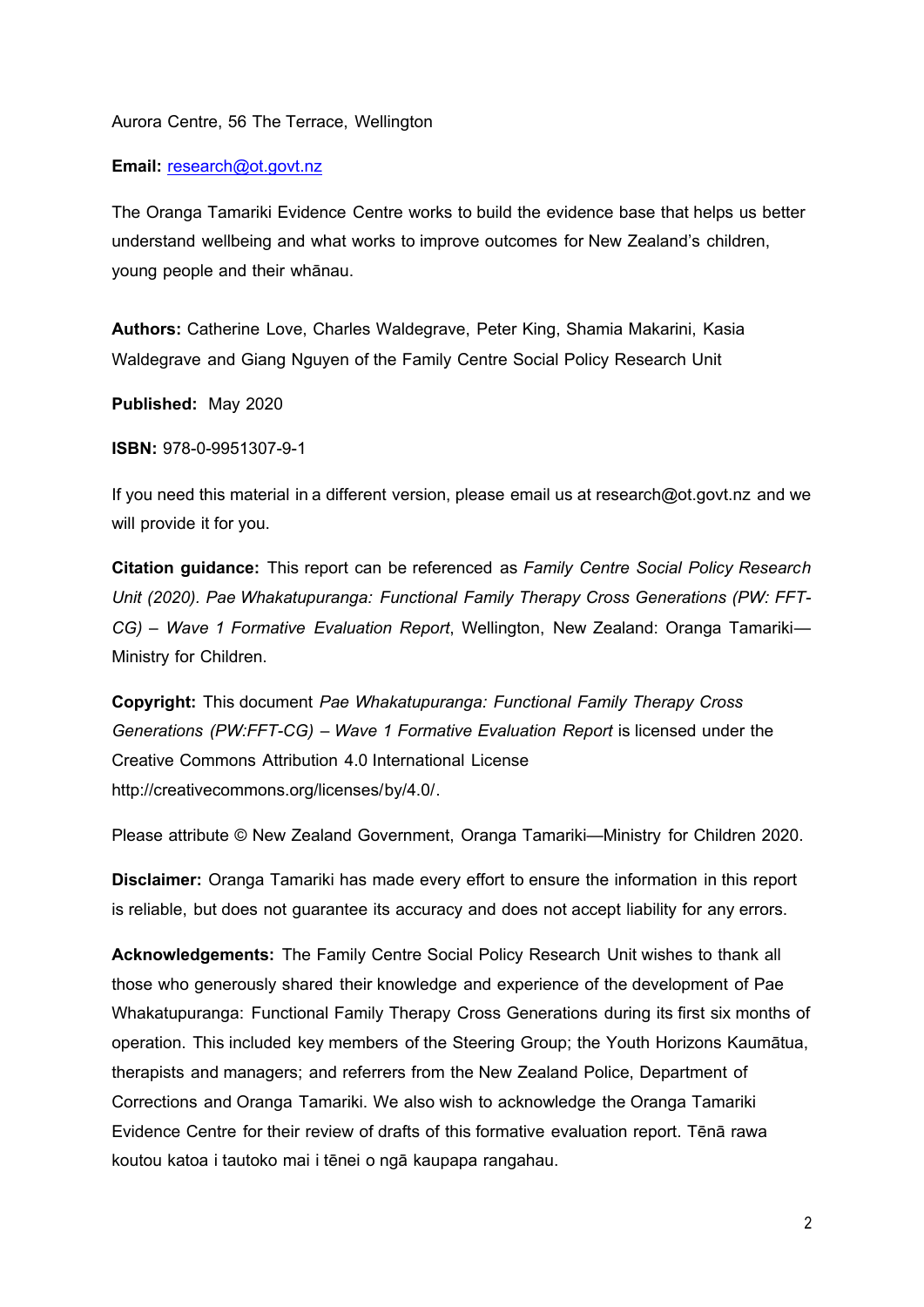# **Contents**

| 1              |     |                                                                                 |
|----------------|-----|---------------------------------------------------------------------------------|
| 2              |     |                                                                                 |
| 3              |     |                                                                                 |
|                | 3.1 |                                                                                 |
|                | 3.2 |                                                                                 |
|                | 3.3 |                                                                                 |
| 4              |     |                                                                                 |
|                | 4.1 |                                                                                 |
|                | 4.2 |                                                                                 |
|                | 4.3 | Research methods: qualitative data collection and quantitative data analysis 14 |
|                | 4.4 |                                                                                 |
| 5              |     |                                                                                 |
|                | 5.1 | Conceptual and contractual framework: how is the PW: FFT-CG programme being     |
|                | 5.2 |                                                                                 |
|                | 5.3 |                                                                                 |
|                | 5.4 |                                                                                 |
|                | 5.5 |                                                                                 |
| 6              |     |                                                                                 |
|                | 6.1 |                                                                                 |
|                | 6.2 |                                                                                 |
|                | 6.3 |                                                                                 |
|                | 6.4 |                                                                                 |
| $\overline{7}$ |     |                                                                                 |
|                | 7.1 |                                                                                 |
|                | 7.2 |                                                                                 |
|                | 7.3 |                                                                                 |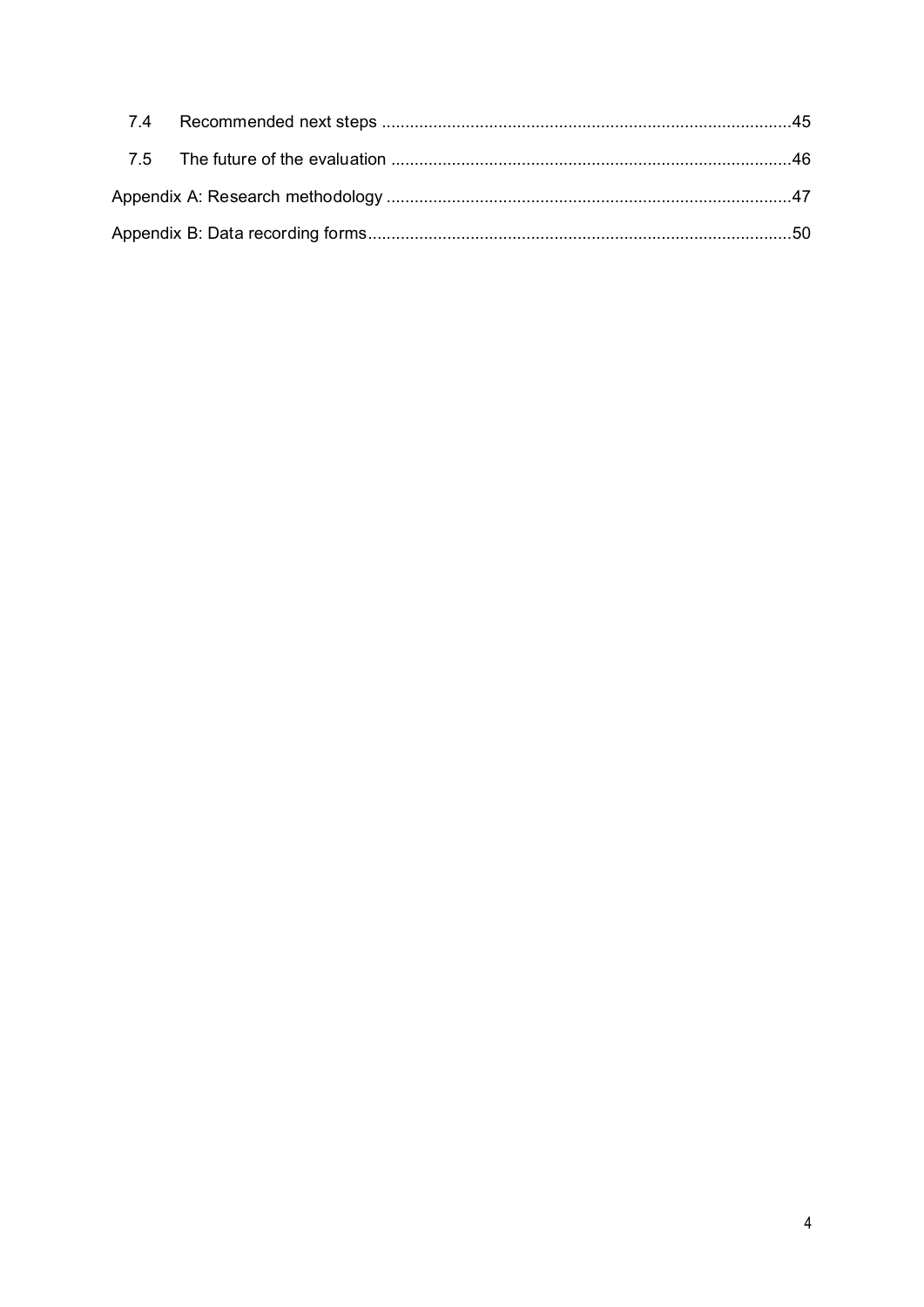# <span id="page-4-0"></span>**1 Executive summary**

Pae Whakatupuranga: Functional Family Therapy Cross Generations (PW: FFT-CG) is a pilot programme aimed at breaking the intergenerational cycle of justice involvement for rangatahi/young people and improving wellbeing for them and their families/whānau/aiga. This happens through the facilitation of positive change in family systems.

PW: FFT-CG is an adaptation of the original Functional Family Therapy (FFT) model, which is designed and owned by FFT LLC<sup>[1](#page-4-1)</sup>, but has been adapted in order to be suitable for the Aotearoa context with regards to cultural appropriateness. It is funded by Oranga Tamariki under its Reducing Youth Offending programme of work. The service involves two other agency partners - Department of Corrections (Corrections) and New Zealand Police (Police).

Youth Horizons (YHT), a contracted third-party provider of the PW: FFT-CG service, has been implementing the pilot service in Auckland since July 2019.

The Family Centre Social Policy Research Unit (FCSPRU) is undertaking a multi-year evaluation of PW: FFT-CG (July 2019 to June 2022). This evaluation has three overall highlevel objectives:

- 1. To assess how well PW: FFT-CG is being implemented, including its cultural appropriateness in the Aotearoa/New Zealand context, and identify any areas for improvement
- 2. To understand the service's early effect on the wellbeing of young people and their whānau
- 3. To identify key requirements for implementing the service well in other locations (if it is deemed effective).

This evaluation report prepared by FCSPRU is largely a baseline report about the first six months of the programme's operation. It focuses on the first evaluation objective and is an early part of the formative evaluation that is taking place from July 2019 to December 2020. (The formative evaluation will be followed by an impact evaluation.)

A mixed-method evaluation strategy utilising both qualitative and quantitative methodologies was used, which included *document review, individual interviews, a focus group* and *data analysis*. The three tikanga approach of FCSPRU ensures that all research is conducted from cultural perspectives, with Kaupapa Māori theory and practice and the Pacific Fa'afaletui methodology used. Interviews were carried out with staff and key stakeholders alongside a review of the monitoring data generated from three databases: the CSS (clinical services system) database created by the FFT programme (FFT LLC); the YHT HCC (healthcare community client) management database; and the YHT Googleform database for cultural satisfaction survey data.

In general, the programme is heading in a positive direction with a strength based, in-home, in-depth, broad family/whānau/aiga service. The complexity of the model and the multiple partnerships involved are outlined in the following sections of the Results chapter (Chapter 5): *Conceptual and contractual framework; governance and management; referrals; YHT PW: FFT-CG clinical delivery;* and *therapeutic training and processes.* 

#### **Māori and Pacific frameworks are being incorporated into PW: FFT-CG to make it culturally appropriate in the Aotearoa/New Zealand context**

At the conceptual level, the pilot PW: FFT-CG model specifically seeks to incorporate culturally responsive therapeutic understandings and approaches in relation to Māori and Pacific

<span id="page-4-1"></span><sup>1</sup> More information about FFT LLC can be found at https://www.fftllc.com/.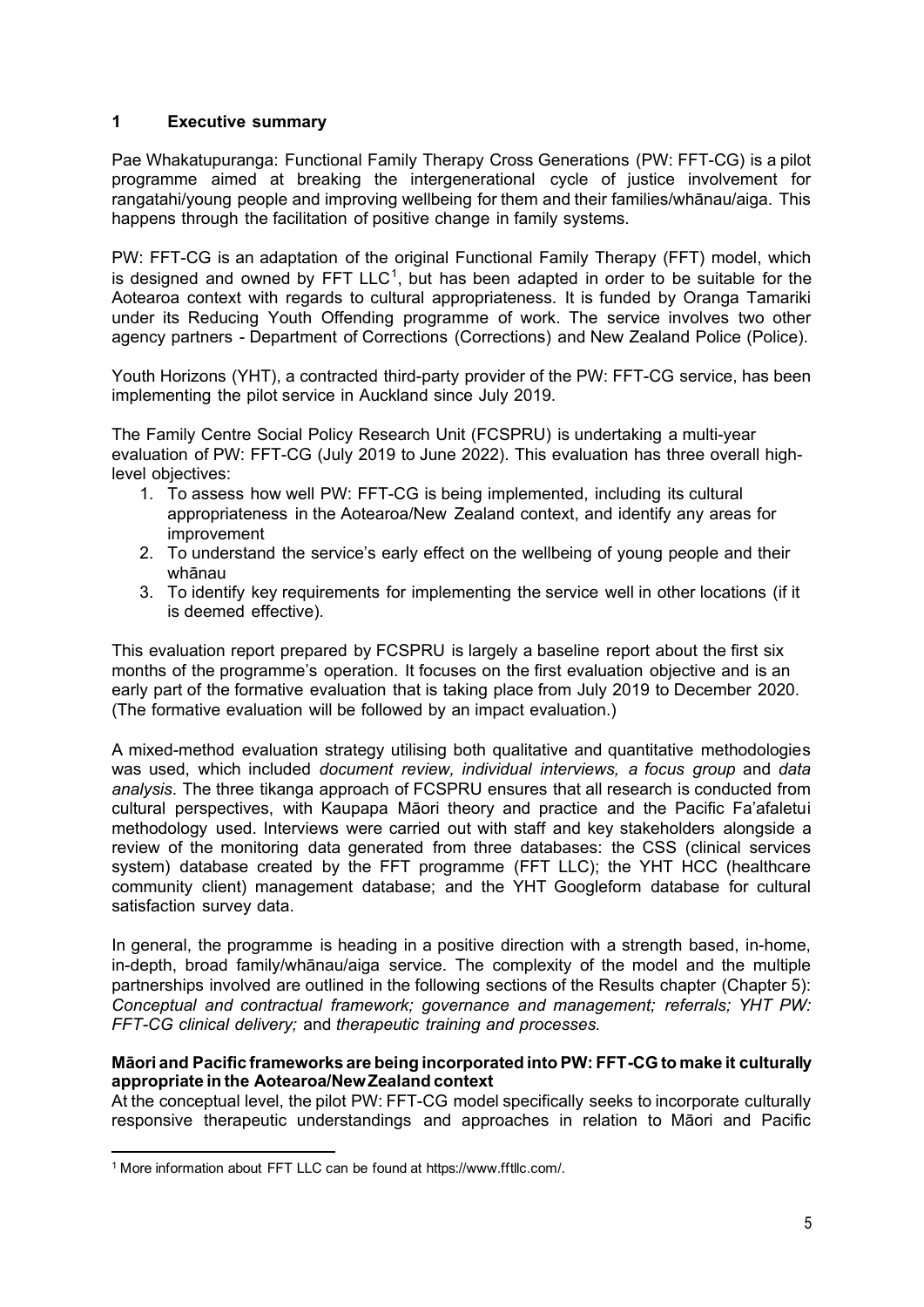worldviews and value systems, with a therapeutic model originating from a Western epistemological base. The model has a 'phase-based' progression of engagement, motivation, assessment, behaviour change, and qeneralisation of index clients<sup>2</sup> and assessment, behaviour change, and generalisation of index clients<sup>[2](#page-5-0)</sup> and families/whānau/aiga, rather than a prescribed therapeutic delivery template. Many young people and families who YHT engage with identify as Māori and/or Pacific, so YHT is implementing Whaitake Whakaoranga Whānau (WWW), the Māori cultural framework developed for YHT, within the PW: FFT-CG pilot. Training in the framework has been provided to YHT therapists. A Pacific framework is currently being developed.

Intellectual property agreements are in place in relation to the frameworks. The clinical model is the property of FFT LLC and the Māori cultural framework is the property of YHT and the kaitiaki of the YHT Kaumātua. The US-based FFT LLC is the original owner and Licensor and the monitoring data is fed back into their system as well as being accessible to the service. It is not clear to the reviewers who owns the intellectual property rights, kaitiakitanga, and copyright matters relating to the incorporation of WWW (or elements thereof) within the Clinical Training Manual and control of the 'cultural data' that is collected in the monitoring system (e.g. all the assessment information and case notes that are entered into the FFT LLC CSS database).

#### **The Steering Group provides strategic advice on operations, YHT senior managers lead the service and Kaumātua contributes cultural leadership**

At the Governance and Management levels, the Steering Group provides a central role in advising on the effective operation of the programme. Stakeholders from the three partner agencies (Police, Corrections, and Oranga Tamariki) and the programme provider organisation (YHT) are members of the Steering Group. Steering Group members bring valuable knowledge of their agency's systems, structures, cultures, lines of authority, and decision-making processes to the table.

The relationships between Oranga Tamariki, Police, Corrections, and YHT have developed positively. These strong relationships enable a high degree of flexibility and adaptability in developing and implementing the model, as illustrated by the partner agencies' openness and cooperation in the Steering Group.

The Senior Managers in YHT, in the main, lead the service and facilitate learning and active communication among the therapists. There is a sense of unity within the service and a strong belief in the effectiveness of the FFT model. The Kaumātua of the service, one of the developers of the WWW framework and trainer for therapists, contributes strong cultural leadership and understanding. The therapists are committed to learning a complex and hopefully effective model of practice and enjoy the stimulation. The inter-accountability of the group structure enables processes to be implemented in relation to feedback from different levels of the service. Respect is a major value both internally and towards client families.

#### **All referrals come from the three collaborating agencies, the referral and allocation processes have been clarified and strengthened, but challenges remain for successful service take-up**

Referrals are made by the three collaborating agencies, most commonly from youth aid officers, case social workers, or probation officers, because of their direct contacts with clients. Each agency has appointed a site champion to promote the PW: FFT-CG programme within their agency/site and to provide a point of contact for the Referral Coordinator at YHT.

The Oranga Tamariki programme manager and YHT staff have put considerable effort into ensuring that criteria for referrals are well understood. Many improvements have been made

<span id="page-5-0"></span><sup>2</sup> YHT uses the term 'index client' to refer to the young person in a whānau who the PW: FFT-CG referral mainly relates to.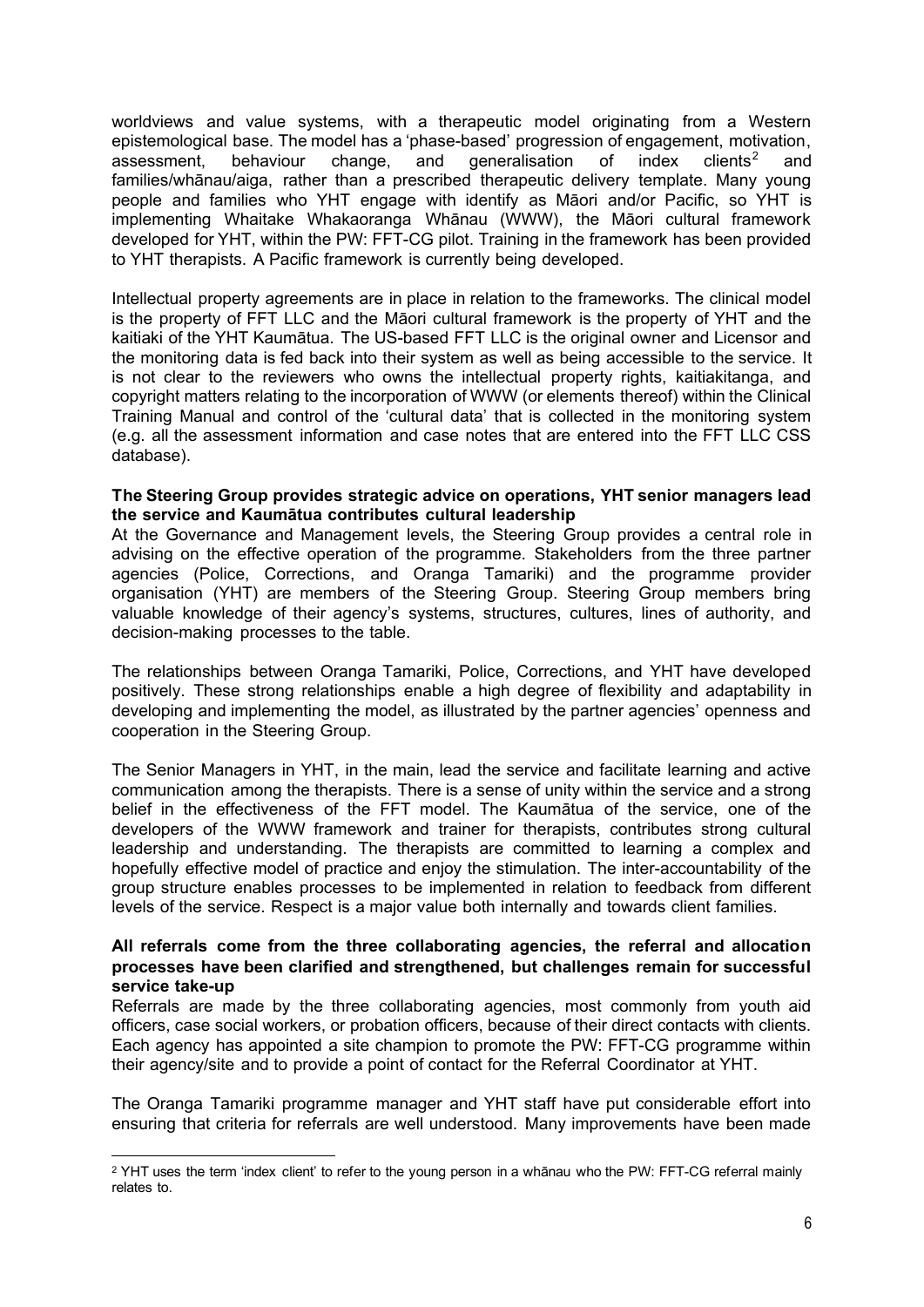to promote good quality referrals, including the straightforward and 'to-the-point' pamphlet for client families/whānau/aiga, YHT leading small group presentations with potential referrers (staff who refer potential clients to the programme) in the collaborating agencies, and the fact that therapists can contact referrers directly to gain further information prior to meeting clients and family/whānau/aiga. Most contacts with clients are conducted at their home or marae.

The YHT Practice Leader and the Referral Coordinator have important roles in assessment, triaging, and allocation of referrals to ensure safety and suitability of clients in matching with therapists. The differences in the client groups of the three agencies lead to different referral rates. The higher rate of Police referrals, than Corrections or Oranga Tamariki referrals, probably stems from the younger age of their index clients and the rapport with families/whānau/aiga in the Youth Aid scheme.

There are challenges however in the referral process. Fewer than half the cases allocated become and remain active. This is not necessarily a failure of the service, or the referrer, because the service relies on consensus with the clients and many have experienced very difficult lives with anti-social histories. The matter needs to be studied though, to understand how the bridging process between referrer and successful take up of the service can be strengthened.

#### **The therapeutic process is at an early stage of delivery, therapists are strongly committed to their client families/whānau/aiga, and there are positive team dynamics among therapists**

The therapeutic process is in its early stages, with five therapists, and no clients who have reached the final therapeutic phase yet. The therapists are committed and persistent in their efforts to gain the trust of family/whānau/aiga. It is clearly the key to successfully delivering PW: FFT-CG, but the process is quite time consuming. It is not uncommon for therapists to make numerous visits to the family/whānau/aiga, or to meet family members separately, prior to bringing them together. There is a strong culture of respect for client families/whānau/aiga and there are positive team dynamics among the therapists. They are also comfortable with meeting families/whānau/aiga in their homes and outside normal business hours, and appear highly committed to promoting the successful delivery of the service.

With the Steering Group's help, confidentiality policies have been developed that require a therapist to report incidents that may present a danger to the client, themselves or the public, but do not require them to report incidents that should be kept confidential in a therapeutic setting. This nuanced policy assists therapists to establish and maintain trusting relationships with clients and their family/whānau/aiga.

#### **Programme training is in the early stages of development and delivery**

A three-day noho marae has been held for the five therapists that covered the first two phases of the FFT model of therapy. Two further noho marae have been held and there has been substantive training in the WWW framework. The training was well received with positive feedback on the content and the support therapists have received from their supervisors.

Therapists are required to commit to a substantial amount of reporting and paperwork because of the robust FFT monitoring system. The volume of paperwork and its complexity is challenging for some, but generally appears to be considered acceptable and part of the procedure. It is important that the monitoring aspect is facilitated by YHT Managers and not compromised, because it is one of the pillars of the model and should prove to be very useful for therapists, families and the service. The transparency it produces, if used well to improve practice, should help lift the level of positive outcomes.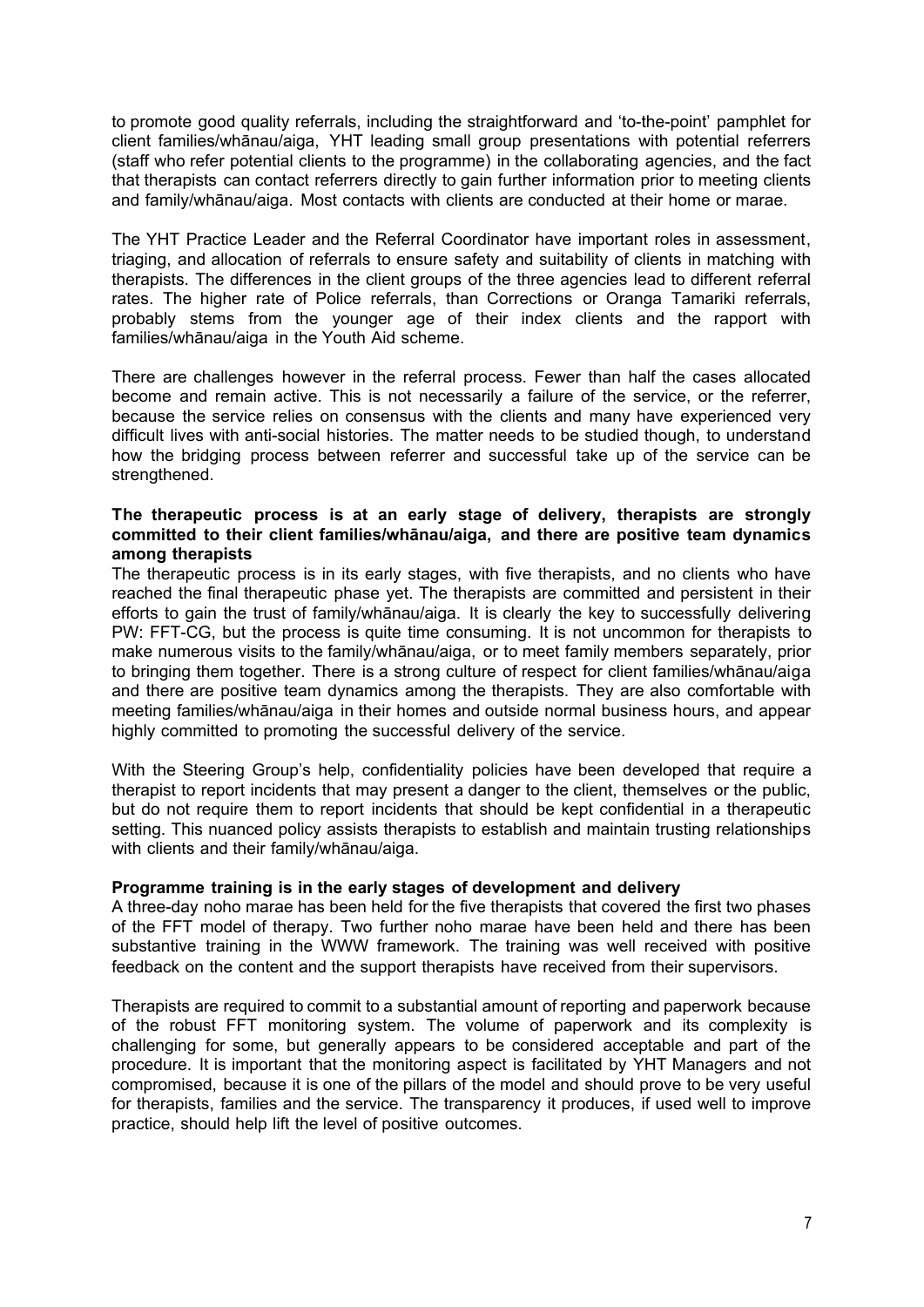#### **The YHT information monitoring instruments are comprehensive and fit-for-purpose, but the management and accessibility of data require improvement**

Monitoring data, namely information on client cases, is recorded throughout the referral and therapeutic processes. The information is stored on three databases: the CSS database/client management system created by the FFT programme (FFT LLC); the YHT HCC case management system; and the YHT Googleform database for cultural satisfaction survey data.

At the end of the first six months of operation, 56 cases were allocated to a therapist in the CSS database, 25 of which are active cases. The small number of observations recorded in the databases limits the analysis of trends. However, an early trend has emerged of Māori, who comprise the largest proportion (52%) of total referrals and make up the highest percent of the active cases (44%), having the highest rate of non-engagement in the service: 85% of those who were allocated to a therapist, but never signed a consent form or participated in an FFT session, were Māori. This result, despite the strength of the WWW cultural framework that is central to YHT's training and rationale, raises questions about what is really needed to create a more welcoming bridge for Māori young people who find themselves in social and legal difficulties. Caution is needed interpreting these findings from the small numbers in this early period, but it is fair to say the current approach is clearly working for some but not for others.

Our review of YHT's information monitoring system shows that the data collected is comprehensive and fit-for-purpose, with a range of measurements that can be used to quantify the difference before and after treatment. Current data tools are useful, especially the monitoring dashboard, in providing a summary of progress or otherwise, and the number of contacts therapists make for allocated and active cases is reported on in the monitoring dashboard. However, concern was expressed by some therapists that failure/success categories in the monitoring data may not reflect the engagement efforts made with whānau/aiga/family. This could be a fine-tuning matter.

While the data collection instruments are fit-for-purpose, the management and accessibility of the data is not. As measurements are located in three separate databases the accessibility of the total body of data for a comprehensive analysis of processes and outcomes is limited. The outcome measurements in CSS include the Family Self Report, Outcome Questionnaire (OQ), Youth Outcome Questionnaire (YOQ), Youth Self Report (Y-OQ-SR), Client Outcome Measure Adolescent (COM-A) and Parent (COM-P), and Therapist Outcome Measure (TOM). The YHT HCC database has data from the Outcome Assessment Form and the YHT Googleform database has data from the Cultural Satisfaction Form. It is recommended that a unified, easily accessible database be developed that is adequate to meet the reporting needs of the programme.

#### **Recommended next steps**

The findings in this evaluation should be seen as baseline data for the overall evaluation. The small numbers involved, and the fact that no active cases had been completed at the time of the evaluation, suggest that at this stage only a small number of foci are worth considering.

The FCSPRU makes the following recommendations in the light of this formative evaluation:

- 1. It is recommended that the partner agencies implement a process that enables them to understand the circumstances of families, particularly whānau Māori, who decide not to take part in PW: FFT-CG therapy after they have been allocated a therapist, and their reasons for not proceeding.
- 2. Related to 1 above, according to the data, around a third of referrals cannot be contacted for follow up. This may be because they change their contact details without notifying the referring organisation/YHT or they do not answer their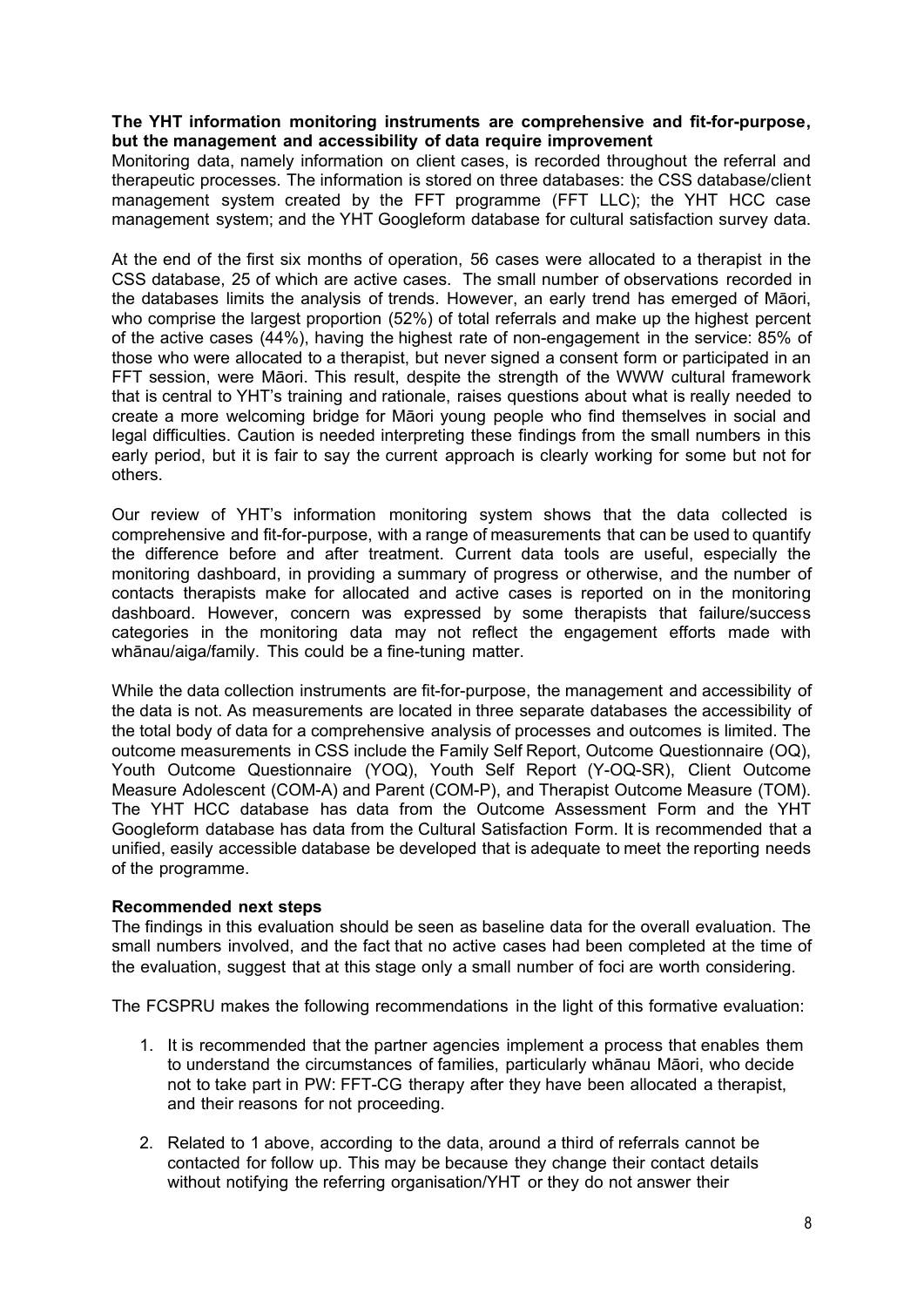phone/email/door. It is recommended that the referrers and the service consider solutions such as:

- a) developing supplementary processes for maintaining contact details of clients who have been referred, particularly those who may be more mobile or transient. 'Follow up back up' in service agencies and longitudinal research organisations often includes collecting contact details of clients' significant others (e.g. a close relative, neighbour or other associates) in case clients change addresses, so that they can still be contacted
- b) developing an agreement between YHT and referrers that YHT therapists contact the referrer when they are unable to contact a client and the referrer follows up to renew/review/withdraw the referral
- c) developing a protocol that requires the referrer, client whānau and YHT therapist to meet together in the first instance. This would involve the referrer introducing the young person and whānau to the therapist enabling direct contact from the outset.
- 3. The current data collection process could include additional items that record the gaining acceptance and building trust activities that therapists undertake prior to the young person and family/whānau/aiga becoming an active case, as this is an important component of the PW: FFT-CG approach.
- 4. Develop a unified easily accessible database from the three separate databases currently being used, to better meet the needs of the programme.
- 5. Clarify the ownership of the intellectual property rights, kaitiakitanga, and copyright matters relating to the incorporation of WWW (or elements thereof) within the Clinical Training Manual and control of the cultural data that is collected in the monitoring system (e.g. all the assessment information and case notes that are entered into the FFT LLC CSS database).

The staff, Steering Group, Kaumātua, and participating agencies should all be acknowledged and encouraged for what they have achieved to date in a positive and cooperative manner. A new and innovative service in an area where success has been hard to achieve in the past, is well underway, is running smoothly, and is well governed. Success breeds success and this early achievement should be recognised and encouraged.

# <span id="page-8-0"></span>**2 Introduction**

An independent external team of the Family Centre's Social Policy Research Unit (FCSPRU) was contracted by Oranga Tamariki to deliver a high quality, multi-year evaluation (July 2019- June 2022) of the Pae Whakatupuranga: Functional Family Therapy - Cross Generations (PW: FFT-CG) pilot programme. The mixed methods evaluation has been designed by FCSPRU in collaboration with the Oranga Tamariki Evidence Centre.

YHT is implementing the pilot PW: FFT-CG programme. FFT has been operating nationally through YHT for over 10 years, giving YHT a full understanding of traditional FFT. This evaluation is concerned with the implementation of the cross-generation adaptation of FFT with a wider age range and adaptations to the New Zealand situation. YHT as service provider is present at all levels of governance, management, and service provision. YHT is contractually accountable to Oranga Tamariki, and to FFT LLC to whom it is also a Licensee. YHT is also accountable to the Steering Group, on which it sits and holds a Co-Chair position. In addition, YHT is responsible for meeting the data collection, reporting, and accountability requirements of the multiple stakeholders to whom it has contractual or other ties.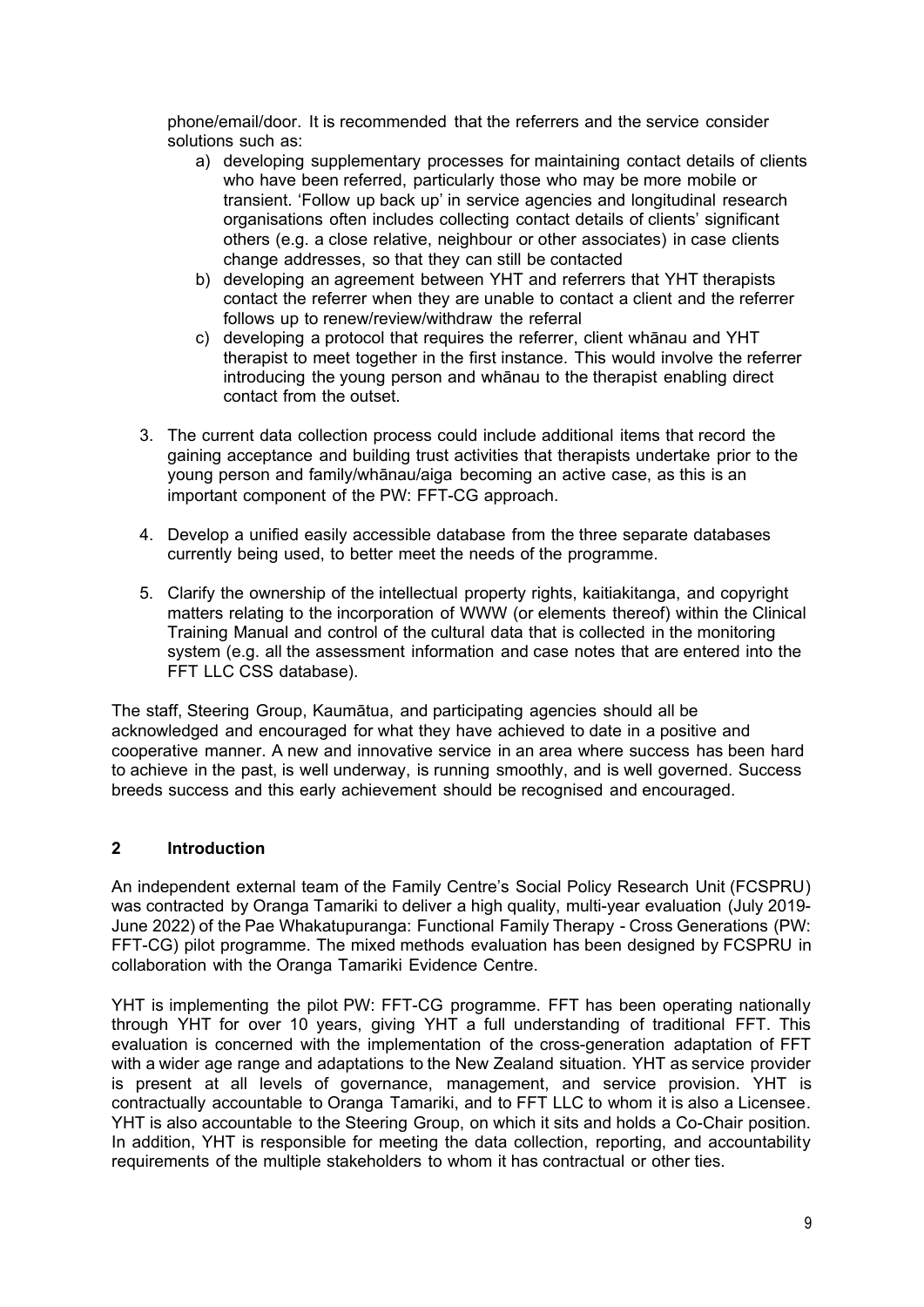The evaluation has three overall high-level objectives:

1. To assess how well PW: FFT-CG is being implemented, including its cultural appropriateness in the Aotearoa/New Zealand context, and identify any areas for improvement (the major focus of this evaluation and report)

2. To understand the service's early effect on the wellbeing of young people and their whānau

3. To identify key requirements for implementing the service well in other locations (if it is deemed effective).

There are two parts to the evaluation. The formative evaluation will take place in three waves and the impact evaluation in two waves. All waves of the evaluation will involve quantitative and qualitative data collection. This report concerns wave one of the formative evaluation and examines early indicators pertaining to objective one above. The views and experiences of staff, stakeholders, and Steering Group members involved in the PW: FFT-CG pilot were obtained, along with a range of monitoring data and documents. The researchers sought to elicit and analyse information on the strengths and challenges of the pilot programme to date. The wave one evaluation covers the programme's conceptual and contractual framework, governance and management, referrals, therapists, training, and monitoring data. It is essentially a baseline evaluation, and does not encompass client reports or effectiveness analysis, given that there are no programme completions at this early stage of the pilot.

The PW: FFT-CG pilot is complex, in part because of the multiple stakeholders and multiple issues inherent in the pilot. The collaborative initiative aims to meet the different but overlapping goals of three agencies. This evaluation is concerned with process elements around the collaboration between three agencies, each with their own distinct systems, structures and organisational cultures.

In addition to the processes around the formation and pilot operation of a collaborative initiative between agencies and YHT as the service provider, the project also involves the piloting of a new adaptation of FFT. This brings another stakeholder into the picture, the FFT LLC – the developer, owner, and Licensor of FFT programmes.

The therapeutic model is also unique because of the anticipated amalgamation of culturally specific (Māori and Pacific Nations) therapeutic approaches. This is being achieved through ongoing training around the cultural frameworks.

Hence the evaluation canvasses organisational structures, systems, and relationships; culturally specific and embedded approaches to families/whānau/aiga, people and values; and the new adaptation of FFT. The adaptation (PW: FFT-CG) is being delivered by a newly constructed team of therapists with a range of supports in place.

# <span id="page-9-0"></span>**3 Background**

# <span id="page-9-1"></span>**3.1 Desired outcomes of the PW: FFT-CG**

The PW: FFT-CG therapeutic programme is designed to decrease criminogenic risk and increase protective factors amongst index clients, including addressing eco-developmental and contextual environmental factors, specifically family/whānau/aiga functioning. Desired outcomes have been identified as:

- Reduce risk of re-offending
- Strengthen family relationships
- Improve the way family members interact and communicate with each other
- Improve family wellbeing by reducing conflict and aggression in the home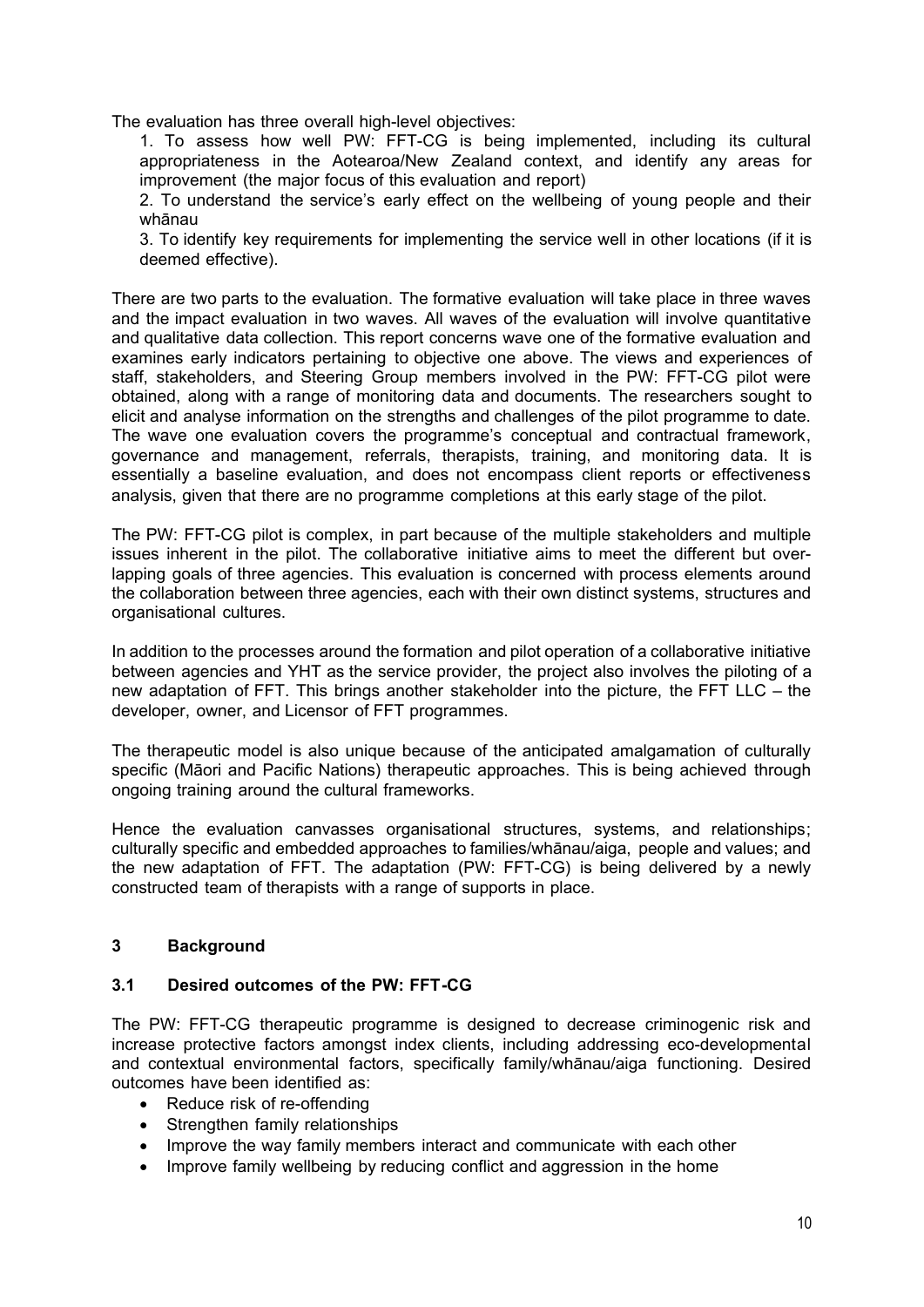- Help young people to stay at home or transition successfully to independent living
- Help young people either stay in school or return to school, training or employment.

In addition, PW: FFT-CG as it is practised in Aotearoa/New Zealand aims to explicitly include Māori and Pasifika culture-centred therapeutic approaches.

# <span id="page-10-0"></span>**3.2 PW: FFT-CG Aotearoa/New Zealand pilot**

The PW: FFT-CG pilot programme aims to "break the intergenerational cycle of justice involvement for youth"<sup>[3](#page-10-2)</sup> through reducing reoffending by facilitating positive change in family systems. This is posited to reduce risk and increase protective factors related to offending or re-offending.

The PW: FFT-CG pilot is a collaboration between Oranga Tamariki (Youth Justice), Police, and Corrections. Oranga Tamariki is funding the pilot programme and evaluation under its Reducing Youth Offending programme of work.

YHT is a third-party provider of the PW: FFT-CG programme in New Zealand. Oranga Tamariki has contracted YHT to pilot PW: FFT-CG in Auckland for two years from July 2019. If early indications are the service is effective then it might be rolled out gradually to other locations, starting in July 2021.

Oranga Tamariki (Youth Justice) has provided a resource in the form of a programme manager for the pilot. The programme manager plays a significant role in the preparation and implementation of effective communications, including face-to-face meetings between stakeholders.

# <span id="page-10-1"></span>**3.3 Scope of pilot programme**

YHT is piloting PW: FFT-CG in the Greater Auckland region (including Franklin to the south, Waiheke Island and Wellsford to the north). YHT has five trained PW: FFT-CG therapists, one Practice Supervisor, and one Referral Coordinator. Referrals for the pilot are made by Oranga Tamariki (10 to 17-year olds), Corrections (18 to 24-year olds) and the Police (10 to 24-year olds). The pilot is governed by a Steering Group comprising representatives from all the partner agencies and key YHT personnel. The pilot runs for two years, from 1 July 2019 to 30 June 2021.

YHT uses the term 'index client' to identify the young person who is referred to PW: FFT-CG. If a parent or an entire family is referred, then the young person with the greatest need is identified as the index client. When that is not clear, the oldest person aged 17 years or under is the index client. YHT collect and organise their monitoring data in relation to the index client.

To qualify for entry into the pilot, the index client has to have some involvement with the justice system and be living with their family of origin. The family of origin must include at least one caregiver, that is, a person with significant influence in the index client's life.

Exclusion criteria from PW: FFT-CG include: sexual offending when it is the primary reason for the referral; if the index client has serious other charges pending; if the index client has acute mental health episodes requiring a health intervention; index clients whose comprehension of therapeutic interventions would be compromised, for example, those who have developmental delay; and where the index client has experienced incidences of family

<span id="page-10-2"></span><sup>3</sup> INFO by Design. (2019) *Information Sharing for Functional Family Therapy – Cross Generations: Privacy Impact Assessment.*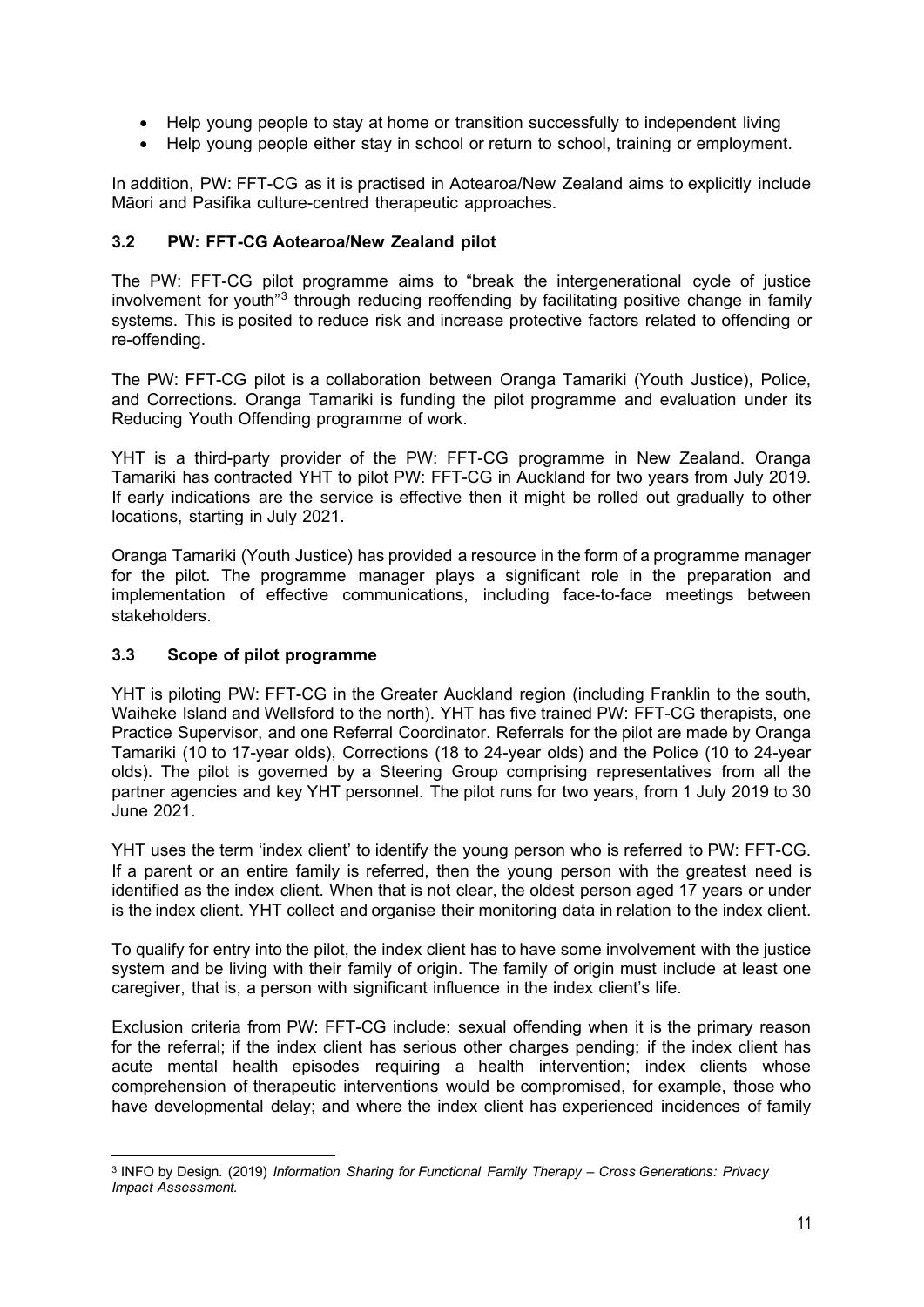violence with acute palpable terror and the perpetrator is suspected to have ongoing contact with the family.

In total, 56 clients were referred from the beginning of the pilot to 16 December 2019:

- Twenty of these were classified as never beginning treatment (36%)
- Five as having dropped out after beginning treatment (9%)
- Six as being referred but not yet having begun treatment (11%)
- Twenty-five active cases receiving treatment (44%).

A note of caution. These figures point to areas that are illustrative of the pilot, however the numbers are too small to predict the performance of the programme in its final form.

# <span id="page-11-0"></span>**4 Methodology**

# <span id="page-11-1"></span>**4.1 Research aims**

This report concerns wave one of the formative evaluation. Priority questions include:

- How is the PW: FFT-CG programme being implemented?
- What is working well or not working well during the implementation? What are the reasons for this?
- How could the implementation be improved, if at all?

# <span id="page-11-2"></span>**4.2 Research methodology and cultural values**

In order to determine whether the PW: FFT-CG pilot is being implemented as intended, it is necessary to examine the nature of the PW: FFT-CG therapeutic model and the key intentions associated with it.

In addition, given the inequitable (over) representation of whānau Māori and Pacific Peoples in offending statistics, together with the specific inclusion of cultural aspects into the PW: FFT-CG programme, the team considered that cultural theory and methodology should permeate the research process as a whole, from design to data collection, analysis, and reporting. This is enabled by the three tikanga (Māori, Pacific, and Pakeha/European) approach of the FCSPRU.

The therapeutic model and values behind the Māori and Pacific approaches, which differ from mainstream Western approaches, are summarised briefly below. Further detail about the approaches is provided in Appendix A.

#### *PW: FFT-CG therapeutic model*

PW: FFT-CG is an adaptation of FFT, a family-based treatment designed to address young people's behavioural problems and the family contexts within which they occur. FFT was "specifically designed to address the needs of a range of problem families, especially the most challenging ones"[4.](#page-11-3) FFT targets adolescents aged 11-18 with moderate to severe conduct problems and offending. Two earlier adaptations of FFT expanded the age range, to 0-18, and to 18-24, respectively.

A philosophical and conceptual framework that focuses on therapists establishing respectful relationships and a family-centred environment (based on client and family perspectives),

<span id="page-11-3"></span><sup>4</sup> Robbins, Michael, S. (2019) Functional Family Therapy: Cross Generations. Clinical Training Manual.

Functional Family Therapy (FFTllc/FFTinc.) Seattle, WA. p3.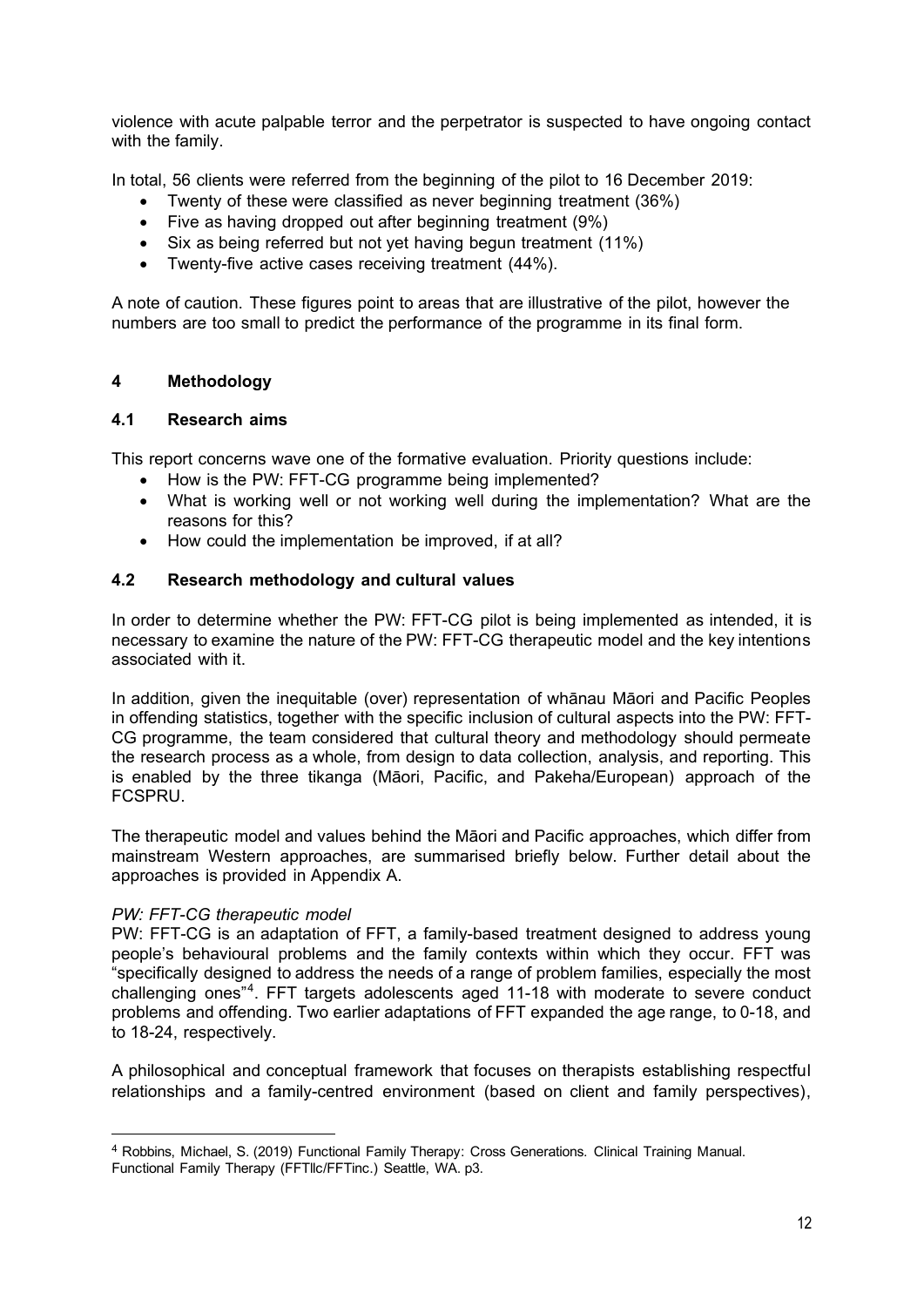together with "an appreciation of the individual, family, and socio-cultural systems"<sup>[5](#page-12-0)</sup> is common across the FFT adaptations.

Core principles of FFT are a therapeutic approach that is:

- Respect-based
- Phase-based
- Integrated and multi-systemic
- Evidence-based and data-driven.

For FFT to work, all members of the index client's significant social network (often household or family members) should participate in the therapy. Members of the extended family/whānau/aiga are also welcome to participate.

FFT therapies utilise five components (known as 'phases') of change. Therapists are required to work through the five phases with index clients and families/whānau/aiga achieving the goals identified with each phase in order to complete a programme. The five phases are: engagement, motivation, relational assessment, behaviour change, and generalisation when behaviour changes are extended into other areas of the family's life.

A key variation in the PW: FFT-CG adaptation from the existing FFT approaches is the age range of 10-24 years, which requires developmentally appropriate elements from existing FFT adaptations. In this sense, PW: FFT-CG may be more demanding than existing FFT adaptations. The PW: FFT-CG Clinical Training Manual states a programme usually consists of 10-12 sessions over three months. However, the view of YHT is that five months is a more likely period, given the greater range of problems presented by clients across childhood, youth, and early adulthood, compared with YHT's experience with the standard programme.

# *Kaupapa Māori and Pacific Fa'afaletui research methodologies*

#### *Kaupapa Māori theory and practice*

The FCSPRU Māori research team was guided by the knowledge gained through the 'acts' of research characterised under kaupapa Māori, tikanga-a-iwi and the broader Mātauranga Māori methodologies. Kaupapa Māori is not a new research methodology, but rather the application of longstanding values, worldviews, ethics and processes to modern research contexts<sup>[6](#page-12-1)</sup>. Māori approaches tend to involve looking outwards and developing relationships and connections with the aim of gaining the whole (holistic) picture. This method of engagement was also employed by PW: FFT-CG.

# *Pacific Fa'afaletui research*

The Pacific *relational person* consists of three core elements: the spiritual, physical, and mental. The Pacific relational person has meaning within the *four primary relationships*: relationship with Atua; with the environment; with ancestors and heritage; and with others, aiga, and extended family<sup>[7](#page-12-2)</sup>. Fa'afaletui methodology was developed for research with indigenous people to avoid the marginalisation of their cultural differences in mainstream studies<sup>[8](#page-12-3)</sup>.

<span id="page-12-0"></span><sup>5</sup> Robbins, Michael, S. (2019) *Functional Family Therapy: Cross Generations. Clinical Training Manual.*  Functional Family Therapy (FFTllc/FFTinc.) Seattle, WA. p7.

<span id="page-12-1"></span><sup>6</sup> Smith, L.T. (1999). *Decolonising methodologies: Notes from Down Under*. London; Zed Books

<span id="page-12-2"></span><sup>7</sup> Tamasese, K, Parsons, L, Sullivan, G & Waldegrave, C. (2010) "*A Qualitative Study into Pacific Perspectives of Cultural Obligations and Volunteering."* Family Centre Social Policy Research Unit, Lower Hutt, Wellington <sup>8</sup> Tamasese K, Peteru C and Waldegrave C (1997) *Ole Taeao Afua, The New Morning: A Qualitative* 

<span id="page-12-3"></span>*Investigation into Samoan Perspectives on Mental Health and Culturally Appropriate Services.* The Family Centre, Lower Hutt, Wellington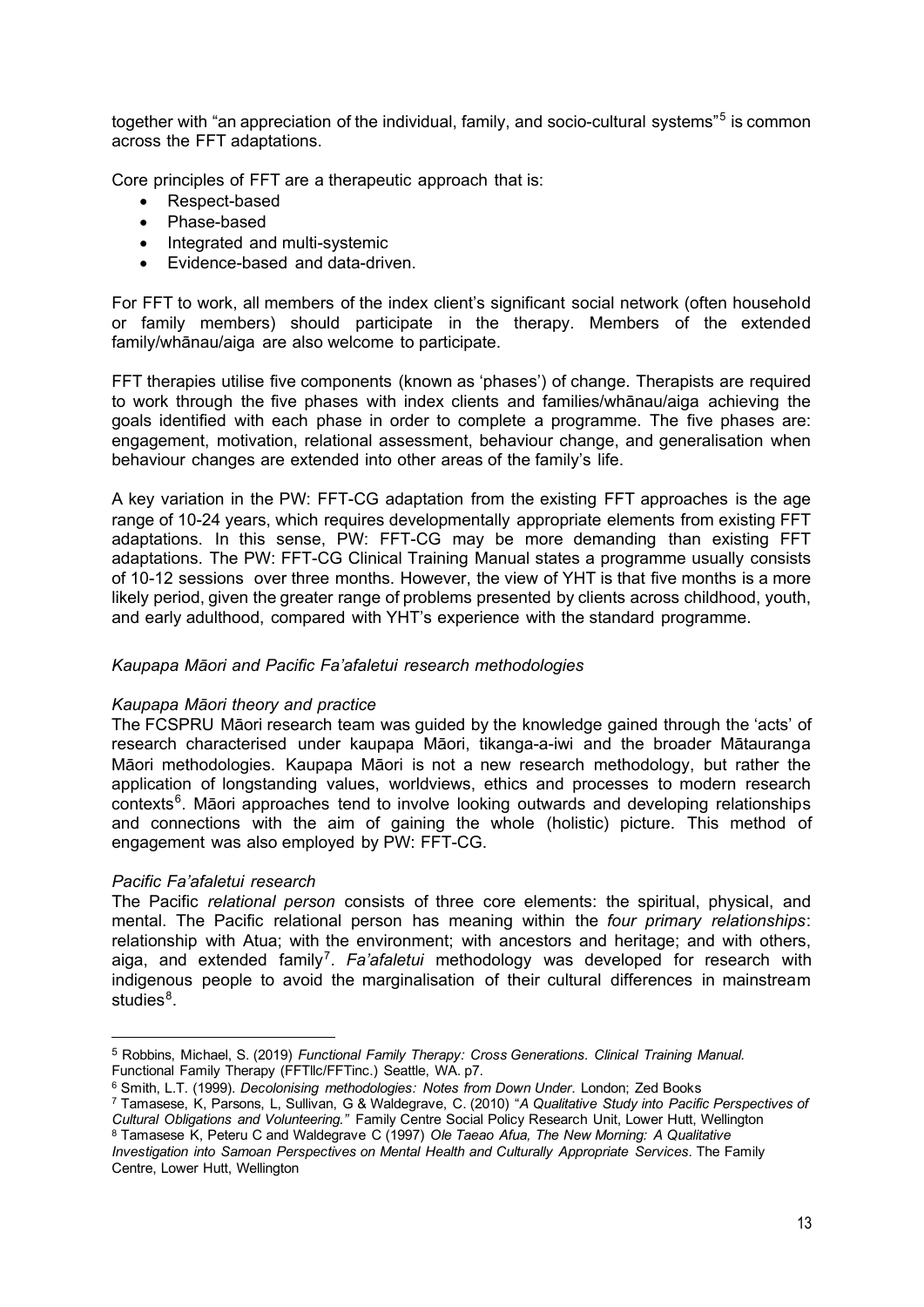# *Whānau Narrative Inquiry*

Narrative Inquiry is a qualitative research methodology<sup>[9](#page-13-1)</sup> that takes the approaches of narrative enquiry and integrates them within indigenous cultural frameworks. Whānau Narrative Inquiry places participants and their stories or narratives at the heart of the research process.

# *Fa'afaletui Inquiry*

Fa'afaletui Inquiry includes individual and fono group inquiries. The fono group method facilitates systematic comparisons of an individual's experience with those in their group<sup>10</sup>.

# <span id="page-13-0"></span>**4.3 Research methods: qualitative data collection and quantitative data analysis**

Semi-structured interview schedules were co-designed by FCSPRU and the Oranga Tamariki Evidence Centre. Whānau Narrative Inquiry was guided by interviewers to maintain the focus on priority research questions, while providing for participants to generate their own narratives and interpretations around the broad questions. The interview schedules varied according to the roles and specialisations of the participants, but all interviews sought descriptions of interviewees' roles and processes, and their assessment of what was working well and where the challenges lay. Likert scale ratings were collected during the qualitative interviews to provide contextual internal quantitative ratings of aspects of PW: FFT-CG (e.g. the referral process). Further details about qualitative data collection are provided at Appendix A.

Administrative, monitoring, and assessment documents were provided to the research team. These documents provided information on the entry into and uptake of the PW: FFT-CG programme, including referral pathways, eligibility assessment, uptake, early exits, and completions.

YHT collects administrative and outcome data through a range of forms and questionnaires. They provide information about the programme's implementation, the characteristics of its participants, and the outcomes achieved for and by the participant families and youth.

The data generated by the forms and information sources is held in three databases:

- CSS database/client management system created by the FFT programme
- YHT HCC case management database
- YHT Googleform database for cultural satisfaction survey data.

The data serve two broad reporting and monitoring purposes: process and outcome. Process monitoring and reporting focuses on the movement of participant families and youth into, through, and out of the PW: FFT-CG process, and participants' evaluations of the process and their therapists. Outcome monitoring and reporting focuses on the quality of participants' engagement with the PW: FFT-CG process and the behavioural changes achieved.

We examined the available documentation and data to assess the fitness-for-purpose of existing documents and make recommendations to improve data quality.

Our quantitative analysis of the monitoring data provided an initial evaluation of service implementation.

Tamasese K; Peteru C and Waldegrave C. (2005) "*Ole Taeao Afua, The New Morning: A Qualitative Investigation into Samoan Perspectives on Mental Health and Culturally Appropriate Services."* Australian and New Zealand Journal of Psychiatry. Vol. 39 (4) April, p.300-308

<span id="page-13-1"></span><sup>9</sup> Clandinin, D. J., & Rosiek, J. (2007). Mapping a Landscape of Narrative Inquiry: Borderland Spaces and Tensions. In D. J. Clandinin (Ed.), *Handbook of narrative inquiry: Mapping a methodology* (p. 35–75). Sage Publications, Inc

<span id="page-13-2"></span><sup>10</sup> Kreuger RA. (1988) *Focus groups: a practical guide for applied research.* Newbury Park, CA: Sage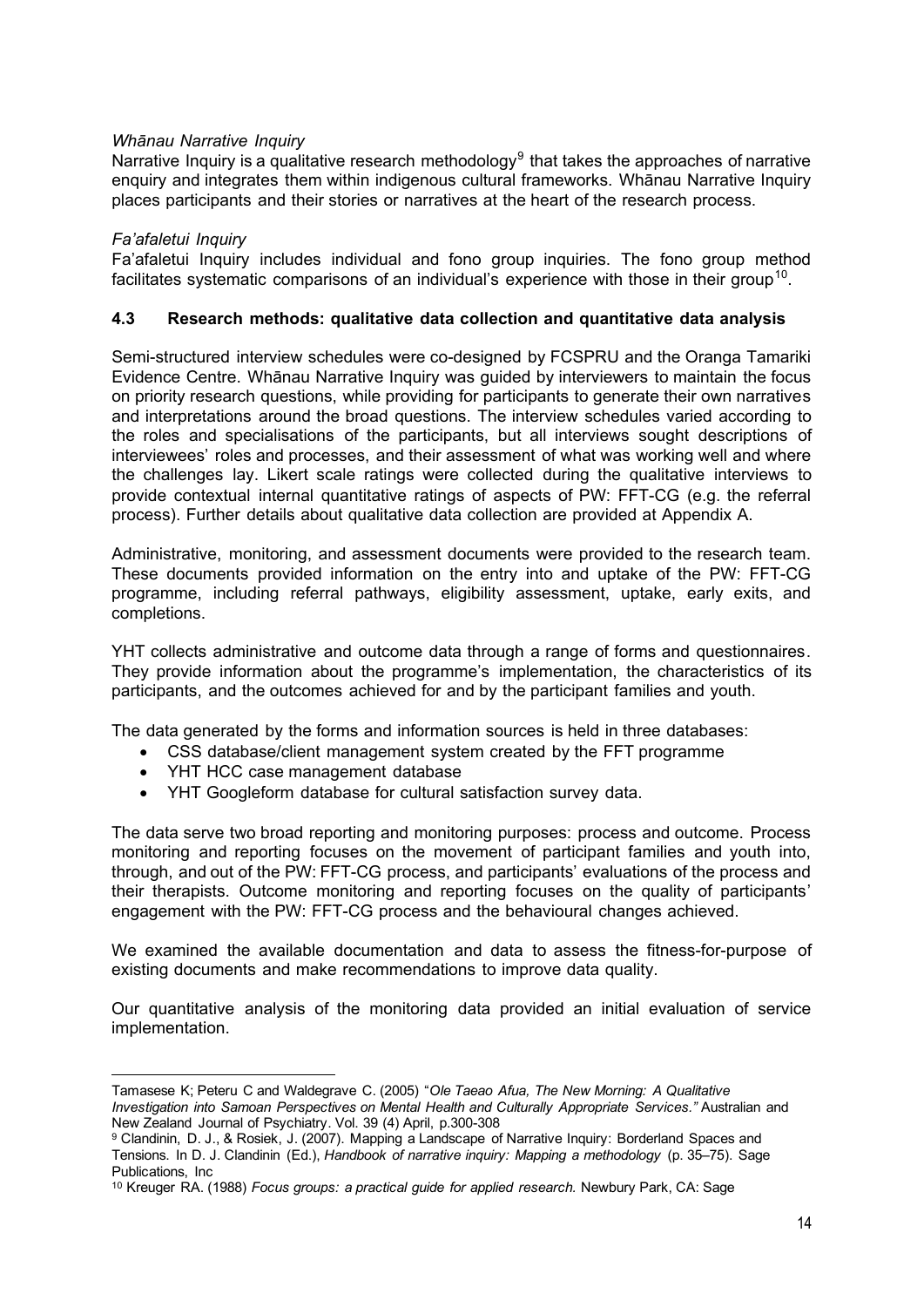# <span id="page-14-0"></span>**4.4 Ethics**

YHT informs young people and their families/whānau/aiga about the evaluation when they begin PW: FFT-CG, and seeks their consent for routine information about them to be used for evaluation purposes and to being contacted to be asked to take part in other evaluation activities.

A member of the Oranga Tamariki Evidence Centre ethics panel reviewed an ethics assessment for the overall PW: FFT-CG evaluation.

All those who were invited to take part in wave one were adults participating in their professional capacity and the information collected focused on their experience of how well entry into and uptake of PW: FFT-CG is working, so the likelihood of participants experiencing emotional harm and/or disclosing risk of harm or illegal behaviour was very low.

All participants were provided with FCSPRU and Oranga Tamariki Evidence Centre codesigned information sheets outlining the purpose of the evaluation and given the opportunity to ask questions. Participants were asked to complete a consent form and were given the option of refraining from answering questions or discontinuing their interview at any stage.

Young people and their families were not invited to take part in wave one because none had completed, or nearly completed, PW: FFT-CG at the time the fieldwork was undertaken. Consequently, the submission of the ethics application to the Oranga Tamariki Evidence Centre ethics panel for these interviews was delayed until the start of 2020.

# <span id="page-14-1"></span>**5 Results**

This section examines how the PW: FFT-CG pilot is being implemented at this early stage, six months from its commencement. The pilot has several inter-linked and overlapping components, hence the analysis has some level of complexity. For clarity, five broad elements of the pilot are examined, however it is acknowledged that these elements are inter-woven to a considerable extent:

- 1. Conceptual and contractual framework
- 2. Governance and management
- 3. Referrals
- 4. YHT PW: FFT-CG clinical delivery
- 5. Therapeutic training and processes.

# <span id="page-14-2"></span>**5.1 Conceptual and contractual framework: how is the PW: FFT-CG programme being implemented?**

#### *Conceptual framework*

FFT programmes have an emphasis on a 'phase-based' progression of index clients and families/whānau/aiga through a therapeutic behaviour change process, as opposed to a prescribed therapeutic delivery template. Therapists are "not trained to follow a specific behavioural template."<sup>[11](#page-14-3)</sup> This provides the space for therapists to approach therapy from a range of worldviews, and to utilise culturally specific concepts and motivators according to what is most consistent with client cultural contexts.

FFT LLC has developed several adaptations of the foundational FFT model to accommodate various providers and client populations. For example, Functional Family Therapy-Child Welfare (FFT-CW<sup>®</sup>) is designed for referrals from child welfare agencies, Functional Family

<span id="page-14-3"></span><sup>11</sup> Robbins, Michael, S. (2019) Functional Family Therapy: Cross Generations. Clinical Training Manual. Functional Family Therapy (FFTllc/FFTinc) Seattle, WA. p3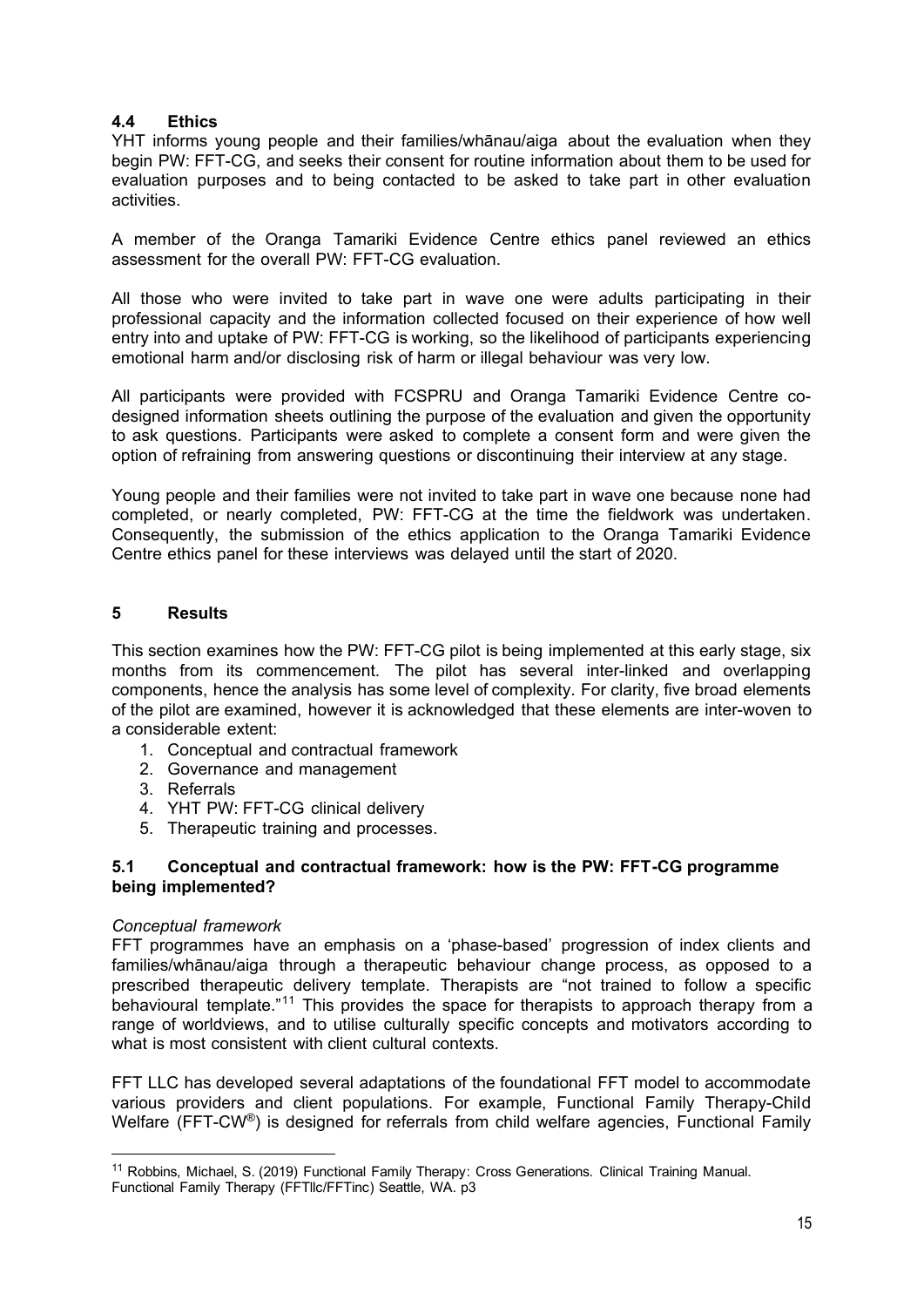Probation/Parole (FFP®) is designed for clients referred through probation and parole services and FFT-G® is designed for clients with gang associations. In each case, FFT LLC staff have modified the FFT training manual and training materials to directly address issues that are likely to be salient in the identified client group. These modifications retain the basic components and approaches of the full FFT model. FFT LLC provides training in the PW: FFT-CG therapeutic model to YHT therapists.

A range of 'techniques' are available for use within FFT adaptations. They may be utilised primarily in relation to particular phases of therapy and in response to the specific requirements of index clients and family/whānau/aiga. They are designed as tools to be utilised by therapists in response to the specific needs and circumstances of the families/whānau/aiga they are working with. However, the progression of families/whānau/aiga through 'phases' of treatment, together with the 'balanced alliance' concept and core therapeutic values<sup>[12](#page-15-0)</sup> form the backbone of FFT approaches.

The approach taken to the common therapeutic technique of 'matching' is also worth noting here. It is not simply about matching therapist and clients based on gender, ethnicity, or other variables. Using family/whānau/aiga therapeutic approaches, FFT endeavours to generate and maintain a 'balanced' alliance with multiple participating clients. 'Matching' in an FFT context is understood as **matching interventions** to the unique qualities of each family and family member. These qualities include "culture, history, developmental considerations, family structure, gender identities and preferences, and a range of co-occurring physical, emotional and psychological challenges."<sup>[13,](#page-15-1)[14](#page-15-2)</sup> Within this context, FFT LLC trains therapists in culturecentred therapeutic approaches that 'match' with the primary cultural contexts of families/whānau/aiga.

The pilot PW: FFT-CG model specifically seeks to incorporate culturally responsive therapeutic understanding and approaches in relation to Māori and Pacific culturally constituted worldviews and value systems, with a therapeutic model originating from a Western epistemological base. While the application of culturally responsive PW: FFT-CG therapy to Māori and Pacific client groups will be examined in detail in wave two of this formative evaluation, the integration of cultural frameworks into contractual agreements, training and practice warrants some initial consideration at a conceptual level.

Whaitake Whakaoranga Whānau (WWW) is the Māori cultural framework developed for YHT. WWW is being implemented within the PW: FFT-CG pilot, with training in the framework already having been provided to therapists. A Pacific framework is currently in development. Pacific cultural aspects are reported to have been acknowledged in the PW: FFT-CG training through the involvement of Pacific cultural advisors and staff. Therapists also have regular access to cultural supervision.

# *Contractual framework*

*Agency Partners* 

The government agency partners in the PW: FFT-CG pilot initiative are:

- Oranga Tamariki, specifically the Youth Justice division in terms of the operation of the pilot
- Corrections, including but not limited to the probation, parole and community sentencing functions
- Police, including but not confined to the Youth Aid Division.

<span id="page-15-0"></span> $12$  Ibid p.  $15$ 

<span id="page-15-1"></span><sup>13</sup> Robbins, Michael, S. (2019) Functional Family Therapy: Cross Generations. Clinical Training Manual. Functional Family Therapy (FFTllc/FFTinc. Seattle, WA. p2.

<span id="page-15-2"></span><sup>&</sup>lt;sup>14</sup> This differs from some other types of therapeutic 'matching', where the emphasis is on matching therapist and client characteristics such as gender, ethnicity and/or age.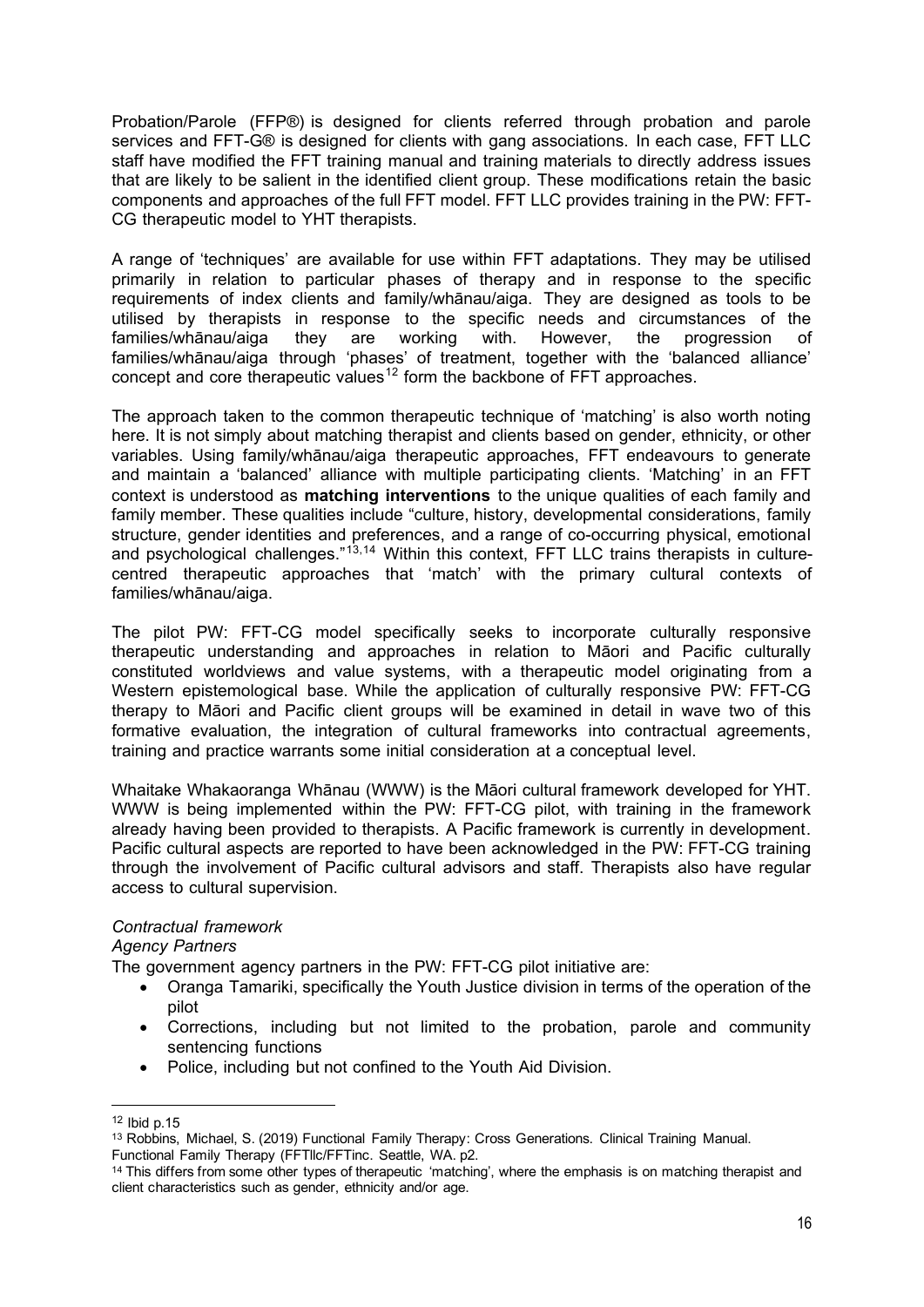Oranga Tamariki provides the operational funding for the PW: FFT-CG pilot programme and may be considered the Lead Agency within the agency partnership.

YHT is contracted to Oranga Tamariki to deliver the pilot. Key positions in relation to the pilot include:

- Referral Co-ordinator
- On-site Practice Leader (also serving as Clinical Supervisor)
- PW: FFT-CG therapy team (five therapists)
- Kaumātua.

Additional cultural supervisors within and outside YHT also engage regularly with the therapy team.

FFT LLC and FFT Associates are the owners of FFT models of therapy. They are separate companies with common intellectual property rights to FFT materials and research. FFT LLC is the primary owner and Licensor of the FFT programmes delivered by YHT. All FFT services operate with a licence issued by the company. [15](#page-16-0)

Licensed organisations delivering various FFT programmes (including YHT) are required to use the FFT LLC data collection tools and thus contribute to the international data pool. The YHT Agreement with FFT LLC includes providing FFT programmes that meet the international requirements and standards of FFT, including participating in and contributing data to the FFT LLC reporting and monitoring database.

In contractual arrangements with Oranga Tamariki, YHT and the developers of WWW retain ownership of the intellectual property associated with the WWW framework and grant limited rights to Oranga Tamariki for the duration of the PW: FFT-CG pilot only. The draft FFT-CG Clinical Training Manual and materials anticipate including the WWW framework (or elements thereof) in the FFT-CG Training Manual. This is a unique development for the FFT LLC, and for the creators of WWW. To date, FFT training materials and manuals have been clearly copyrighted and owned by FFT LLC.

Arrangements for the ownership, kaitiakitanga, and copyrights relating to the incorporation of WWW (or elements thereof) within the Clinical Training Manual are not, at this stage, clear. This review has also raised questions about the intellectual property rights of the cultural data collected in the monitoring system, which includes all assessment information and case notes which are entered into the FFT LLC CSS database.

#### *What is working well?*

#### *Flexibility during the development stage*

Communications and relationships among stakeholders are pivotal in a multi-stakeholder arrangement such as the PW: FFT-CG pilot, where rigorous examination of progress together with a degree of flexibility and adaptability are desirable. This is particularly so for the PW: FFT-CG pilot where elements of the therapeutic model and the Pacific cultural framework are works in progress.

YHT's relationship with Oranga Tamariki, and that between YHT and FFT LLC, appear to be working well, with regular and clear communications, an apparently high degree of trust, and the willingness of parties to consider some adaptation of their own practices to accommodate the combination of PW: FFT-CG and cultural models in a pilot.

<span id="page-16-0"></span><sup>15</sup> Information sourced fro[m http://fpmcic.com/functionalfamilytherapy.php](http://fpmcic.com/functionalfamilytherapy.php)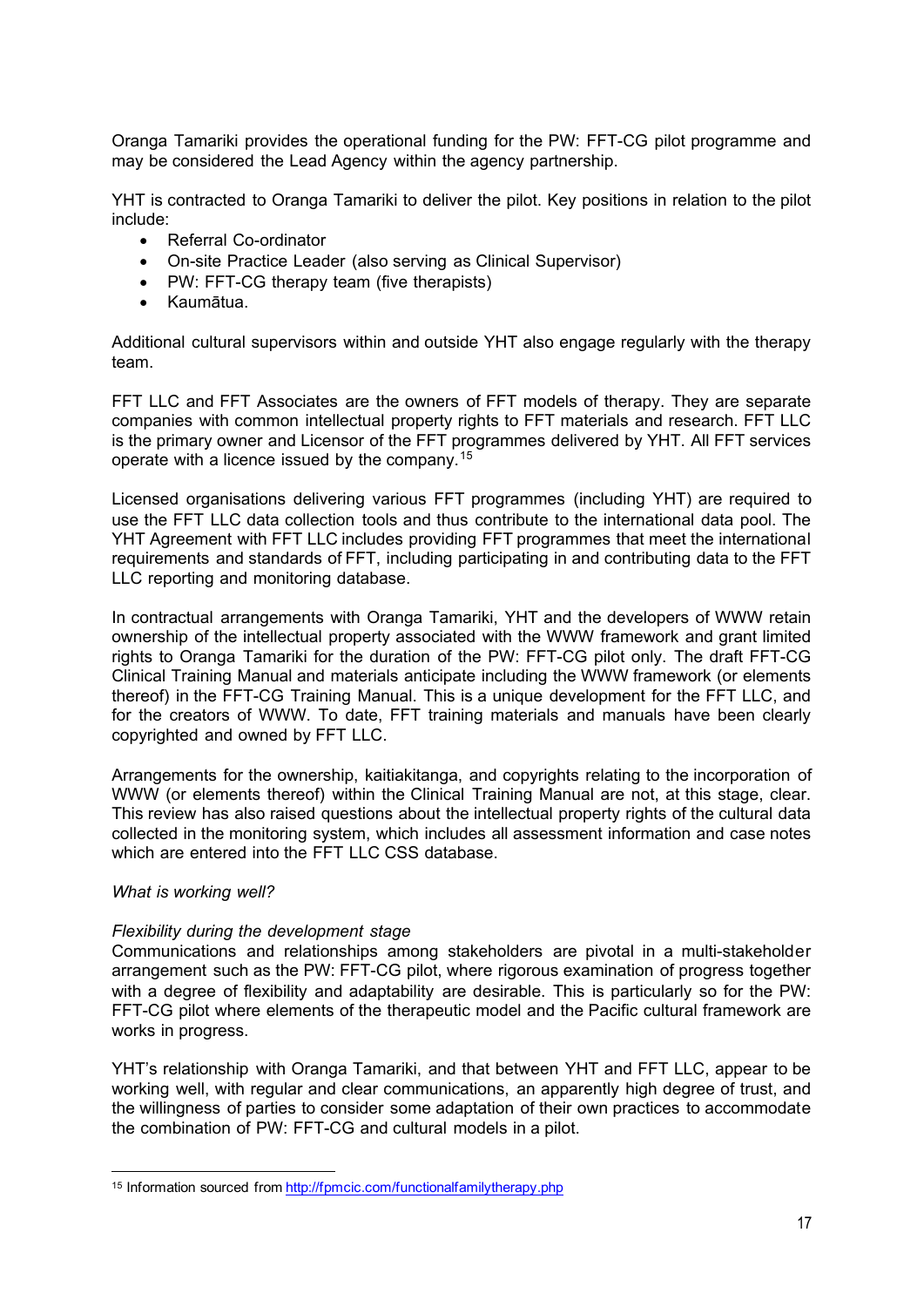FFT LLC are viewed by YHT management and therapeutic staff as understanding and providing effective support and adaptations to fit both the YHT organisational culture and the local client group needs.

*"Developers/trainers [of the FFT model] have a good relationship with YHT and are supportive of how YHT works."* 

# *Collective rather than individual approach to therapy*

Some Steering Group members commented that they were inspired by the approach of the therapeutic team. There was strong support for the collective (family/whānau/aiga) approach as opposed to an individual counselling approach that had been more commonly employed. The PW: FFT-CG collective model was a positive and suitable model to assist in rehabilitation.

*"It is a great way of working and I hope that in time this will be the future direction of our rehabilitation programmes – focusing on the collective not the individual."* 

#### *Room for improvement*

*Ownership arrangements for components of PW: FFT-CG beyond the pilot programme* There is a question about the long-term ownership of the intellectual property, particularly pertaining to the cultural frameworks that are being developed and applied within the PW: FFT-CG model. Issues of ownership and copyright of the cultural data generated in the new PW: FFT-CG model, including assessment data and case notes, are also not yet clear.

*Differing perspectives on collaboration in the development of the therapeutic model* While a collaborative partnership to implement the PW: FFT-CG multi-agency pilot is certainly underway, there are different perspectives about how collaborative the initial process was in regard to the therapeutic model, and the degree of ownership felt within some agencies.

One view was that there was strong collaboration from all partners right from the start. Another view was that YHT got a contract from Oranga Tamariki and purchased the programme from FFT LLC, while there was no Steering Group or partner input into the construction of the therapeutic model itself.

"*I do not believe that this was genuine co-design of a programme, it was still a programme designed by FFT LLC in the USA, purchased by YHT to meet a (albeit loosely defined) contract from Oranga Tamariki."* 

# <span id="page-17-0"></span>**5.2 Governance and management**

#### *Background*

The contracting organisations provide a level of oversight and guidance through their contractual and collegial relationships with YHT as the programme provider organisation. However additional governance and management of the pilot project is shared between the three partner agencies (Police, Corrections and Oranga Tamariki) and the programme provider organisation (YHT) through a Steering Group. Agency representatives on the Steering Group have clear lines of reporting and accountability to their respective partner agencies.

The Oranga Tamariki programme manager is a Steering Group participant and co-chair. The programme manager drives, monitors and facilitates multi-agency collaboration, communications, pilot project progress and troubleshoots as required.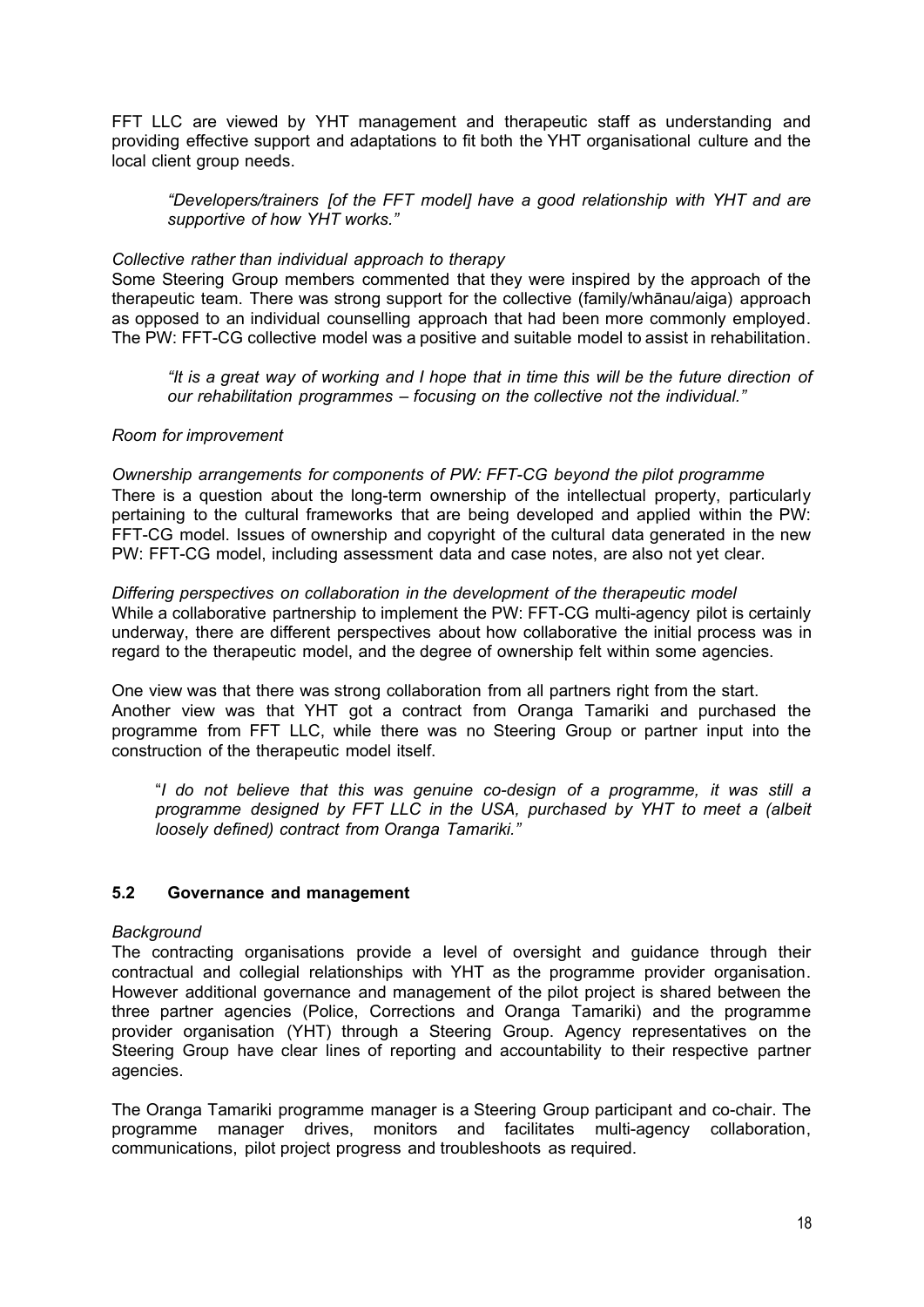Within YHT, there are several staff who provide leadership at managerial levels to support the pilot programme implementation, most of whom also participate actively on the Steering Group. YHT members on the Steering Group and their specific areas of expertise are outlined below:

- *Kaumātua* the Kaumātua is a developer of the WWW framework. He is also a trained FFT therapist, provider of cultural supervision, and respected member of mana whenua iwi.
- *Outcomes and Evaluation Manager* responsible for data management, measures and tracking, and reporting. This role requires the planning, organisation, collection, and analysis of data sets required to meet contractual obligations as well as data required to monitor pilot programme progress across a range of domains and to inform best practice. This role also works across YHT and FFT LLC management and pilot programme governance to ensure processes facilitate best practice and successful outcomes on the ground.
- *Clinical Supervisor/Practice Lead* The clinical supervisor is an experienced FFT therapist who is also accredited as a Site Supervisor and trainer with FFT LLC. In the role of clinical supervisor, she provides regular individual and group supervision with the therapy team. While there is a consultant "practice lead" from FFT LLC, the YHT Clinical Supervisor also acts as the on-site "secondary practice leader." This involves monitoring outcome and ratio adherence, therapeutic progress and therapist and whānau plans. Further, the Practice Lead was central to the selection of YHT's fiveperson inaugural PW: FFT-CG therapeutic team and plays a significant role in the triage of referrals, and allocations to therapists.
- *Referral Coordinator* **–** A Referral Coordinator position was established for the PW: FFT-CG pilot to facilitate referrals from partner agencies to the YHT therapy team. Components of the Referral Co-ordinator role include:
	- Establishing and maintaining relationships with referrer agencies
	- Triaging referrals
	- Assessing clients' suitability and matching clients/families with therapists
	- Administration, and entering and reporting on monitoring data
	- Participating in the Steering Group
- Cultural Supervisor -- The Cultural Supervisor supports the therapists to integrate WWW into their therapeutic processes. Fortnightly team sessions connect the WWW training with FFT skills and approaches.

Steering Group members have the authority within their organisations to effect change directly, including to influence or to progress requests relating to the PW: FFT-CG pilot to the required level of seniority within their agencies. In this respect it is intended that Steering Group members can bring about changes that may be needed to facilitate the effective operation of the pilot programme, including responding to feedback from the contracted provider and their own organisations. The Steering Group monitors referrals across agencies and progress of the PW: FFT-CG pilot implementation. Members report on the progress of PW: FFT-CG pilot programme directly to senior management, leadership teams and working groups within their respective agencies.

# *What is working well?*

# *Steering Group composition*

Steering Group members bring valuable knowledge of their agency systems, structures, cultures, lines of authority, and decision-making processes to the table. Steering Group members from government agencies hold relatively senior positions within the regional hierarchies of their respective agencies. Steering Group members described their roles in part as: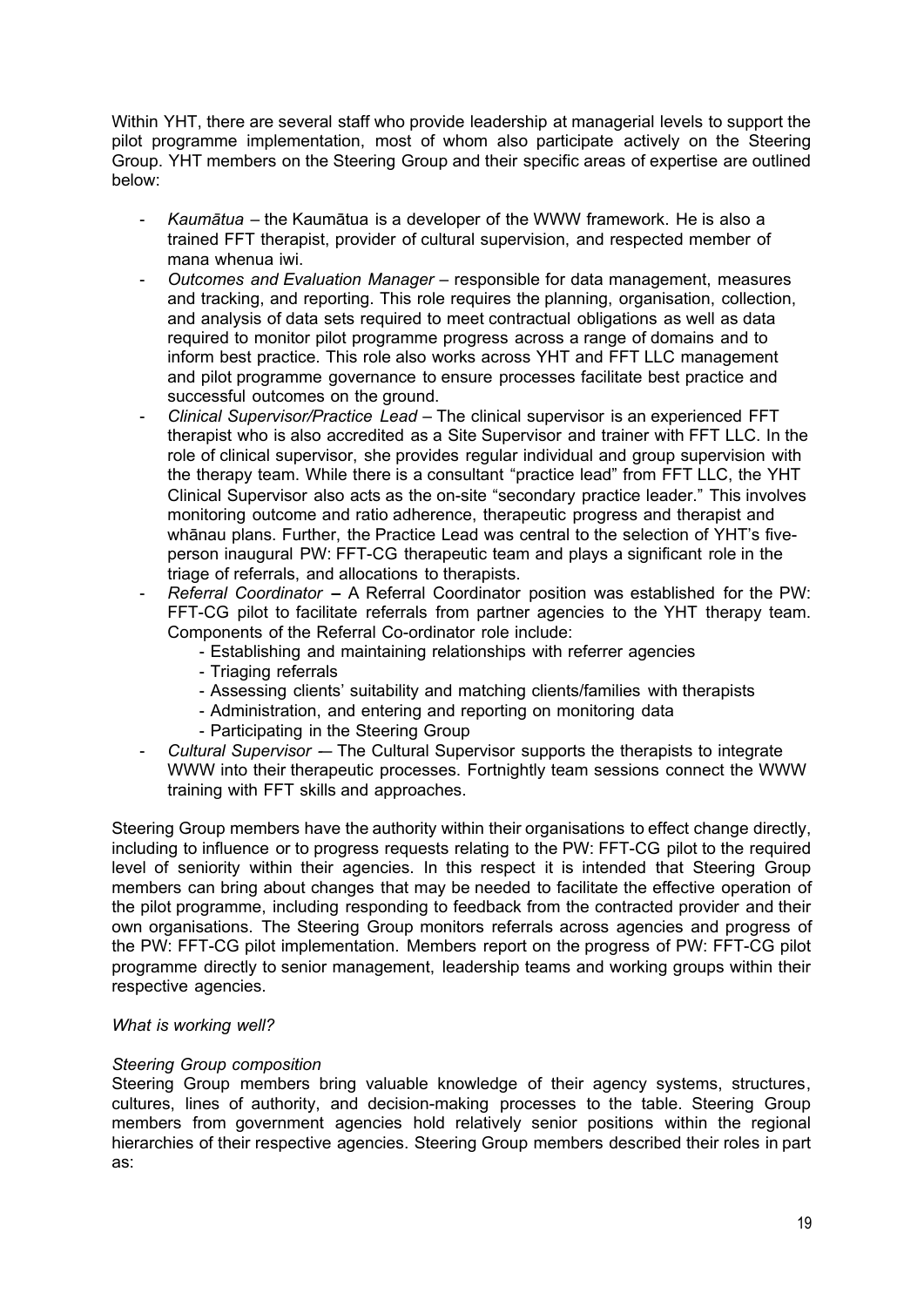*"Providing a [agency] perspective, supporting the outcomes of the pilot through referrals."*

*"To provide knowledge of the* [*agency's] system, practices and policies in the design and pilot of the programme while also providing the link to local sites and managers in the Auckland region."*

#### *Steering Group leadership*

Steering Group members reported that leadership of the Group by the Oranga Tamariki programme manager was effective. The programme manager was described as committed to the project, and an excellent communicator and co-Chair of the Steering Group. Steering Group operation was described as:

*"Very effective with good leadership [from programme manager]."*

#### *Internal Steering Group communication and collaboration*

The role of the programme manager as a consistent point of contact was beneficial. Steering Group members considered that communication between them and the programme manager was working well.

*"[Programme manager] is a consistent point of contact."* 

*"Effective communication between members and via email."* 

*"The team seems to gel well with good support to each other and the trial."*

Although it was noted that the inter-agency collaboration was still 'developing', Steering Group members expressed satisfaction with the progress of collaboration and communications at meetings. A Steering Group environment that was described as 'safe' enabled discussions that were robust, effective and collaborative to occur.

*"Collaboration between agencies is still developing…"* 

*"Good collaboration... on the whole everyone contributes and provides input."* 

*"The [Steering Group] collaborative relationships and professionalism."*

*"I think that the Steering Group is working very effectively as a group."* 

#### *Supportive environment*

Most participants in this evaluation considered that YHT did a good job of providing a safe and supportive environment within which issues about staff and the pilot could be safely raised.

*"Team meetings… am allowed to have weaknesses and not be judged but instead feel supported. YHT incredibly friendly, welcoming experience that is different. It has a heart of its own."*

*"Think of it as dynamics within whānau…. it's the same as dynamics within the team… If the therapist team didn't work well together the programme wouldn't work well"*

*Upward and parallel reporting and accountability lines of Steering Group members*  Agency Steering Group members were clear about both their parallel and upward reporting and accountability roles within their respective agencies, and their accountabilities to partners on the Steering Group.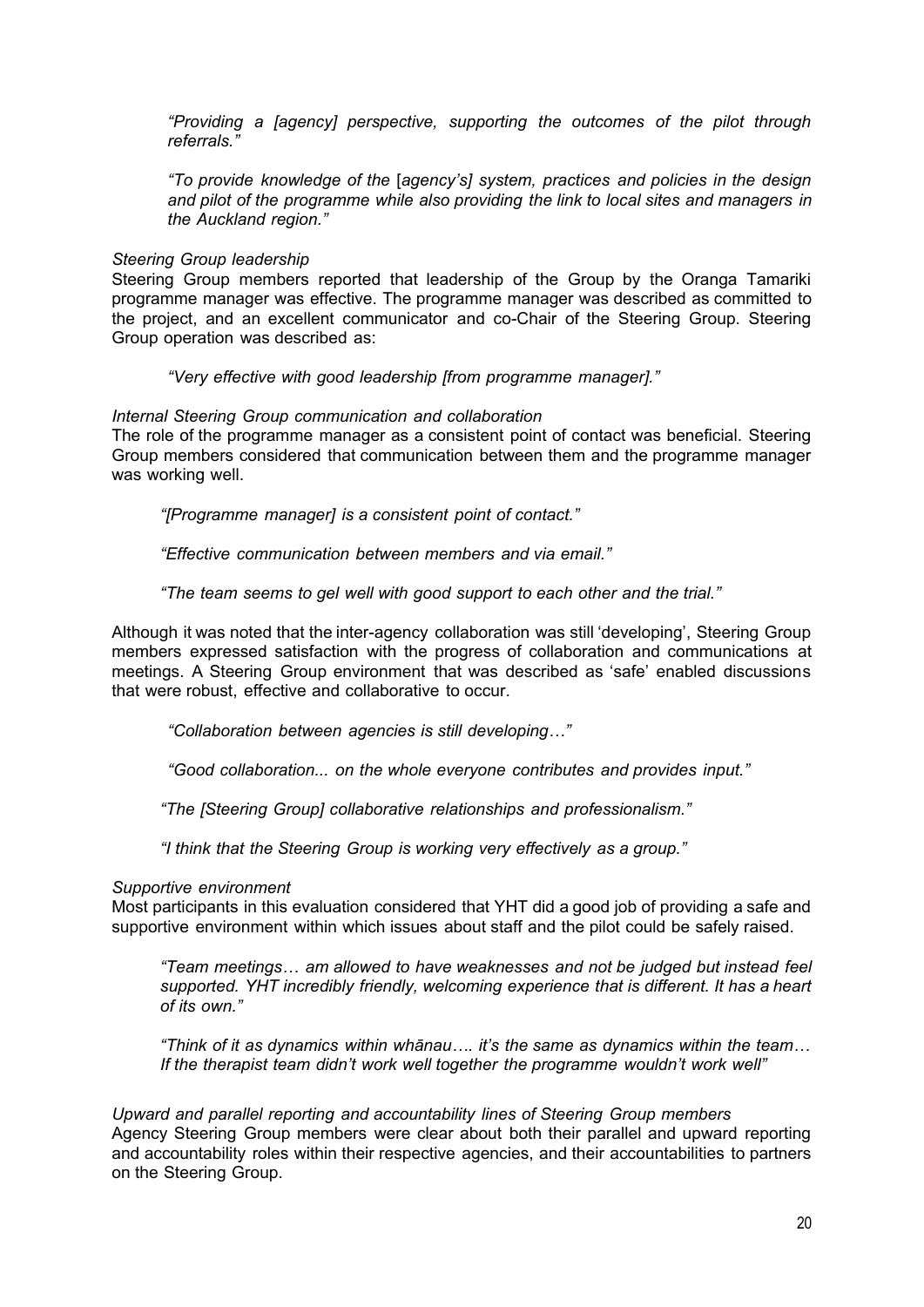# *Regular attendance of YHT therapists at Steering Group meetings*

The programme manager is keen to keep the Steering Group well informed about the operations of the pilot. The team of YHT therapists meet regularly with the Steering Group, attending a portion of Steering Group meetings. Some Steering Group members appreciated this direct line of communication between operations and governance as an opportunity hear success stories and better understand the therapeutic approach. Steering Group members described this as:

*"The approach the therapists use with whānau is inspiring and we can really see the benefits with some of our success cases."*

Therapists and other YHT staff felt they were listened to by Steering Group members and appreciated the opportunity to attend Steering Group meetings to raise issues that required direction from the Steering Group, and present their recommendations for any changes or modifications that they would like the Steering Group to consider. There was feedback that therapists and other YHT personnel were satisfied that issues raised by them were addressed effectively by the Steering Group.

*"We feel listened to by Steering Group…. Proactive."*

*"So, SG decide. So far they have been favourable … generally adopt our recommendations."*

*Steering Group initiates change to facilitate pilot programme success* Steering Group members identified an important part of their role as being:

*"…to also see potential risks and troubleshoot these where appropriate."*

A notable example of making change in agency protocols to facilitate the successful operation of PW: FFT-CG relates to an area of risk identified by therapists. Therapists communicated to the Steering Group that the reporting requirements of agencies were sometimes conflicting with their ability to establish and maintain trusting relationships with clients and their family/whānau. For example, a condition of a client's bail may require no alcohol but s/he may be having a beer when they went to see them. The therapists explained that reporting could lead to index clients and whānau identifying therapists as 'agents of' or primarily aligned with Police, Corrections or other government agencies that index clients tended to view negatively or distrust. This in turn negatively impacted the levels of trust that therapists were able to establish with index clients and whānau, and their willingness to engage.

Therapists sought assistance from the Steering Group to be exempted from some of the reporting requirements of agencies, in order to clearly delineate their role from that of the referring agencies, and more effectively build therapeutic alliances. It was explained that for index clients and whānau:

*"...the distinction of who you are and what your role is, is important."*

The Steering Group emphasised that reporting was necessary if there were incidents that presented a danger to the client, the therapist or the public, but did not require them to report incidents that should be kept confidential in a therapeutic setting. This nuanced policy assisted therapists to establish and maintain trusting relationships with clients and their family/whānau/aiga.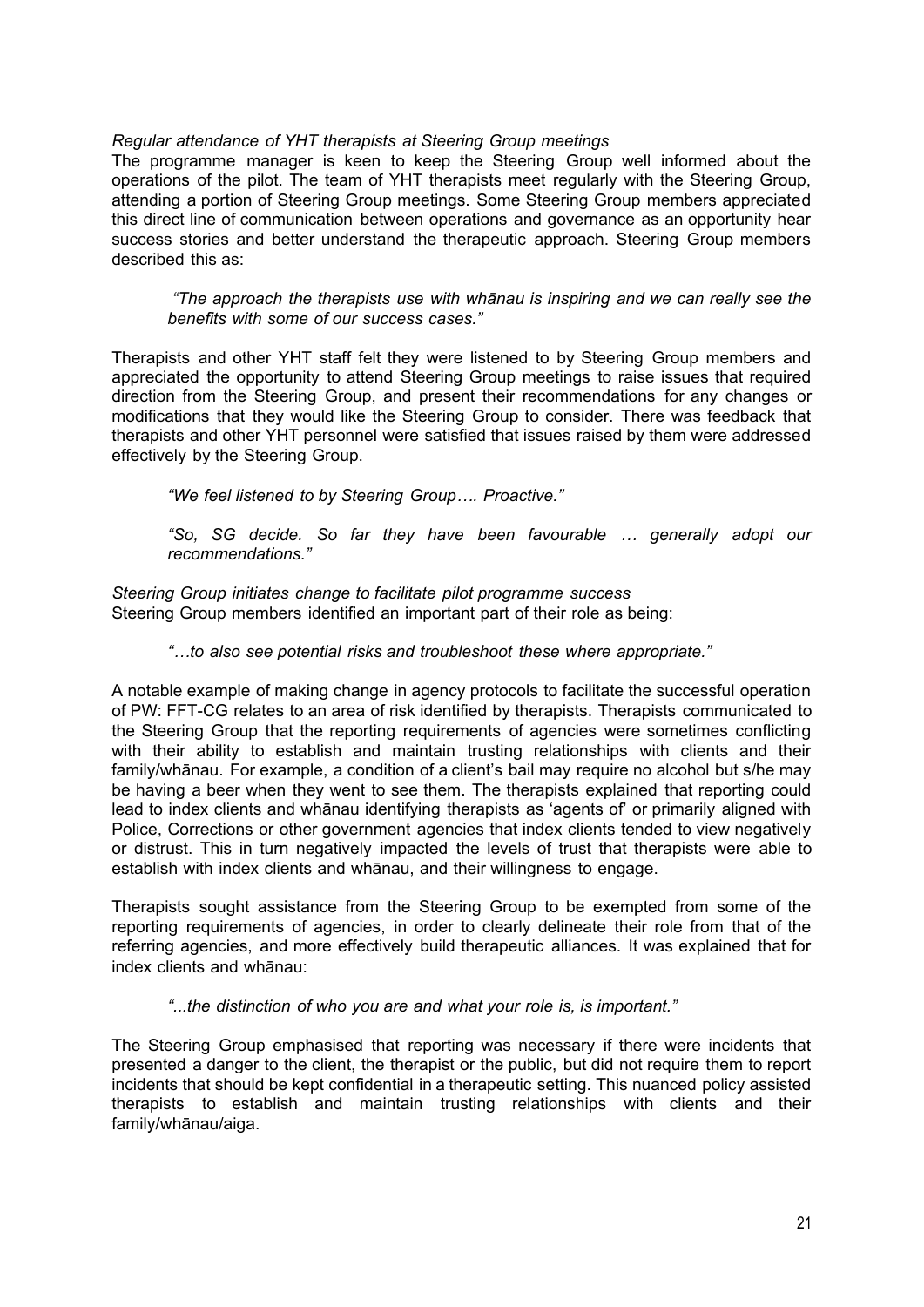(There is) "*No offence reporting requirement unless there is an immediate risk of harm to selves or others…. in fact, whānau knowing that there was no requirement for therapists to report helped establish relationships."*

In addition to facilitating index client/whānau engagement and trust in therapists, the Steering Group's advice on reporting enabled therapists to operate more consistently within the PW: FFT-CG model that emphasises prioritising whānau needs and working alongside whānau.

*"Whānau needs are prioritised, which tells them they are important...make it easy for them to say yes to participate in therapy."*

A programme emphasis on early identification, prevention, and early intervention, strongly supported by therapists and YHT staff, is also operating. Police can refer youth and whānau who are deemed "at risk of offending" to PW: FFT-CG, as opposed to waiting until youth enter the system as offenders.

#### *Data collection and reporting to enable effective pilot programme management and assist pilot development*

The current pilot PW: FFT-CG will undergo rigorous evaluation before it is approved for full implementation, and the evaluation will rely on robust data and information gathered at the pilot stage. The pilot is also designed as a learn-as-you-go programme – data is continuously gathered and reported to the Steering Group so the Group can gauge progress and discuss issues as they arise. Participants assess the data collection and reporting as functioning effectively – "*information necessary to achieve model fidelity for contract purposes"* is being collected; the data collection is "*manageable and systematic – not just adding new measures*" and management are continuously "*looking at what our staff are collecting and what we are doing with it"* with the aim that, if issues arise, there will be "*clinical and cultural support in place."*

Monthly dashboard reports to the Steering Group are constantly reviewed and refined to maximise their utility, and Steering Group members were appreciative of the report's continuous improvement. Variations in data across sites and/or agencies give the Steering Group the opportunity to explore the reasons behind the differences and possible modifications to their agency's processes.

#### *Room for improvement*

# *Communications between agency representatives on Steering Group and on-the-ground staff, particularly potential referrers*

While communications upward (reporting and accountability) appear to be working well among agency representatives on the Steering Group, there is a question around how effectively downward communications to on-the-ground staff, particularly from site champions, site managers, team leaders, and potential referrers, are operating. This was particularly the case in relation to the Oranga Tamariki (Youth Justice) and Corrections personnel, with some suggestions that there was room to: *"improve communication strategy to front line practitioners to increase quality referrals"*.

#### *Suggestion for improvement*

#### *One point of contact for communications within YHT PW: FFT-CG team*

A communications manager and/or a shared calendar so all YHT staff members involved in PW: FFT-CG know where to go for information may alleviate the frustration and feeling of being overwhelmed by communications that some participants expressed. This would allow staff to focus on their respective roles and respond to specialised queries.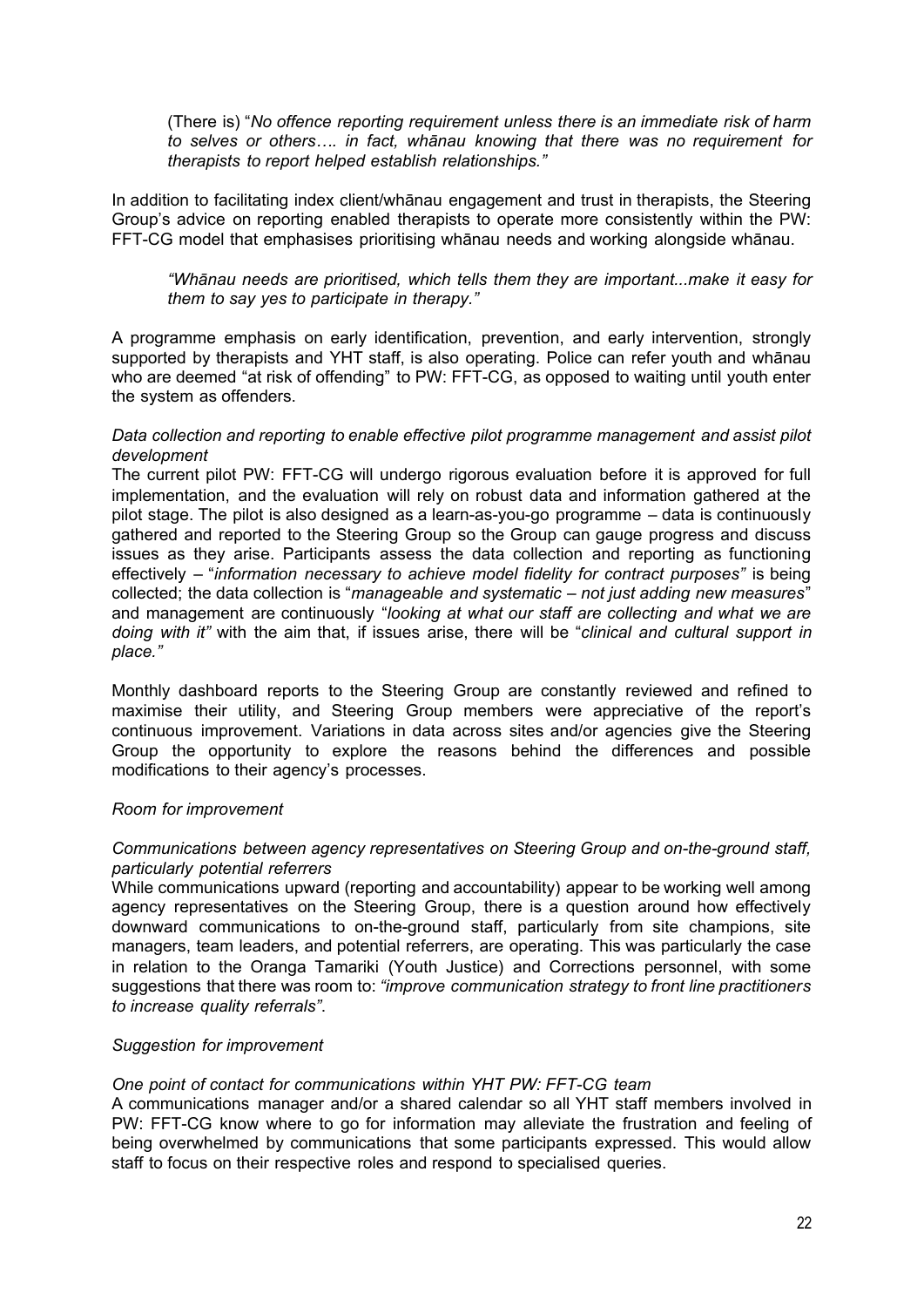*"It would be good to have like a programme manager, one person that passes information/event information onto the relevant people…. tracking what's happening across the different domains… one point of contact – Māori, Pacifica, FFT Training, Noho – one person tracking all that…What would be good would be an overall team calendar so everyone knows what is going on and where potential times are available to schedule things like training etc."*

# <span id="page-22-0"></span>**5.3 Referrals**

# *The referral process*

Several personnel and agencies are involved in the PW: FFT-CG referral process for clients/families/whānau/aiga. Referrals are taken from Police, Oranga Tamariki, and Corrections, most commonly from a youth aid officer, case social worker, or probation officer who has direct contact with a potential candidate. Each agency appoints a site champion from staff to promote the PW: FFT-CG programme within their agency/site and to provide a point of contact for the YHT staff.

The Referral Coordinator liaises directly with potential referrers in the partner agencies, with site champions and with potential referrers, to ensure that criteria for referrals are understood and to encourage referrals of appropriate clients. The Referral Coordinator will discuss the possible referral with a client and their whānau/family and seek preliminary agreement for referral. If the client or family is interested, they are offered the PW: FFT-CG explanatory brochure, which also provides a Freephone number to enable clients to contact YHT personnel directly.

Referrers highlighted several factors that contributed to their decision-making about client suitability for PW: FFT-CG. Dysfunctional families/whānau/aiga, who would benefit from improving their communication skills and relationships qualify, as do families with a history of parent/caregiver powerlessness in the face of the teen's lack communication or co-operation. Some youth and their families/whānau/aiga are heavily engaged in gangs and reside at known gang houses, and this was not seen as precluding referral. PW: FFT-CG clients and families/whānau/aiga experiencing parent/child conflict, cultural issues, or drug and alcohol abuse are potential PW: FFT-CG candidates. Some referrers delve quite deeply to understand the nature of their client's issues.

*"We try to see how they are using [drugs]. Is it to deal with deeper issues, trauma, pain?"*

Factors which might make referrers decide against referring to PW: FFT-CG include a pointblank refusal by index clients or their families/whānau/aiga to countenance the programme. Risk to the therapist is also seen as a barrier for some, and safety is considered in the assessment process, in line with YHT practitioner policies. In some circumstances, referrers were concerned with over-loading index clients and families/whānau/aiga

*"If the young person is already involved in other interventions...If mental health professionals are involved – It may be too much."* 

Where a client and family/whānau/aiga meet the criteria and are considered suitable, the Referral Co-ordinator works closely with the YHT Clinical Supervisor/Practice Leader in assessing and triaging referrals. There is often consultation with the referrer to assist in allocation of the most appropriate therapist to the client/family concerned.

Therapists will normally contact referrers directly to gain further information prior to contacting the client and family/whānau/aiga to engage them directly. If a therapist finds it difficult to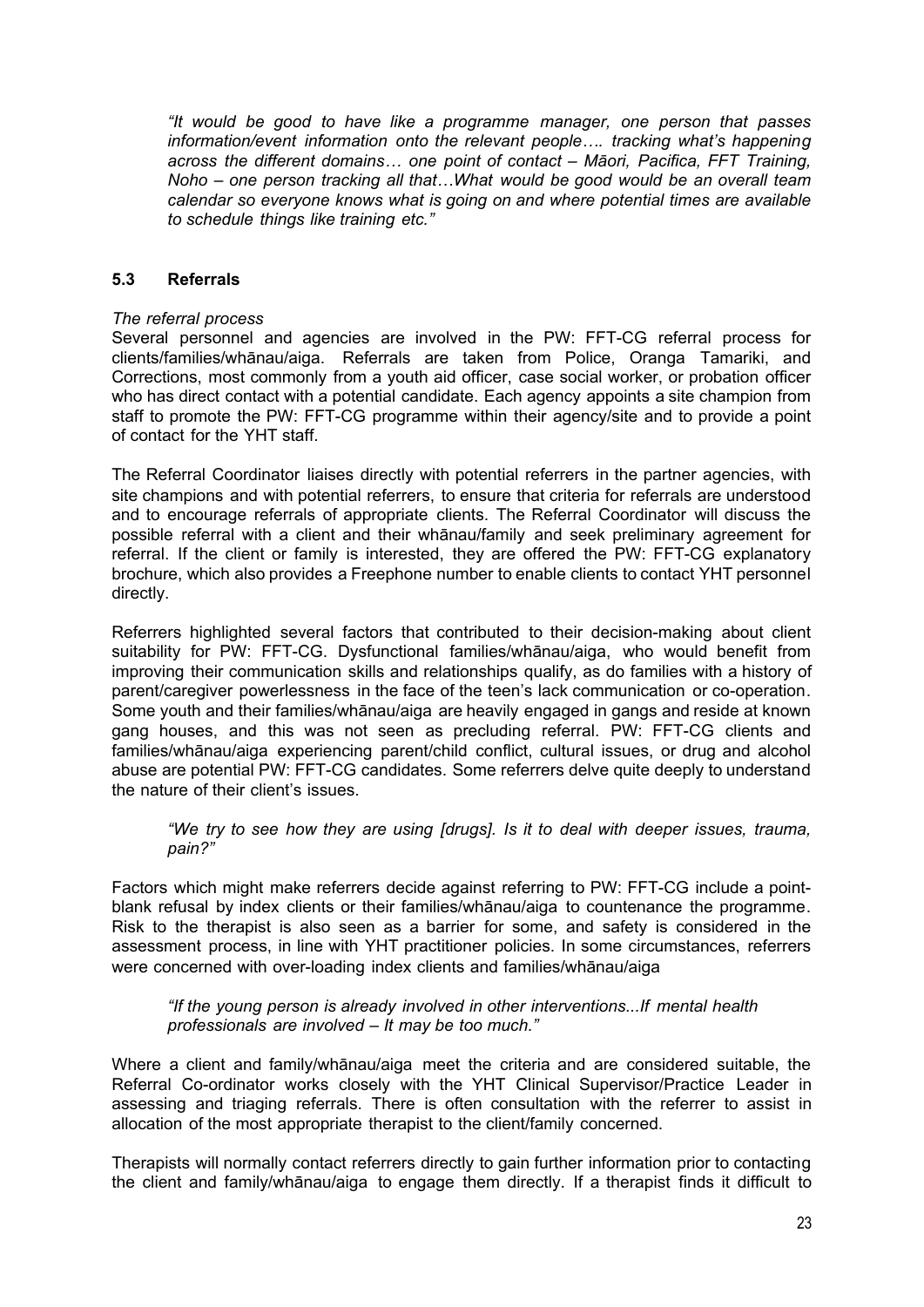engage clients, they may contact the referrer and plan together how to get the family engaged. Referrers noted though, that overall, the therapists "don't give up easily."

#### *The Referral Coordinator role*

The Referral Coordinator appears to be integral to the successful implementation of PW: FFT-CG. They lead the development of relationships with referral agencies and sites and aim to gain acceptable referrals from all agencies. Referrers consistently spoke well of the Referral Coordinator, the link they have with her, and the confidence they place in her guidance. This linkage is very important to the success of inter-organisational connections and consequential to good client family/whānau services. While Police referral rates are considerably higher than those for Oranga Tamariki and Corrections, the Referral Coordinator has already taken actions that are likely to even out the referrals across the agencies in the future.

YHT management members who were involved, along with the Referral Coordinator, in the initial promotion of the PW: FFT-CG programme to referral agencies, noted that agencies were more receptive and likely to refer if the contact was tailored to agency goals and consistent relationships were established. The Referral Co-ordinator had established a regular presence at some sites and delivered tailored presentations to small groups or key individuals within agencies. Feedback indicated that small group presentations to specific teams and individuals were much more effective than large group presentations. Sitting in at a regular time at sites, increasing visibility and providing an opportunity for agency staff to talk about potential referrals, was also judged as increasing referral rates.

*"What's working particularly well is the [Referral Coordinator] engagements with the people onsite. …having access to the sites, sitting in for one to two hours, building the relationships with the people on the site."*

*"We managed to deal with smaller groups – site champions and practice leads or team by team… which meant that we could achieve those sorts of outcomes…tailored information…It is much more work for us, but it's more pleasant and more effective…We have seen an improvement as a consequence."* 

#### *The Practice Leader role*

The Practice Leader is experienced and believes in the FFT model. The Practice Leader has a major role in the assessment, triaging, and allocation of referrals. She works closely with the Referral Co-ordinator and has responsibility for ensuring the safety and suitability of the client/ therapist match. The Practice Leader has used the FFT model extensively with various populations such as whānau involved in gangs and others.

The Practice Leader and Referral Coordinator have established effective ways of communication and collaboration. While their collaborative work could theoretically be conducted via email, the mutual agreement has been to meet weekly to *"work through lists of issues in person."*

#### *Police referrals*

Referrals come from the three stakeholder agencies (Police, Corrections, and Oranga Tamariki (the Youth Justice section). They employ different internal referral systems and processes. The three agencies and sites within the agencies have client groups who differ in significant respects. This is important because the age and stage of index clients and their families/whānau has a significant effect on the perceived suitability of clients for referral, the rates of referrals to PW: FFT-CG, and the willingness of index clients and families/whānau/aiga to engage in therapy.

The monitoring data shows that Police referral rates are considerably higher than those for Oranga Tamariki and Corrections. Several factors may be behind the relatively high rate of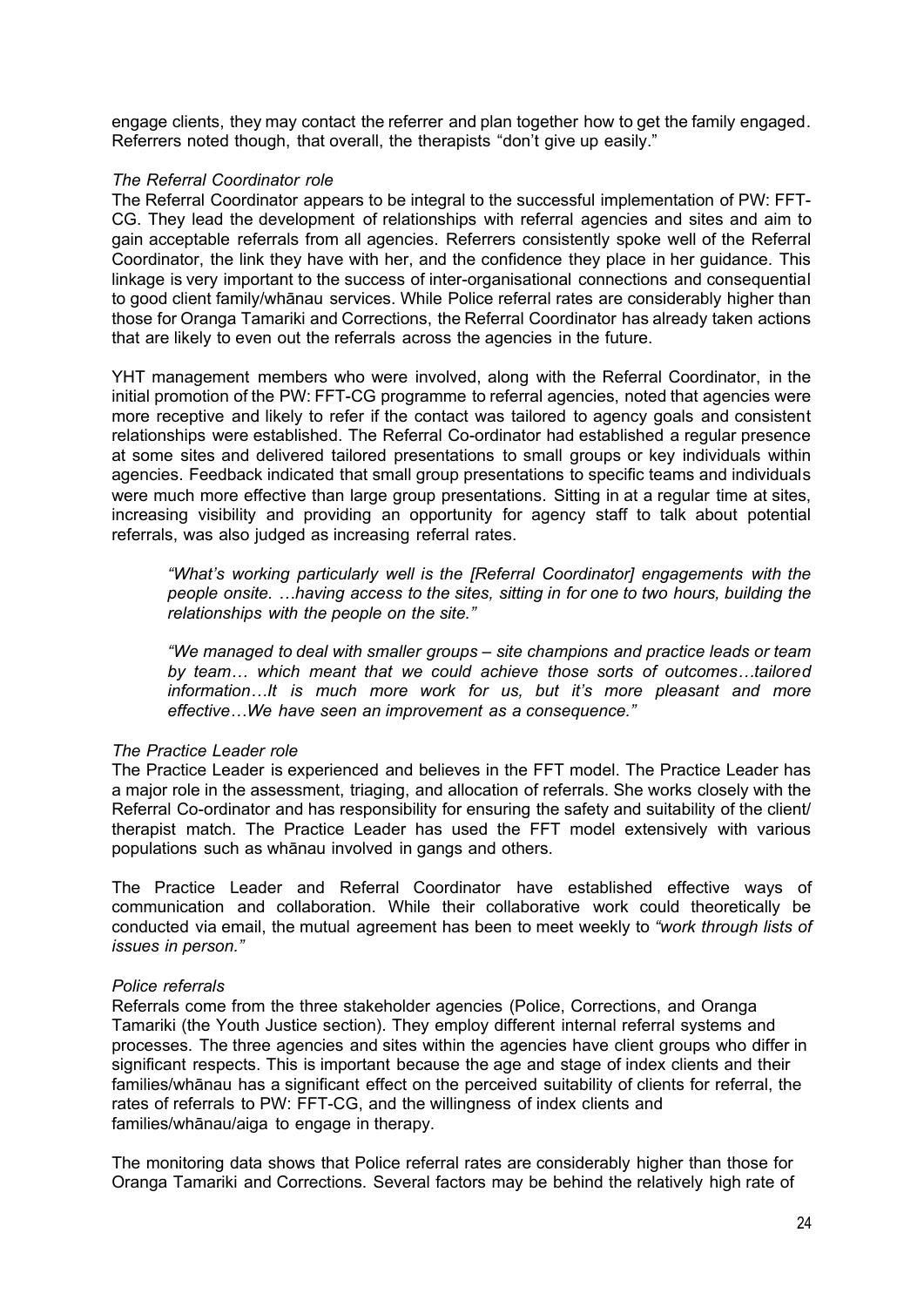Police referrals. Police referral ages for index clients are 10–17 years, so these clients are likely to have become involved with the justice system only recently. This means they are still in the early stages of offending behaviours so Police have options to keep them out of formal and irrevocable involvement in judicial systems, and families/whānau are still motivated to help the young person.

"*Police are….at the front end – (the) young person could be deemed as moving into offending behaviour…families are good because they really want to support that young person…they really want to see what supports are out there to help the young person change their behaviour – not only within the family but also behaviour that may be happening in the school...This is the front end, this is before they are getting entrenched in the YJ [Youth Justice], Corrections space…It's the willingness…that's coming from the families because they really want to support their son or their daughter… The parents are motivated and not too discouraged at this point."*

Further, the young person is usually already involved in a youth intervention in which they and often the family/whānau/aiga are required to participate. Police Youth Aid officers try to work on any difference in views between the parents and the young person about entering therapy prior to putting through a referral – as noted above, families may be well motivated to help but the young person may consider therapy a waste of time.

# *What is working well?*

Overall ratings of *how the referral process is working for the referrers* are very good indeed (see Table 1). Referrers find the referral process easy with good communication at the outset. They admire the persistence of the therapists and understand that if no progress appears to be being made in the early phases of therapy, change can still occur in the middle and later stages. All respondents who were interviewed thought PW: FFT-CG had potential to improve the lives of index clients and their families.

|  |  | <b>Table 1:</b> Referrers' responses to critical questions |  |
|--|--|------------------------------------------------------------|--|
|--|--|------------------------------------------------------------|--|

|                                                                      | <b>Very</b><br>well | Well | Mixed Not very<br>well | Not at<br>all well |
|----------------------------------------------------------------------|---------------------|------|------------------------|--------------------|
| How is the referral<br>process working for<br>referrers?             |                     |      |                        |                    |
| How do you think the<br>referral process is<br>working for families? |                     | 5    |                        |                    |

The consensus from referrers about *how the process is working for the client families* is positive (see Table 1). They consider families, overall, appreciate the support they receive from YHT, based on their feedback. The PW: FFT-CG pamphlet is appreciated by clients and referrers as it is straightforward and to the point. Referrers were impressed with the continuous refinement and improvement of the referral process and forms, a consequence of collaboration by the Clinical Supervisor/Practice Leader, who works primarily with the therapeutic team, and the Referral Co-ordinator, working with referral agencies and on-site personnel. This is thought to have led to increased rates of appropriate referrals, and high levels of satisfaction on the part of referrers.

Respondents assessed the referral process as slightly less positive for clients than for themselves because, for example, a parent might be very happy with the support they were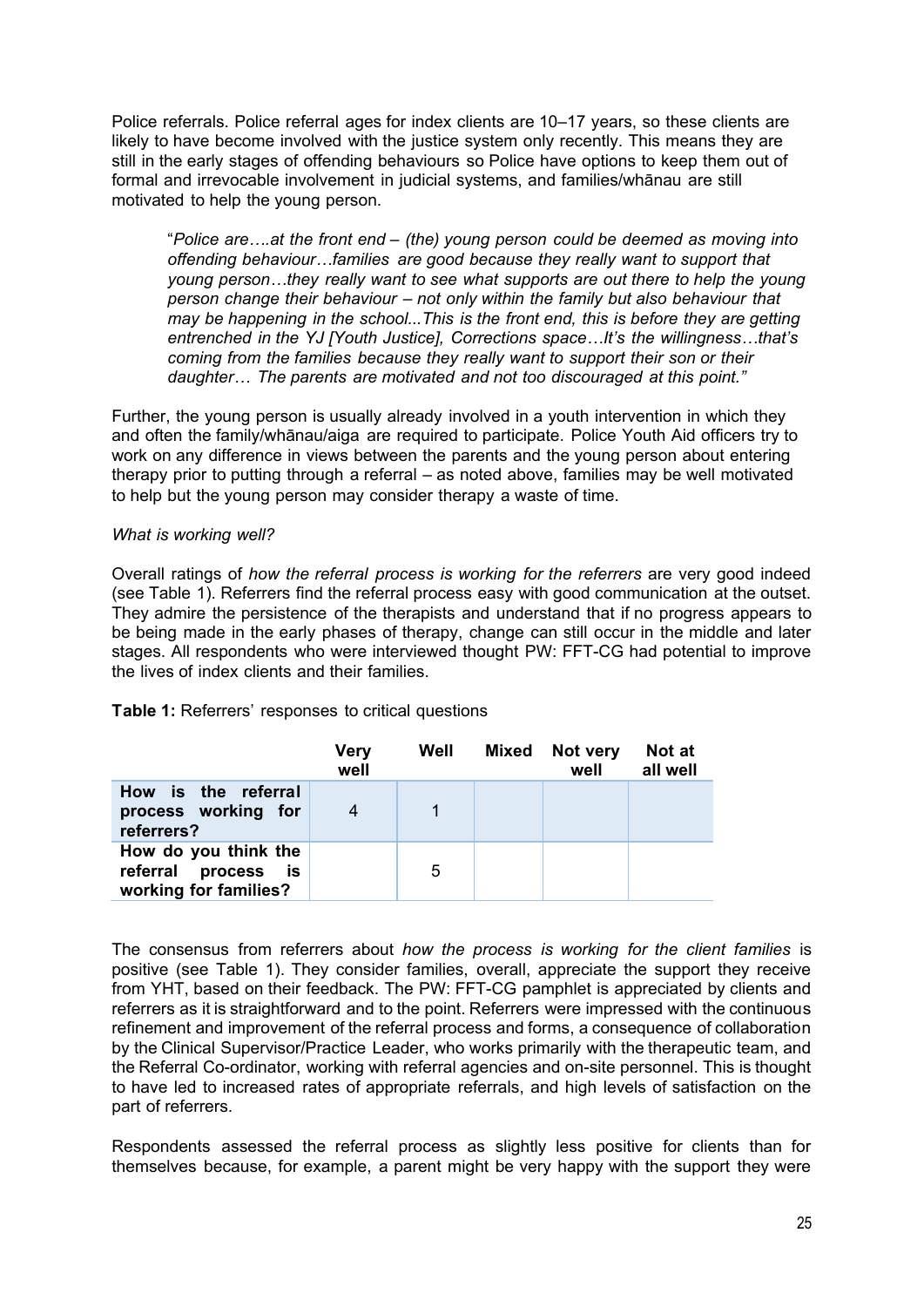receiving but the young person may consider turning up for therapy a nuisance, so different family members might assess the programme differently.

Aspects of the programme that referrers considered were appreciated by families included: early engagement with the therapist; clients' ability to choose where they engaged with the therapist, whether at home or elsewhere; and the clarity about the duration of the sessions (a maximum of 20 sessions of 45 minutes). Referrers also considered that clients feel safe and respected in this collaborative process which aims to improve relationships within families. Referrers were not aware of any negative comments about the service that families received.

When *the therapists were asked about how the referral process was working*, their responses were mixed. The responses in Table 2 are much more positive about the referral allocation process than the initial referral process. This has been a consistent response throughout the evaluation, as noted above.

#### **Table 2:** Therapists' response: referrals

|                                                                 | <b>Very well</b> | Well | <b>Mixed</b> | Not very<br>well | Not very<br>well at all |
|-----------------------------------------------------------------|------------------|------|--------------|------------------|-------------------------|
| How do you think the<br>referral process is<br>working overall? |                  |      |              |                  |                         |
| Initial referrals                                               | 1                |      | 3            |                  |                         |
| <b>Allocation/distribution</b><br>of referrals                  | 1                | 4    |              |                  |                         |

Therapists, sometimes facilitated by referrers, met with families/whānau/aiga to discuss what the therapy would involve and what benefits it might bring if they chose to participate. The voluntary nature of the programme is likely to increase client's commitment to the process, especially when clients and their families are well informed before agreeing to take part.

*'…. have been given the opportunity for therapists to meet the families beforehand to see if it's suitable – family buy in, is it right for the young person."*

#### *Room for improvement*

#### *Communications: feedback in the referrals process*

The primary challenge identified by referrers (and identified by managers – see *Room for improvement* in *Governance and management* above) is providing feedback to referrers over time. There are complexities about sharing information among organisations, but it is likely that partner agencies and YHT could develop an agreed list of progress indicators (both for overall progress and for specific concerns) that do not compromise the privacy of the family/whānau, nor the confidentiality expectations of the therapist.

#### *Referrals from Oranga Tamariki and Corrections*

There are several plausible explanations for the comparatively lower rates of referrals coming from Oranga Tamariki and Corrections. Oranga Tamariki clients are the same age group as Police referrals (10-17 years). However, Oranga Tamariki clients typically have a significant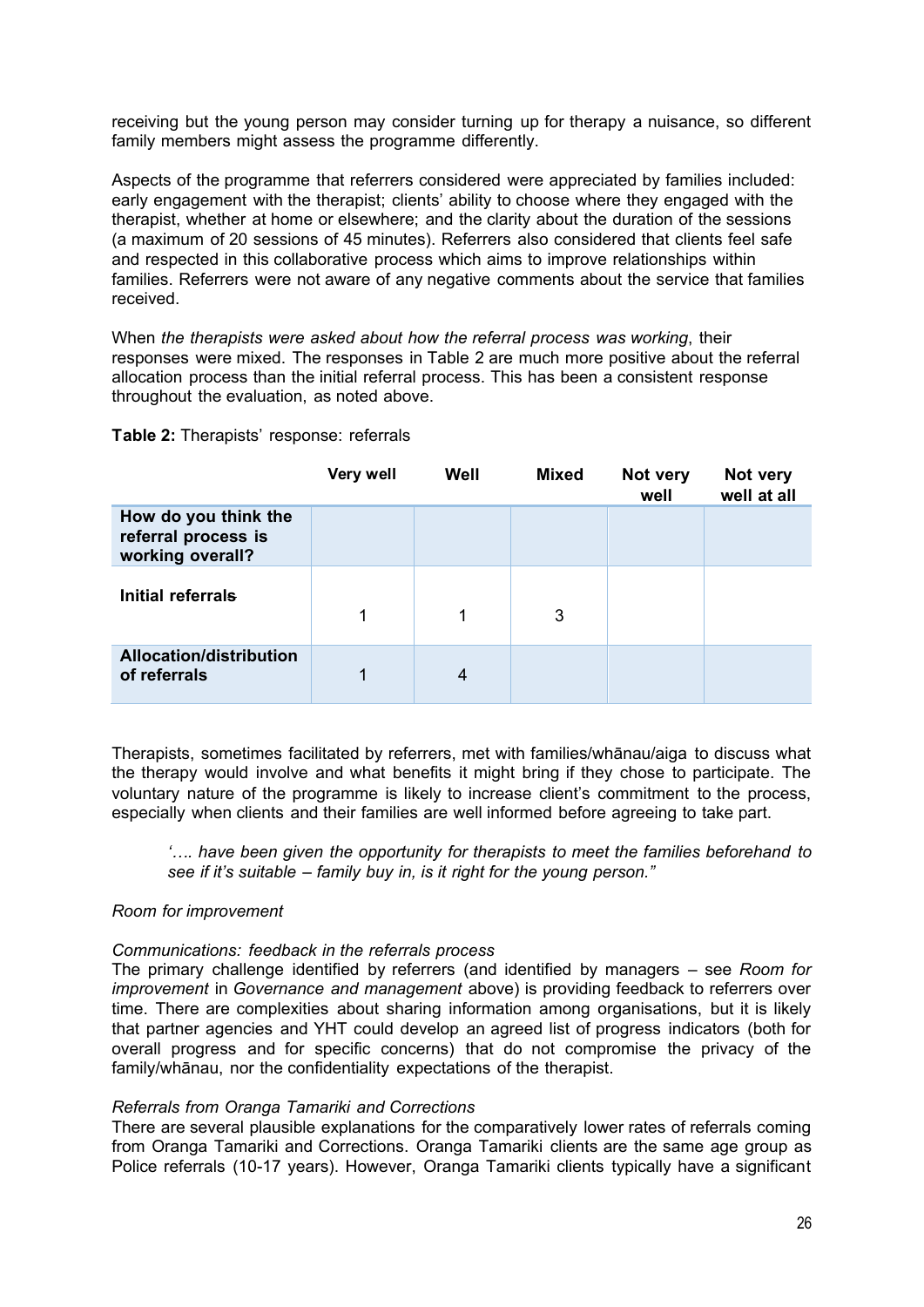documented history of anti-social and/or offending behaviour. They, and often their families/whānau/aiga, are already in the justice system. This can make it more difficult for ongoing engagement with the youth and their families/whānau/aiga:

*"It's a difficult one…we get the referral coming through and then we find that they reoffend, are back in youth residence…so the engagement there has been a little bit challenging for the therapists."* 

In contrast, Corrections' referral ages are 18-24 years, where the young person/index client is becoming an adult or transitioning to independence. Young people in Corrections' services may not be living with family/whānau/aiga, they may have their own partners and children, and relationship with their family/whānau/aiga of origin may not be primary in their lives. This group of young people is often well entrenched in offending behaviours and government justice systems, have strong relationships with criminal associates, and can be quite unmotivated to change.

Further, the PW: FFT-CG is a voluntary programme, often recommended on top of many other mandatory requirements, and this may reduce the number of Corrections referrals.

*"People who are involved in Corrections have extensive plans in place [already] to achieve objectives and are already overwhelmed and have required KPIs [key performance indicators] to address... Some Corrections whānau have so much going - FFT ranks where? FFT may be able to be like an entry point first choice. Remove the necessity for a Corrections referral to go to, for example, anger management."* 

Several suggestions for improvements in the Oranga Tamariki and Corrections referrals processes are outlined below (see *Suggestions for Improvement* below).

#### *Feedback to referrers and client confidentiality during therapy*

Referrers suggested that providing therapists with information specific to the young person could be helpful especially if it related to youth offending. They suggested that red flags could also be flown while therapy is progressing if the youth shows a lack of empathy toward their family, for example. Referrers hold a lot of private information about the individuals from psychological reports, so they tend to consider more clarity about the youth concerned could be helpful for the therapist. This view needs to be weighed carefully against the privacy concerns set out in the *Information Sharing for PW: FFT-CG Privacy Impact Assessment* document and the views of therapists in YHT, including the risk that receiving information might bias their views of the young people.

A further concern expressed by one referrer was that the inadequate communication between the therapist and the referrer has at times led to referrals to other groups or agencies, creating the possibility of overburdening families/whānau with people working with them.

#### *Large group presentations to potential referrers*

Small group presentations and a regular presence by the Referral Coordinator at various sites are effective strategies for engagement; however, large group presentations are less effective. In some agencies there is considerable choice of programmes to refer clients to, and referrers may be overloaded with presenters pushing their programmes. YHT staff found that in large group situations the attention of audiences was likely to wane.

*"Our ability to whakatau and whakawhaungatanga was hindered when we had to present to a huge group at different sites. It felt like people were checked out when we were presenting… It felt like the groups were too big to engage meaningfully."*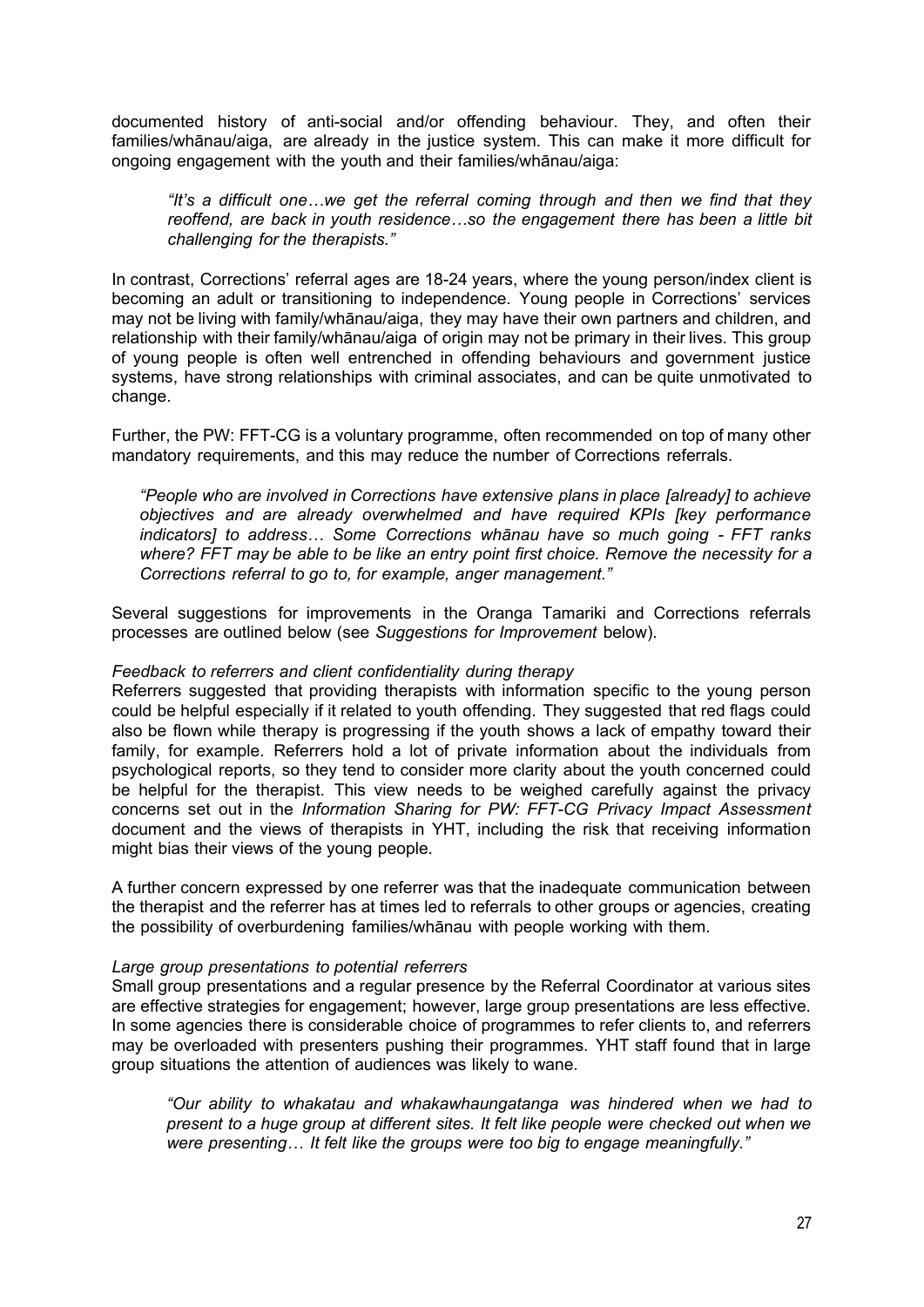*"What hasn't worked so much, when you go in there and you're presenting….to about 30 odd people…and a lot of what you're saying can get lost in translation….and what I've also noticed... disinterest, it's "oh not another service coming to pitch their programme"…at one site we had the audience rolled their eyes….I'm not going to say all of them coz that wouldn't be fair…but we saw it…"* 

# *Referral Co-ordinator's need for familiarity with the PW: FFT-CG model*

The Referral Coordinator did not attend the initial therapist training. However, the benefit of the Referral Coordinator being thoroughly familiar with the therapeutic model, so they can convey deep knowledge of and well-founded enthusiasm for it and use some of the model's principles in his or her work, has since been recognised.

# *Suggestions for improvement*

#### *1 Review referral age/process/conditions*

Several suggestions were made in relation to youth involved in the Oranga Tamariki Youth Justice Service and the Corrections system to increase the numbers of appropriate referrals and the engagement of index clients and family/whānau/aiga. They included:

- I. Completion of PW: FFT-CG programmes being a condition of bail, parole, diversion, discharge conditions.
- II. Engage young people and family/whānau/aiga early, for example as part of Family Group Conference processes.
- III. Reduce the age limit for Corrections clients.

*"It would be beneficial to review the cohort we refer and perhaps open it up to parents of children who meet the index age. Those on sentence with a parenting course or make (completion of) the programme a special condition."* 

*"…. getting agreements for FFT to be considered a [Corrections] KPI and …. confirmation that FFT will reduce some of their hours…:*

# *2 Retain the Referral Co-ordinator role*

The Referral Coordinator role was uniformly seen by participants as pivotal to the success of the pilot. The role has evolved over time, with the Coordinator taking on much of the site champion's role in some cases, and establishing a regular on-site presence at most referral sites. There appears to have been a misunderstanding about whether the Referral Coordinator role would continue into the second year of the pilot. There was consternation in some quarters as some informants understood the Referral Coordinator role was a shortterm position; they did not view the referral rates from Oranga Tamariki and Corrections as stable enough to warrant dis-establishment of the Referral Coordinator role. Others were clear that this role would be carried over to year two of the pilot.

#### *3 Introduce guidelines for sites and agencies*

Although there are commonalities across referral agency goals and PW: FFT-CG aims, there are many differences in agency operations and processes

"*All agencies are very different, different in the way that they work... That ability to tailor [the referral] approach to different agencies is really, really important."*

*"Different sites and referrers have different practices …Corrections' sites all work differently….'* 

*4 Revisit the implementation of site champions*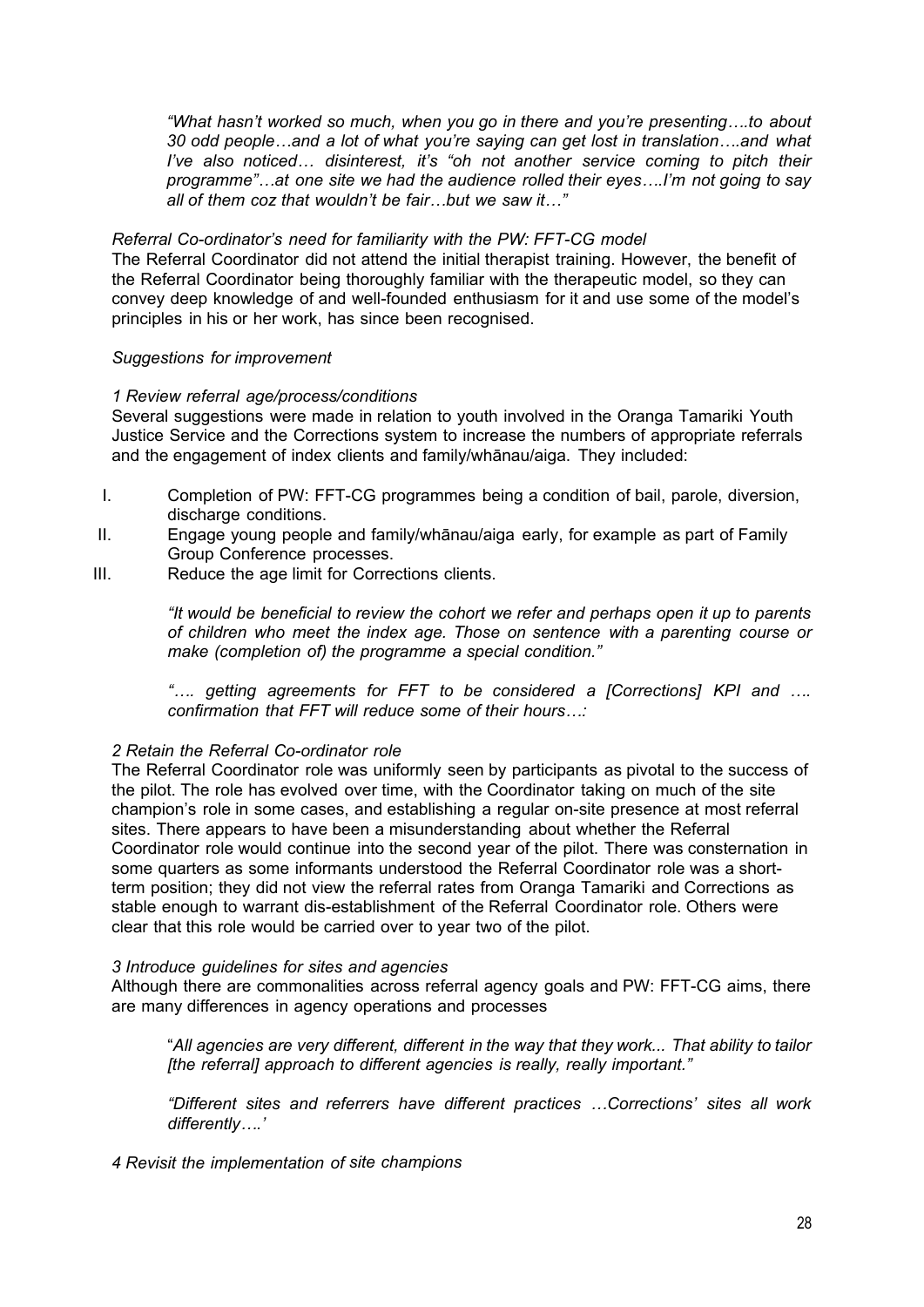The efficacy and involvement of site champions was variable. While the goal of these roles is clear and positive, implementation has not always met expectations and needs to be revisited.

Agency representatives on the Steering Group have communicated clear expectations of site management and site champions, and seek to facilitate a clear and standard process across agencies and sites. Where clear information and directives have not been provided to site champions and site management staff, the Referral Co-ordinator can be dependent on the attitude and interest of individual managers to PW: FFT-CG. This variability exists between agencies and sometimes sites within agencies.

# <span id="page-28-0"></span>**5.4 YHT PW: FFT-CG Clinical Delivery**

# *Background*

To gather information about the current delivery of the therapeutic component of the programme, the five members of the therapist team were interviewed in a focus group about their roles. Feedback was also sought from other staff members of YHT, the referrers, and the Steering Group about their observations about the operation of the model to date.

Overall, the therapist's role is to engage the young person and their whānau/families and deliver the PW: FFT-CG therapy; it is too early in the process to consider outcome data, as no index clients and families/whānau/aiga have completed the PW: FFT-CG programme to date.

As noted previously, FFT therapies are based on a therapeutic approach that is:

- Respect-based
- Phase-based
- Integrated and multi-systemic
- Evidence based and data driven.

The therapists are undertaking the PW: FFT-CG training as a phased process. At the time of interview, they had completed only the first integrated phase of the training: engagement and motivation. Therapists identified two components of their overall role *(gaining access and trust* and *establishing a family/whānau/aiga led process)* as particularly important at this early stage of the therapeutic process.

#### *Gaining access and trust*

Therapists stressed that it was essential to gain access to and trust from the family/whānau/aiga, as well as the index client, in order to deliver PW: FFT-CG successfully. This process tended to be time-consuming. Therapists aimed to meet with clients in their homes, and numerous visits to the family/whānau/aiga home were sometimes undertaken. Where the index client and significant family/whānau/aiga members resided separately, multiple meetings with different members were sometimes required before bringing members together. Gaining access to index clients and families/whānau/aiga could be an uphill battle. As previously noted, the requirement to report imminent risk of harm to the person or others, and the clarification of the therapist's role as distinct from those of Police, Corrections or Oranga Tamariki youth justice staff, was a key plank in therapists' efforts to gain access and establish trust.

*"If the therapist feels compelled to report something, we tell the whānau and try and get them on board in that process."*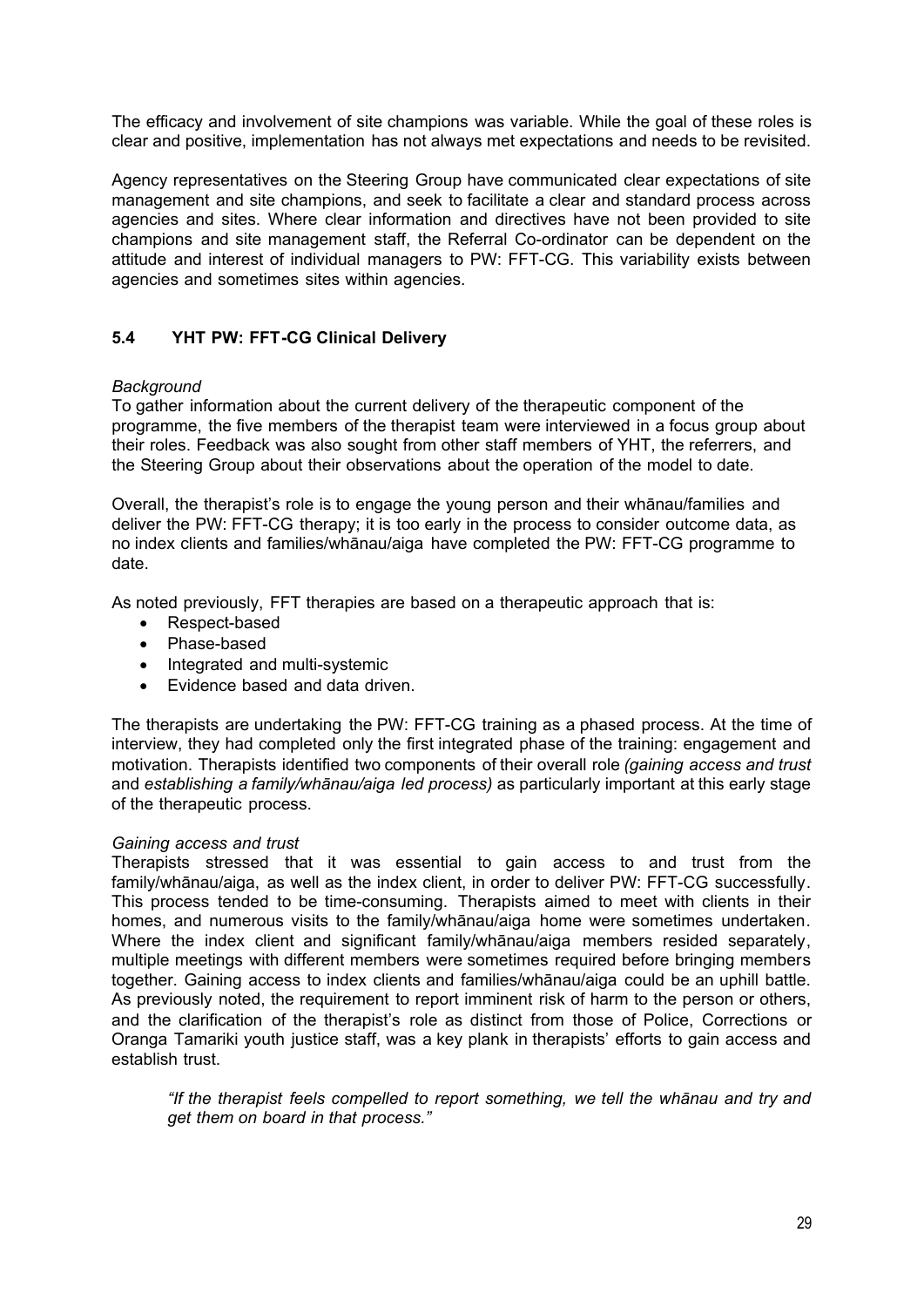#### *Establishing a family/whānau/aiga-led process*

The PW: FFT-CG model requires therapists to work alongside clients and actively involve them in problem-solving and identification of therapeutic priorities. In order to do this, therapists' approach to their index clients and families/whānau/aiga is conducted in accordance with their training in the early phase of the FFT model.

*"Meeting with whānau, not being judgemental, not trying to change whānau dynamic, coming in alongside and not over the top of whānau, seems to be effective. Building hope, optimism, not blame or negative."* 

#### *Developing a balanced alliance*

PW: FFT-CG uses a cross-generational approach to emphasise the establishment of a trusting relationship between the therapist and the family/whānau/aiga as a unit. This is the foundation of the FFT's 'balanced alliance'. This, together with the greater effort put into the initial engagement, was described by therapists as a somewhat more time-consuming process than in other approaches. However, therapists firmly believe that the extra expenditure of time building the alliance was likely to be worthwhile as the therapeutic process progressed.

*"Develop relationships and engagement with families in the best way for them. … Always looking for what sits beneath the symptom or issue and work with that."* 

The therapists considered that the nature of the relationship that they sought with index clients and their families/whānau/aiga was very different to that of staff typically operating within a government agency environment.

*"Our priority isn't to elicit information it's to establish relationships... the goal is to have*  relationships with the whole whānau, as a whole not individually – have a balanced *alliance."* 

#### *Team dynamics*

Therapists tend to work in and around the areas in which they reside. They do not work fulltime from the offices of YHT and therefore do not necessarily have daily contact with other YHT staff. Efforts have been made to maintain strong team contact and promote positive relationships, and these appear to be working well. Formal support, in the form of scheduled supervision, including group supervision, is valued by the therapists, with the Clinical Supervisor/Practice Leader's availability specifically highlighted. Less formal support networks, in particular an online group chat facility, was also appreciated by the therapists.

*"Peer support – those social media sites are awesome for that… we are on there all the time… it's not just for if you're struggling either… lots of positive stuff, encouragement…at the moment there are just lots of cat GIFS going back and forth. … Also having [Clinical Supervisor/on-site Practice Leader] from FFT standard is great, can go to her and we do a lot."* 

#### *Therapy team selection*

The team of therapists and YHT management were positive about the team that had been selected. Although it is unclear how much input cultural advisors had in selection, there was a specific emphasis on finding the right people to deliver the PW: FFT-CG model to the anticipated client group. This included consideration of cultural and general openness.

*"The selection of the therapists especially was an important aspect of ensuring effective service delivery and maintenance of the YHT organisational culture, given they would be working directly with clients... It was a careful recruitment process. [We] weren't concerned about numbers, more interested in getting the right people…. It was*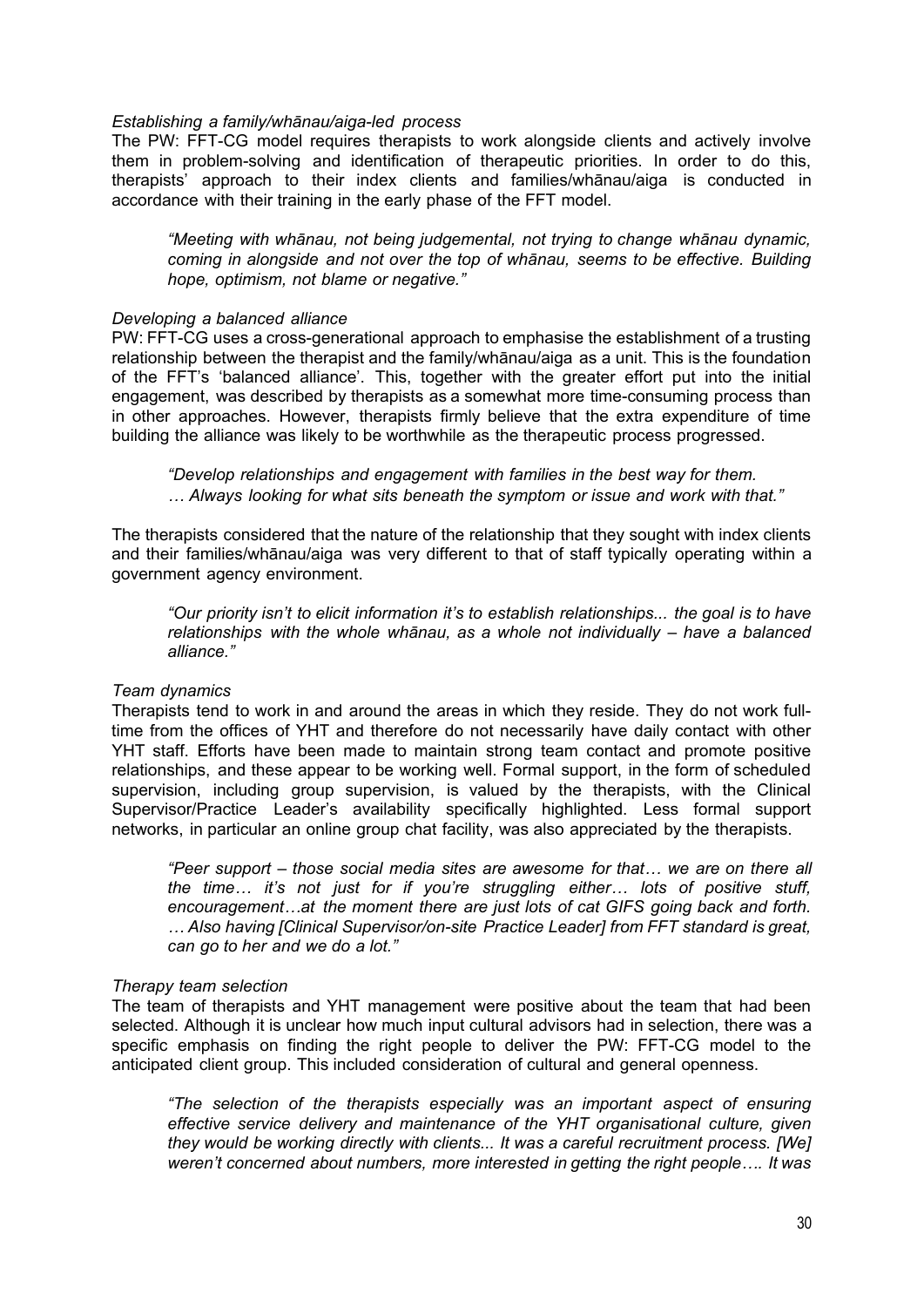*critical for this pilot to get the right people despite pressure from various areas to get therapists on board."* 

# *Therapists' overall perspectives*

Therapists were asked to give tick box responses to questions about relevant aspects of their tasks. Table 3 sets out the first set of questions and their responses. Their responses to questions about participating in training and engaging clients were confident and positive. Comments above highlighted difficulties therapists had engaging some clients who were more reluctant to start, suggesting these responses on engaging probably refer to their total client load where a good proportion engage willingly. There was less unanimity and confidence around delivering the PW: FFT-CG model, and difficulty for some with the volume and complexity of the paperwork. These are early days in the programme and some baseline scores are likely to change over time.

**Table 3:** Therapists' response: training, paperwork, engagement, model in practice

|                                                                                                                               | <b>Very</b><br>easy | Easy | <b>Neither</b><br>easy nor<br>difficult | <b>Difficult</b> | Very<br>difficult |
|-------------------------------------------------------------------------------------------------------------------------------|---------------------|------|-----------------------------------------|------------------|-------------------|
| How did you find the training<br>overall?                                                                                     |                     | 5    |                                         |                  |                   |
| How do you find the<br>information, consent and<br>reporting processes<br>(paperwork) with clients and<br>whānau/family/aiga? |                     |      | 3                                       | 2                |                   |
| How do you find engaging<br>with index clients and<br>whānau/family/aiga using the<br>PW: FFT-CG model?                       |                     | 5    |                                         |                  |                   |
| How do you find delivering<br>the PW: FFT-CG therapeutic<br>model in practice?                                                |                     | 3    | 2                                       |                  |                   |

When the therapists were asked a question about the effectiveness of the PW: FFT-CG therapeutic approach in engaging with index clients and whānau/family/aiga compared to other approaches, their assessment was unanimously very positive, as shown in Table 4.

**Table 4**: Therapists' response: therapeutic approach

|                                                                                                                     | <b>Very</b><br>effective | <b>Effective</b> | <b>Neither</b><br>effective nor<br>ineffective | <b>Ineffective</b> | <b>Very</b><br>ineffective |
|---------------------------------------------------------------------------------------------------------------------|--------------------------|------------------|------------------------------------------------|--------------------|----------------------------|
| How do you find<br>PW: FFT-CG in<br>relation to other<br>therapeutic<br>approaches you<br>have used in the<br>past? | 5                        |                  |                                                |                    |                            |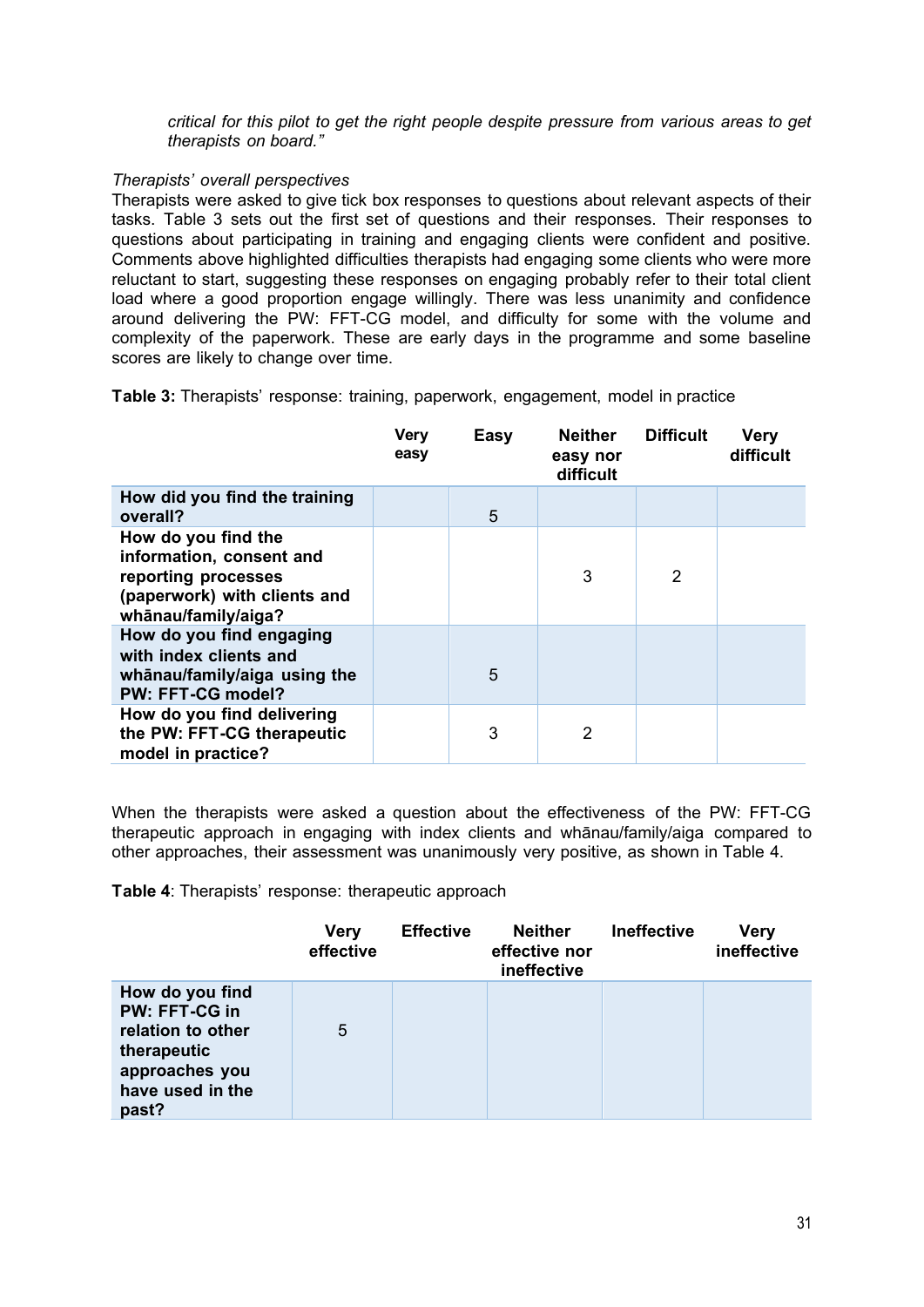#### *What is working well?*

#### *Therapeutic approach: attention to engagement and respectful processes*

Therapists were positive about the respectful family/whānau/aiga-led nature of the PW: FFT-CG approach. They were comfortable with meeting families/whānau/aiga in their homes and outside of normal business hours and accepted the need for persistence in gaining access and building trust. They also appreciated that the sometimes chaotic nature of life for struggling families/whānau/aiga made their ability to get together for family therapy sessions problematic at times.

*"We listen and don't judge their past actions; we take them as they are and don't talk at them."*

#### *Room for improvement*

#### *Engagement phase not reflecting numbers/work*

The nature of the PW: FFT-CG model, especially the emphasis on building trusting relationships in the engagement phase, can contribute to a sense that the numbers actively engaged in treatment are low; for example, many clients are allocated but are logged as not starting treatment. Therapists and others interviewed were concerned that the (low) numbers of clients identified as 'engaged' in therapy can look like failures when they are not. There is a significant amount of work being undertaken by the therapist to get the family to participate in the service and measures could be developed to record this.

*"Numbers might be or seem down because of the time it takes for engagement, but there's lots of work going on behind the scenes."* 

A suggestion for a data collecting process that that could help address this problem is outlined below under suggestions for improvement.

#### *Communication with referrers*

Referrers noted that communication with the Referral Co-ordinator was going well or very well; however, most referrers would prefer more communication from therapists working with the client families/whānau/aiga that they had referred. Referrers would like to hear directly from the therapists and suggested a short email with salient indicators of progress would be helpful. They noted,

#### *"Some therapists let us know what is going on. Others I've not heard from."*

This has led to a lack of clarity amongst referrers about what they could expect in terms of reporting from therapists once they had referred clients to therapy. Some referrers were not at all sure what feedback arrangements existed. Referrers were aware that the therapists probably had legitimate privacy concerns and that it may not be appropriate to share details with the referring organisation while the therapy is in progress. However, referrers noted that they may need to write reports (for example a report for the Court) and having access to as much salient information as possible was helpful. This is an area that needs clarification.

#### *Suggestions for improvement*

#### *1 Progress reports to referrers*

There are several issues regarding reporting to referrers on the progress of therapy that could be profitably worked through. Some of those interviewed believed that reports to referrers should simply notify referrers when the various phases of therapy were completed. Others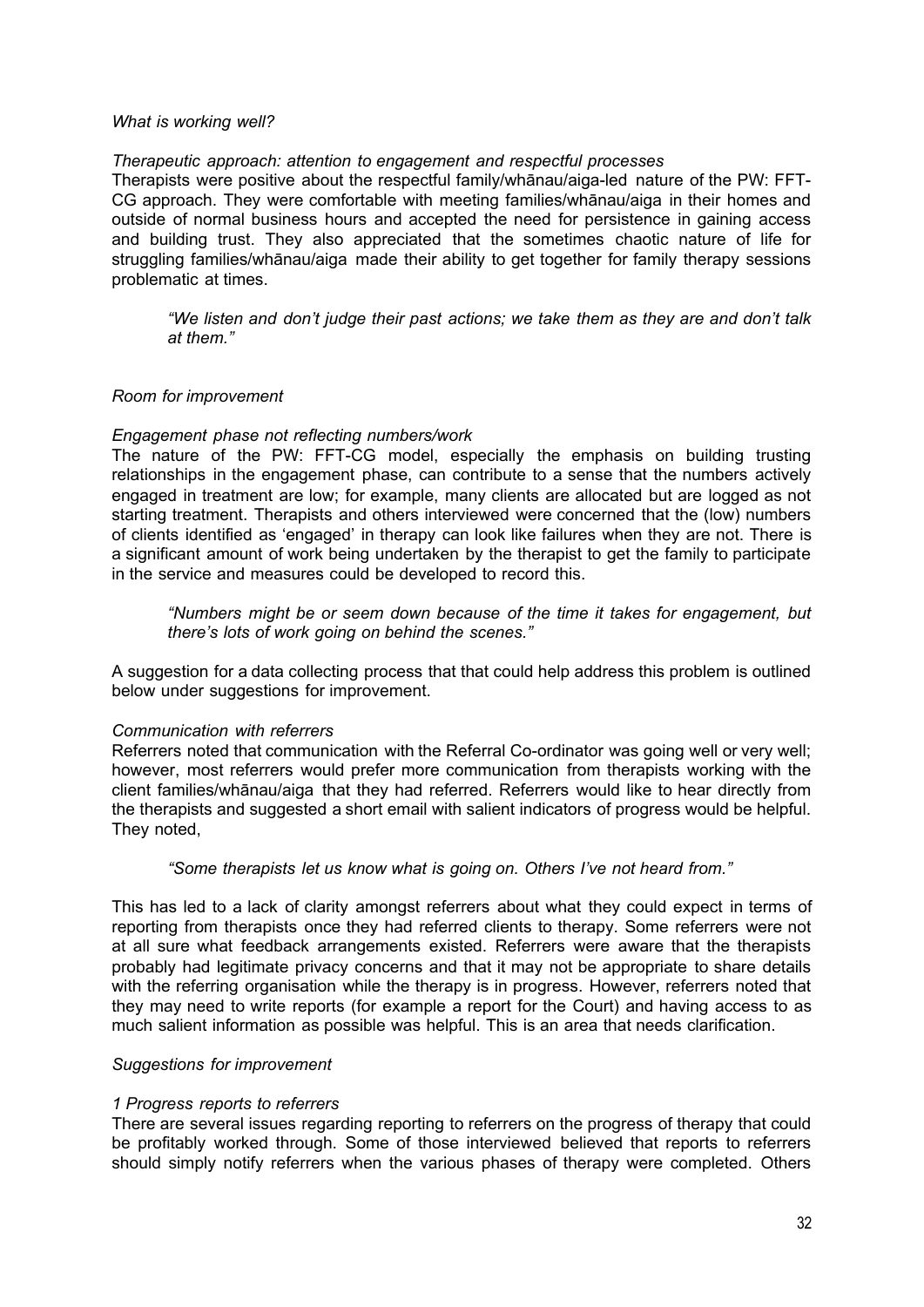have advocated for a more open and collaborative working relationship between referrers and therapists.

*2 Additional data collection to reflect time spent in engagement and trust-building stage* FCSPRU recommends that the current data collection process include additional items that record the *gaining acceptance and building trust* activities of the early phases of the therapeutic process, as this is an important component of the PW: FFT-CG approach.

# <span id="page-32-0"></span>**5.5 Therapeutic training and processes**

#### *Training and supervision*

The training of therapists for the PW: FFT-CG pilot began with a three-day noho marae covering the early phases of FFT therapy. Training was marae-based and incorporated lived experience and learning aspects of the WWW cultural framework. The FFT LLC primary trainers from North America travelled to Aotearoa to deliver the training and full use is made of technology, with refresher training using audio-visual technology. The PW: FFT-CG Training Manual is still in draft form as it is evolving during the early stages of the pilot programme.

Therapists described their first experiences of PW: FFT-CG training and refresher training as:

*They've tried to coincide training with where you are at with your whānau, integrating training and practice."* 

Therapists and other YHT staff reported a full complement of supervision and support for the therapy team, including weekly individual supervision by the YHT Clinical Supervisor/on-site Practice Leader, regular professional cultural supervision, a supervision and mentorship resource in the form of the YHT Kaumātua, and peer supervision.

#### *What is working well?*

#### *Phased training*

Therapists and senior management considered that the FFT training provided at this early stage of the pilot was:

*"very systematic training" "great...amazing and regular."*

The phased approach worked well as it helped to prevent information overload, although some therapists described the training as exhausting because of the new aspects of practice and reporting they were taking on board. Most agreed that the fact that the *"training structure is in phases which paces it"* was vital to avoid being overwhelmed with information. Holding the initial training on a marae was appreciated as emphasising the integration of the WWW cultural framework throughout the PW: FFT-CG process.

One therapist commented that:

*"the content of training is easy, but the learning really started when we are in the field coming into contact with whānau and cases where the terms, language, becomes relevant."* 

Another participant described the training as embedded in a continuous improvement philosophy. Some therapists were hungry for more training, having found their previous training very beneficial.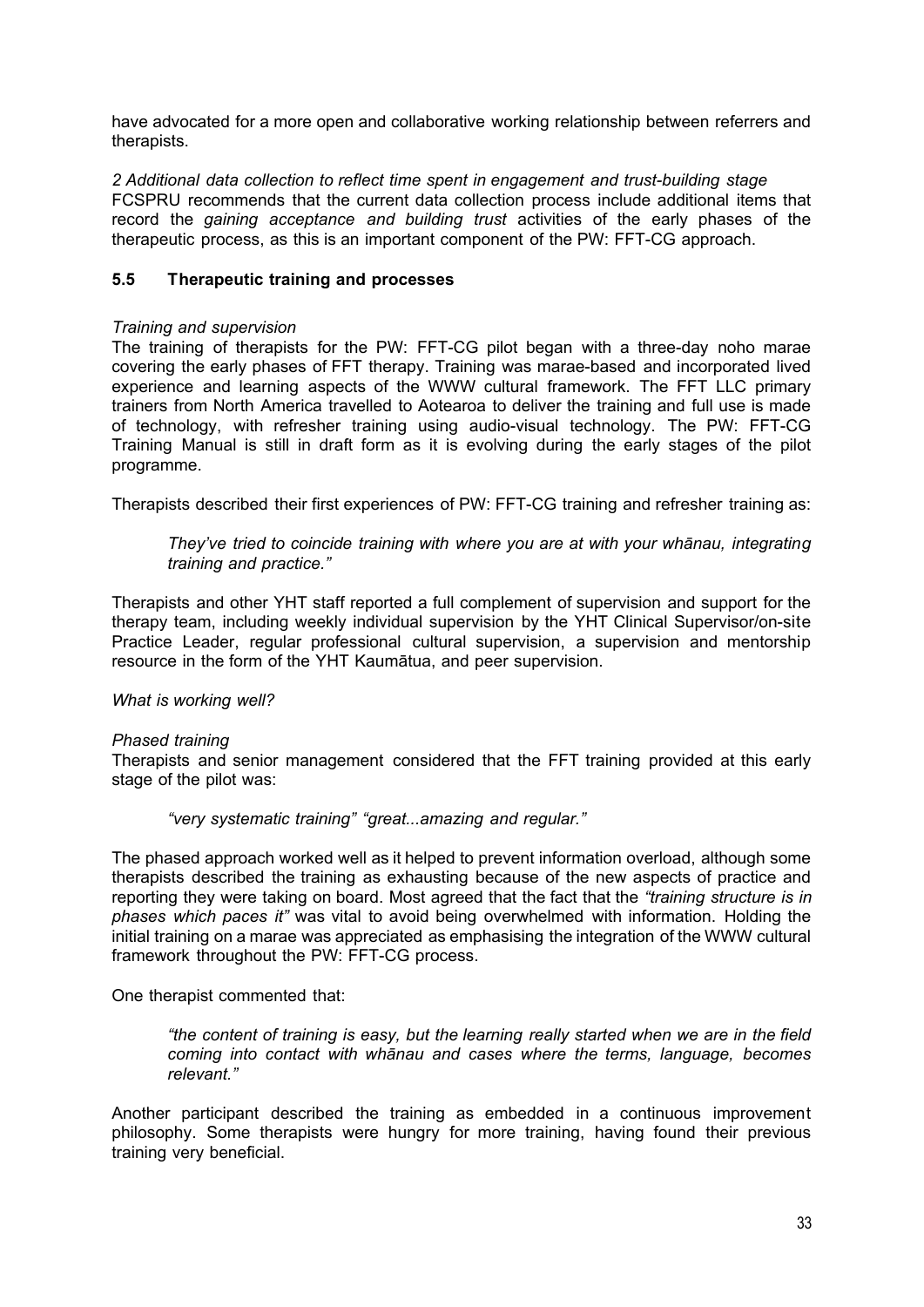Therapists expressed satisfaction with the amount of supervision and support that was available to them as they ventured out as inaugural providers of PW: FFT-CG therapy. In addition to weekly on-site supervision, they had regular cultural supervision, peer supervision, access to the on-line chat service and the ability to schedule calls and 'refresher training' with the internationally based PW: FFT-CG trainer.

# *Use of technology*

Therapists described several technological aids in training, supervision, and development of their work in positive terms.

*"We are having Behaviour Change training over video call from America."* 

# *"...just did some second phase training over video chat."*

Interviewees commented on the use of tapes of the training as very useful for revision, and on the usefulness of audio-tapes of their meetings with clients for analysis in supervision (with client's permission).

# *Paperwork requirements*

Therapists mentioned the large amount of paperwork that they and their clients were required to complete. Although they found it quite time-consuming, they accepted that the data collected was useful, and they sometimes found that getting alongside clients and completing the paperwork with them could be an aid to building alliances. Therapists also appreciated having access to data reports that showed them what they were achieving, including those that monitored the timeframes involved in engagement processes. As noted above, additional data that recorded activity in the engagement phase would be welcomed by therapists.

# *Suggestion for improvement*

#### *Include Referral Coordinator in training*

We suggest that the Referral Coordinator attends therapy training from the outset in the future, in order to ensure that they are well informed about the therapeutic model, have a firm basis for promoting the therapeutic model, and gain additional engagement, motivational and behaviour change skills to use in their work. It is vital that a Referral Coordinator discussing the nature of the programme has an in-depth understanding of and enthusiasm for the model, as it is usually the Coordinator who is the first face of the programmes and the one to whom potential referrers initially go with their questions.

The Referral Coordinator has established a clear view of what works best and what does not. These lessons should be considered when designing the requirements and expectations of Referral Coordinators in the future.

# <span id="page-33-0"></span>**6 Monitoring data**

The aims of the review of the administrative and monitoring data are, broadly, to document current data collection and reporting, and recommend any changes in its quality, organisation, or the content covered, to improve the efficiency and effectiveness of the current processes and outputs. The monitoring and reporting of *process* tracks the movement of index clients and their whānau, and participants' evaluations of the process and their therapists. The monitoring and reporting of *outcomes* documents the quality of the engagement of clients and their whānau with the PW: FFT-CG process and the behavioural changes achieved.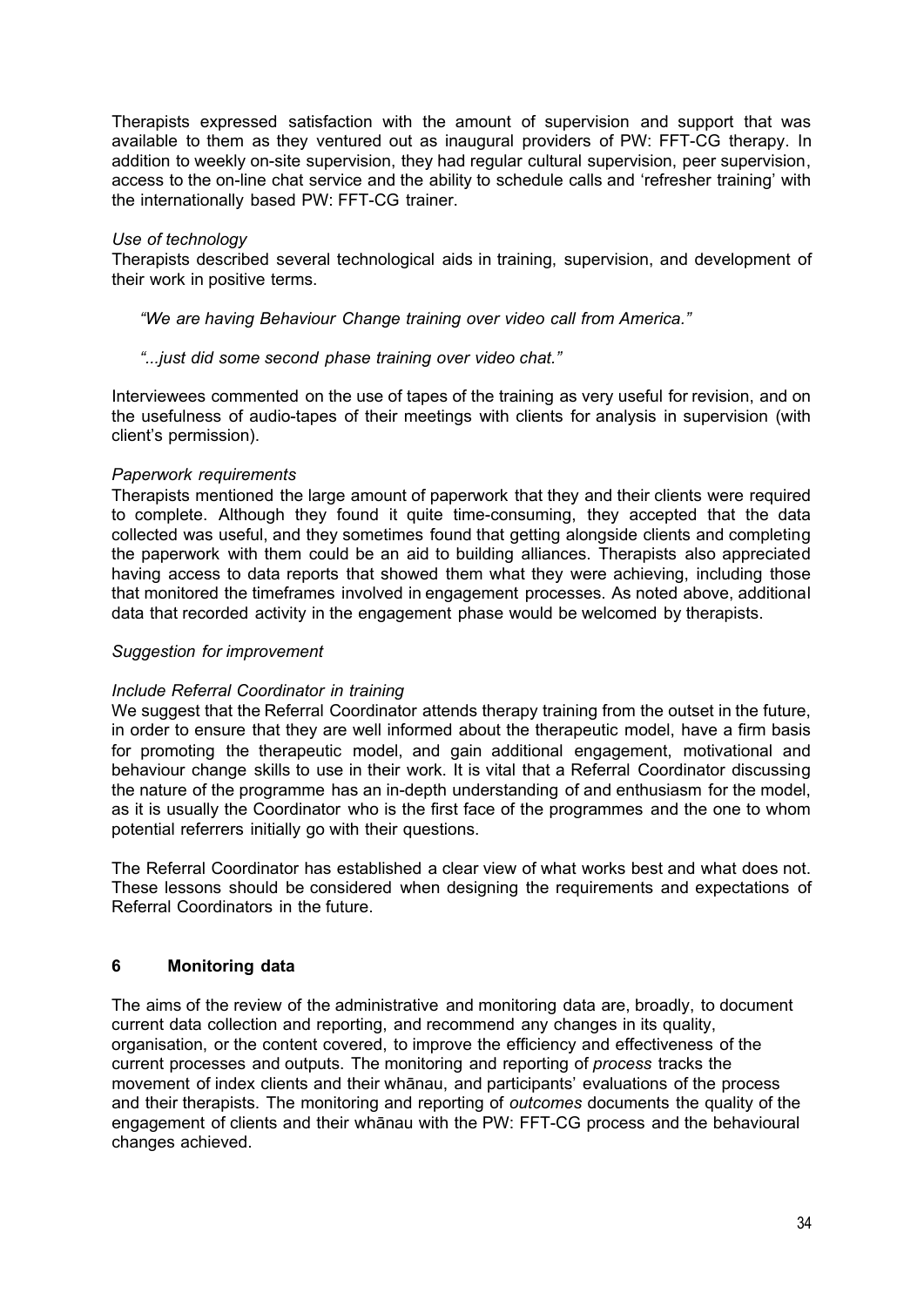# <span id="page-34-0"></span>**6.1 Data recording forms**

Numerous sets of recording forms are listed in the PW: FFT-CG outcomes measurement framework and the PW: FFT-CG documentation requirements. The cultural satisfaction form and the outcome assessment form are two measures YHT added to ensure assessment requirements for the pilot are met. All other forms are requirements of FFT teams, not solely PW: FFT-CG. The forms are summarised in this section, and more detail is provided at Appendix B.

# *1 Cultural Satisfaction Survey*

This measures participant satisfaction with their therapist from a cultural perspective. It is geared towards adults and applied just prior to discharge.

# *2 Family Self-report*

This report measures participants' feelings about aspects of their therapy sessions and their efficacy, interactions with their therapist, and how their family is doing. It is applied six times during participants' engagement with PW: FFT-CG.

# *3 OQ (Outcomes Questionnaire) adult reporting on self*

The outcomes questionnaire measures distress, interpersonal relations, and difficulties in the workplace, school, or with home duties. It is geared towards adults and administered twice: once 'pre' the third therapy session, and once 'post' at discharge.

# *4 YOQ (Youth Outcome Questionnaire) parent reporting on youth*

This can be used to identify and target particularly problematic areas for treatment. It is completed by parents about their youth aged 10 to 17, and with discretion about their youth aged 18. It covers parents' perceptions of how their child feels within themselves, how they are getting on with significant others, how they are coping with stress, and how they are performing in important life tasks, such as work and school. It can also assess change in paranoia, obsessive-compulsive behaviours, hallucination, delusions, suicide, mania, and eating disorder issues. It is administered once 'pre' the third therapy session, and once 'post' at discharge.

# *5 YOQ-SR (Youth Outcome Questionnaire Self-report)*

This is used to identify and target particularly problematic areas for treatment. It covers the same areas of functioning as the Youth Outcome Questionnaire above, but is completed by the index client. It is also completed twice: once 'pre' the third therapy session, and once 'post' at discharge.

#### *6 COM-A (Client Outcome Measure, Adolescent)*

The measure assesses youth participants' perceptions of change in family functioning, communication, personal behaviour, parenting skills, parental supervision, and family conflict. It is completed by youth aged 10 to 17 just prior to discharge.

#### *7 COM-P (Client Outcome Measure, Parent)*

This assesses parent participants' perceptions of change in family functioning, communication, adolescent behaviour, parenting skills, parental supervision, family conflict, and misdemeanours since PW: FFT-CG began. It is completed by parents of youth aged 10 to 17 and youth aged 18+, if appropriate, just prior to discharge.

#### *8 TOM (Therapist Outcome Measure)*

This measure assesses the therapist's perceptions of change in family functioning, communication, adolescent behaviour, improved parenting skills, parental supervision, change in family conflict, and misdemeanours since PW: FFT-CG began. It records the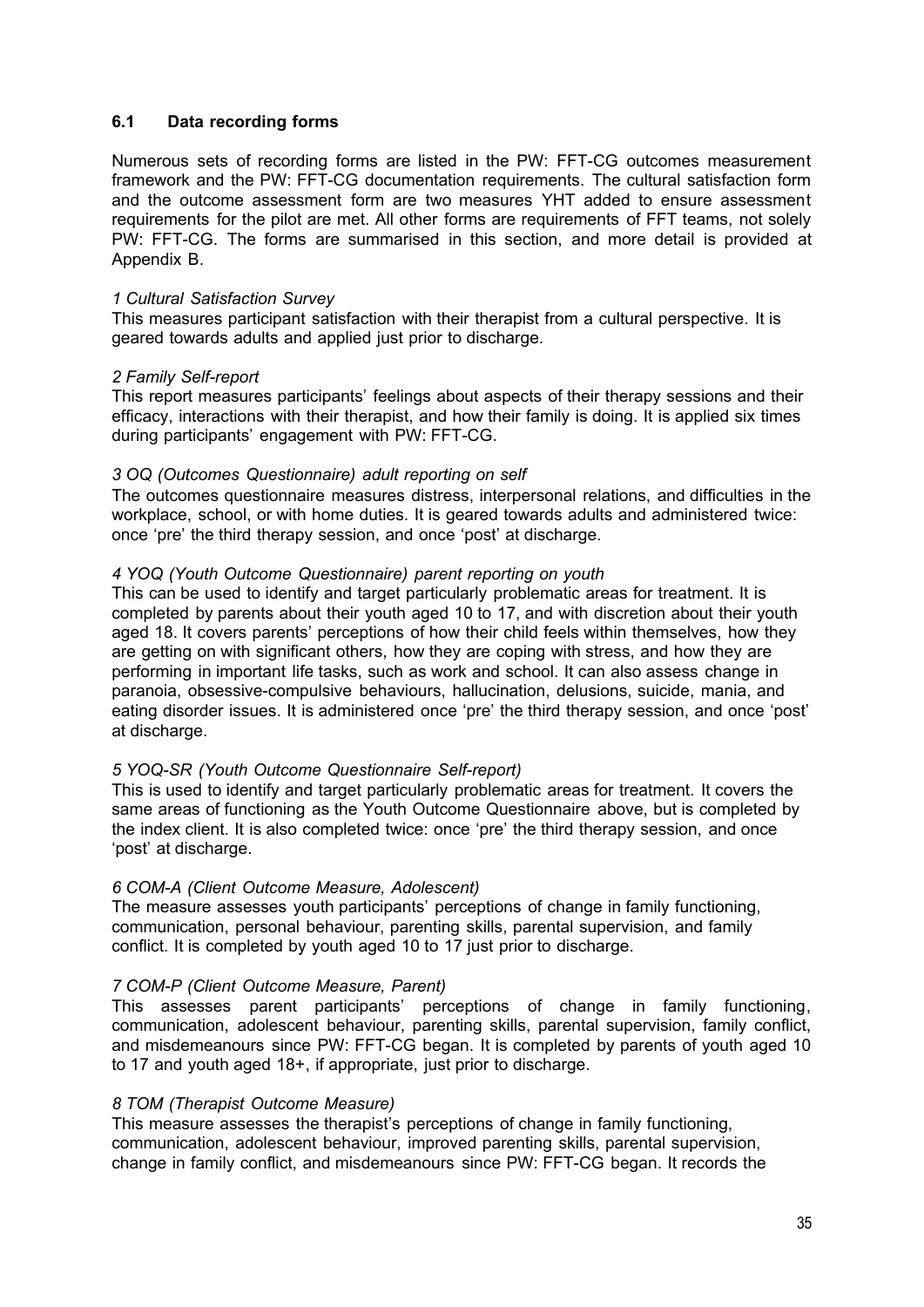therapist's general impression of the outcome of a case. It is completed by the therapist about the family and their adolescent, just prior to discharge.

# *9 Managing Risk Form*

This is completed by the therapist (Practice Leader) for all children and young people. It is completed at the beginning of treatment, updated at regular intervals during treatment, and finally on participants' discharge from the service.

# *10 Outcome Assessment Form*

The data from the outcome assessment form is used to determine whether the PW: FFT-CG intervention has been successful for the participant. Success is achieved if the participant: has been maintained in the family home/avoided a higher level of care; is engaged in education, training or employment; has completed treatment (attended 8+ sessions); and has made moderate or significant progress.

#### *YHT administrative data: therapist retention data, requests to train as PW: FFT-CG therapists, referral rates*

These three types of data are collected and retained by the implementation group at YHT. Data relating to retention of therapists in PW: FFT-CG and requests to train as PW: FFT-CG therapists are not routinely reported. Referral rates are reported monthly by YHT to the PW: FFT-CG Steering Group.

# <span id="page-35-0"></span>**6.2 Data-based outputs and reports**

Two sets of data output are listed in the PW: FFT-CG outcomes measurement framework and the PW: FFT-CG documentation requirements. These are summarised below, and more detail is set out at Appendix B.

# *PW: FFT-CG pilot monitoring dashboard*

The pilot monitoring dashboard facilitates reporting of monitoring data drawn from the HCC and/or the CSS, as appropriate. Recent examples of such reports cover the following aspects of PW: FFT-CG implementation over defined time periods:

- Referrals received
- Referrals allocated
- Volumes: progress of allocated cases
- Caseload
- Closure outcomes for clients who have started PW: FFT-CG
- Summary analysis.

# *Monitoring data to be accessed from Oranga Tamariki*

It is anticipated that Oranga Tamariki will provide data that FCSPRU can use to monitor outcomes (e.g. number of index clients in out-of-home care). This data is not currently being provided.

# <span id="page-35-1"></span>**6.3 Progress following referral**

The following analysis uses data extracted from the CSS system. This data has been generated for the CSS database of allocated cases. It does not include all clients who are referred to YHT and are recorded on the YHT database. Once the referrals are triaged, accepted, and then allocated they then become 'cases' or 'referrals' on CSS.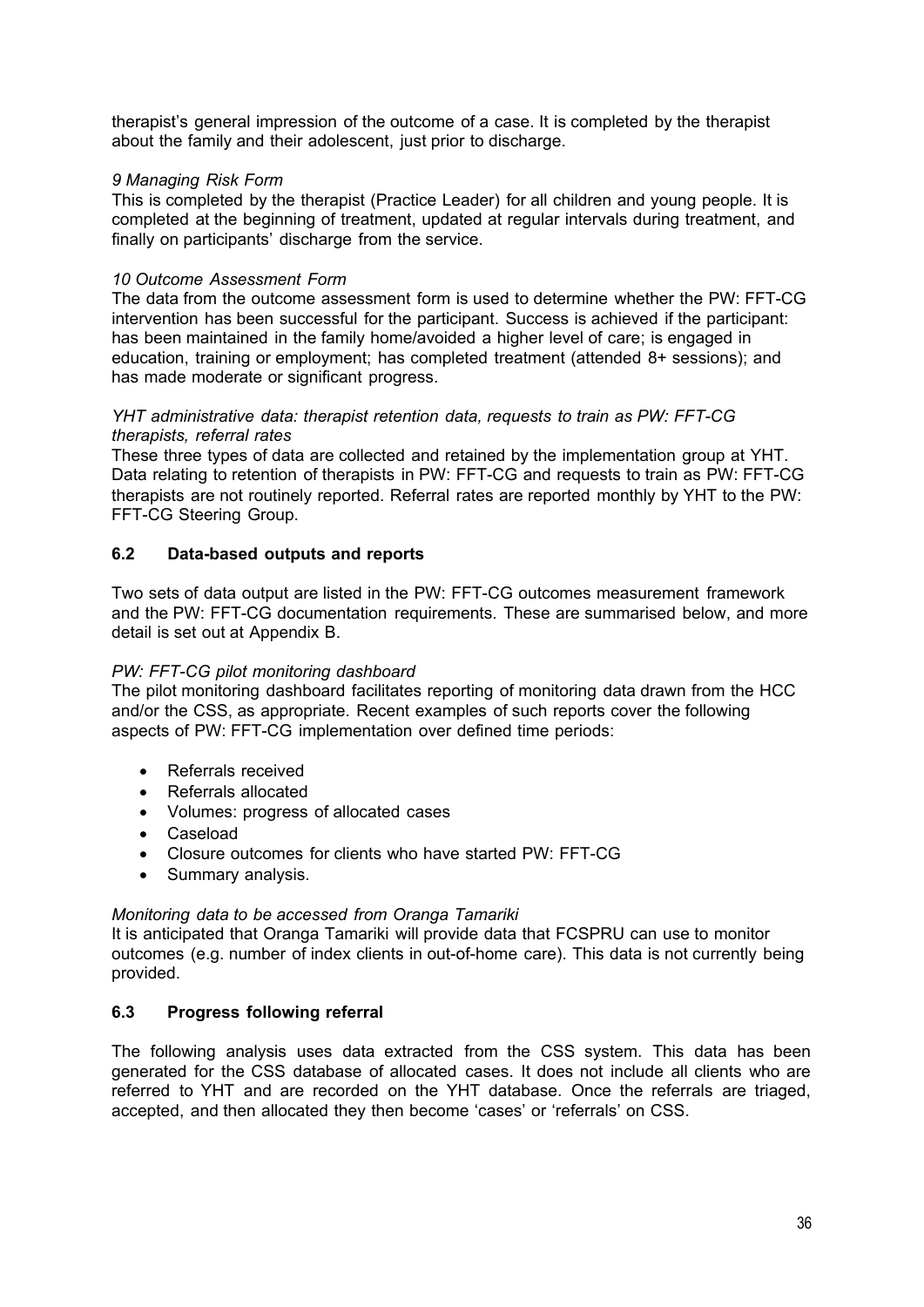Three reports were used: *Case Tracking, Case Demographics* and *Case Data*. As of 16 December 2019, there are 56 referrals. The analysis reveals the service flow, and characteristics of the service users.

# *Client participation*

The documentation of the stages of clients' participation in the PW: FFT-CG process begins with their referral. The term 'referral' relates to the date when a client has been assigned or allocated to a therapist. The 'referral date' is the date of assignment to a therapist.

In total, 56 clients were referred from the beginning of the pilot to 16 December 2019:

- twenty of these were classified as never beginning treatment (36%)
- five as having dropped out after beginning treatment (9%)
- six as being referred but not yet having begun treatment (11%)
- 25 active cases receiving treatment (44%).

Figure 1 shows that 44 percent of referrals are currently active, which means they are having sessions with therapists. Of those who are active (25 cases), 10 cases have reached the behavioural change phase, and 15 cases are still in the engagement and motivation phase.

Thirty-six percent were allocated to a therapist, but the client/family consent was never signed and a PW: FFT-CG session never took place ("never began").

Nine percent dropped out. "Drop out" is used to describe the early cessation of therapy and is also known as "treatment failure" or "non-completed case", which corresponds to a case where treatment is interrupted, and the family does not complete all phases of PW: FFT-CG. Efforts to re-engage the family do not result in a subsequent session. Most of the drop-out cases are still in the early phases – engagement and motivation. Only one case had reached the behavioural change phase before the family dropped out.

Eleven percent (six cases) are categorised as "referred." This means that they have been assigned a therapist but have not yet started their sessions.



**Figure 1:** Case status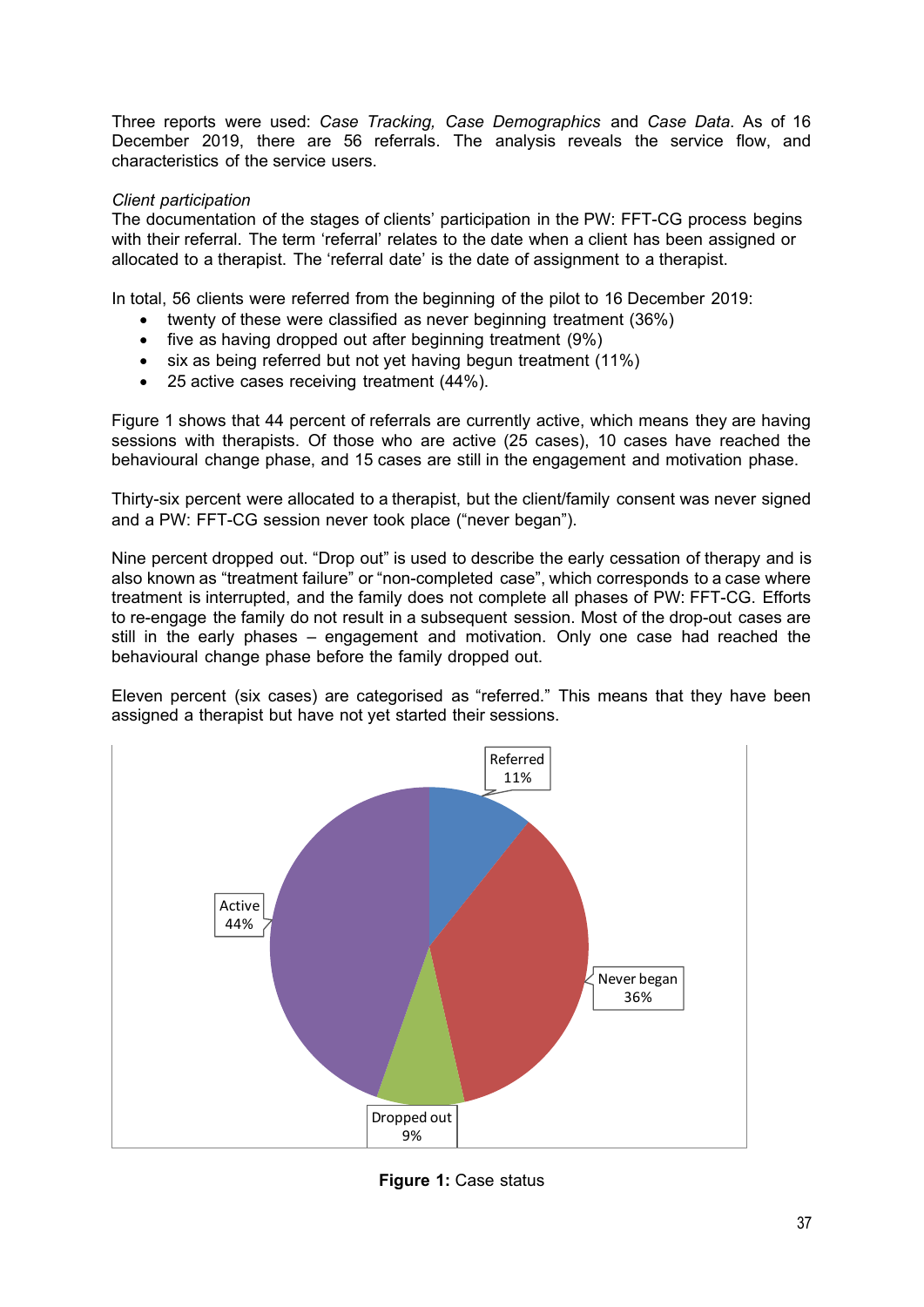Figure 2 shows the proportion of cases categorised by the referring organisations. The three key collaborating organisations are Police with 17 cases, Corrections with 15 cases, and Oranga Tamariki with 13 cases. Ten cases are categorised as "other" and no identifiable information is provided.



**Figure 2:** Case status by referring organisation

Figure 3 shows that the majority of referred clients are Māori, at 52% with 29 cases. The next common ethnicity is Pacific Peoples at 21% with 12 cases. Pakeha clients comprise 20%, with 11 cases. Other ethnicities comprise minor proportions. Figure 3 shows a serious overrepresentation of Māori and Pacific Peoples in the referral process, reflecting their overrepresentation in the youth justice system.



**Figure 3**: Case status by ethnicity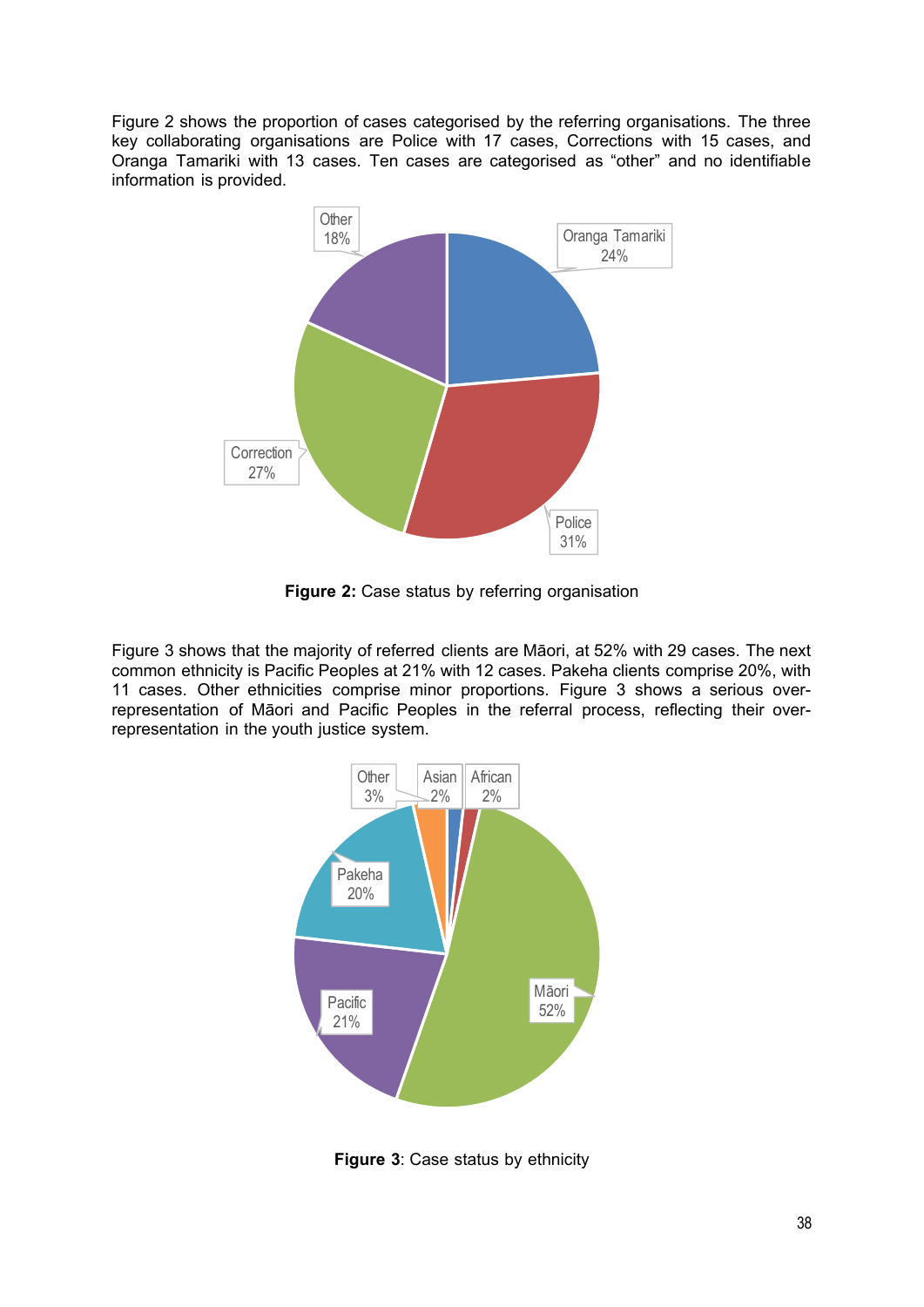# *Clients who did not begin therapy*

In this section we investigate the demographic characteristics of the index clients, the referring organisations, and the reasons why referred clients never began their PW: FFT-CG sessions despite their suitability.

Figure 4 shows that Māori are the main ethnic group that never began the PW: FFT-CG therapeutic treatment process, with 17 out of the 20 cases. Only two Pakeha clients and one Pacific client never began their treatment despite being referred. The Māori rate for not using the service after referral is 85 percent. The Pakeha clients and Pacific clients are the next groups, at 10 and 5 percent respectively. While the numbers for Māori are high, they should also be seen in the context of 11 of the 25 active cases (44%) that are Māori. Again, the small number of current cases limits the generalisability of the analysis.



**Figure 4:** Ethnicity of "never began" clients

Table 5 shows the proportion of clients who never began treatment, by reason and by referring organisation. Overall, the largest single reason is clients declining the services of PW: FFT-CG (nine cases). This is followed by the service not being able to contact clients, including their whereabouts being unknown (six cases), and not meeting the criteria for PW: FFT-CG treatment (four cases).

| Table 5: Reason for never beginning treatment by referring organisation |  |  |  |
|-------------------------------------------------------------------------|--|--|--|
|                                                                         |  |  |  |

| <b>Referring</b>          | Reason for never beginning |                             |                        |                                 |       |  |  |  |
|---------------------------|----------------------------|-----------------------------|------------------------|---------------------------------|-------|--|--|--|
| organisation              | Criteria not<br>met        | <b>Declined</b><br>services | Not able to<br>contact | Youth<br>whereabouts<br>unknown | Total |  |  |  |
| Oranga<br><b>Tamariki</b> |                            | 2                           |                        |                                 |       |  |  |  |
| <b>Police</b>             |                            | 3                           | 4                      |                                 |       |  |  |  |
| <b>Corrections</b>        | 3                          | 3                           |                        |                                 | 8     |  |  |  |
| <b>Other</b>              |                            |                             | O                      |                                 |       |  |  |  |
| <b>Total</b>              |                            | 9                           | 6                      |                                 | 20    |  |  |  |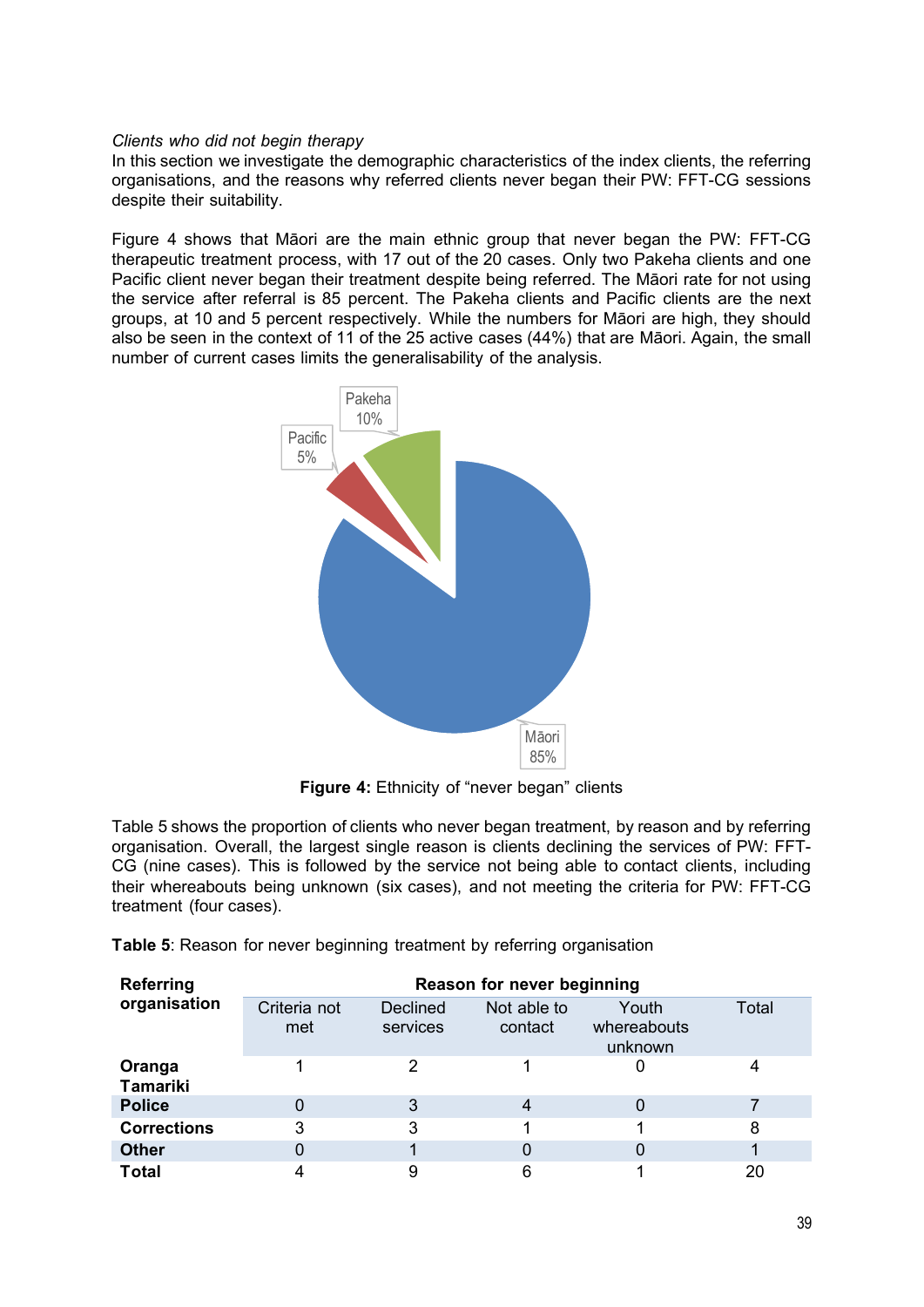Table 6 sets out the referral problems for 'never began' cases. The most common problem for the referral of these 20 cases was delinquent behaviour (15 out of the 20). Other problems are mostly related to dysfunctional families, including family abuse and violence and youth/parent conflict. Only one case was due to family reunification.

| Referring                 | Primary referral problem |                         |                                  |                                  |                      |                                          |       |  |  |
|---------------------------|--------------------------|-------------------------|----------------------------------|----------------------------------|----------------------|------------------------------------------|-------|--|--|
| organisation              | Delinguent<br>behaviour  | Family<br>reunification | Family<br>substance<br>abuse/use | Family<br>violence<br>(physical) | Runaway<br>behaviour | Youth/<br>parent<br>Conflict<br>(verbal) | Total |  |  |
| Oranga<br><b>Tamariki</b> | 3                        | 0                       |                                  |                                  |                      |                                          |       |  |  |
| <b>Police</b>             | 6                        | 0                       |                                  |                                  |                      | 0                                        |       |  |  |
| <b>Corrections</b>        | 5                        |                         |                                  |                                  | 0                    | 0                                        | 8     |  |  |
| <b>Other</b>              |                          | 0                       |                                  |                                  | 0                    |                                          |       |  |  |
| <b>Total</b>              | 15                       |                         |                                  |                                  |                      |                                          | 20    |  |  |

**Table 6:** Primary referral problem by referring organisation for those never beginning

# *Dropped out cases*

In this section we analyse the ethnicity and reasons for dropping out, in addition to other information on treatment progress. The numbers are small and no clear trend or pattern is warranted. We use tabular form rather than visualisation to reflect this problem of data limitation.

Table 7 gives the reasons why cases dropped out. The current data show that Pacific Peoples have the largest proportion of dropping out (three cases) but the number is too small to warrant any clear trend.

**Table 7:** Drop out reason by ethnicity and referring organisation

|                                           | Drop out reason                    |         |
|-------------------------------------------|------------------------------------|---------|
| Moved prior to<br>completing<br>programme | Quit after at least<br>one session | Runaway |
|                                           |                                    |         |
|                                           |                                    |         |
|                                           |                                    |         |
|                                           |                                    |         |
|                                           |                                    |         |
|                                           | ∩                                  |         |
|                                           | 0                                  |         |
|                                           | ⌒                                  |         |
|                                           | ŋ                                  |         |
|                                           |                                    |         |

Table 8 gives the classification of treatment based on drop-out reasons. Of the three reasons given, the first reason 'Moved' is not considered a treatment failure whereas the two other reasons, 'run away' and 'quit', are considered treatment failure.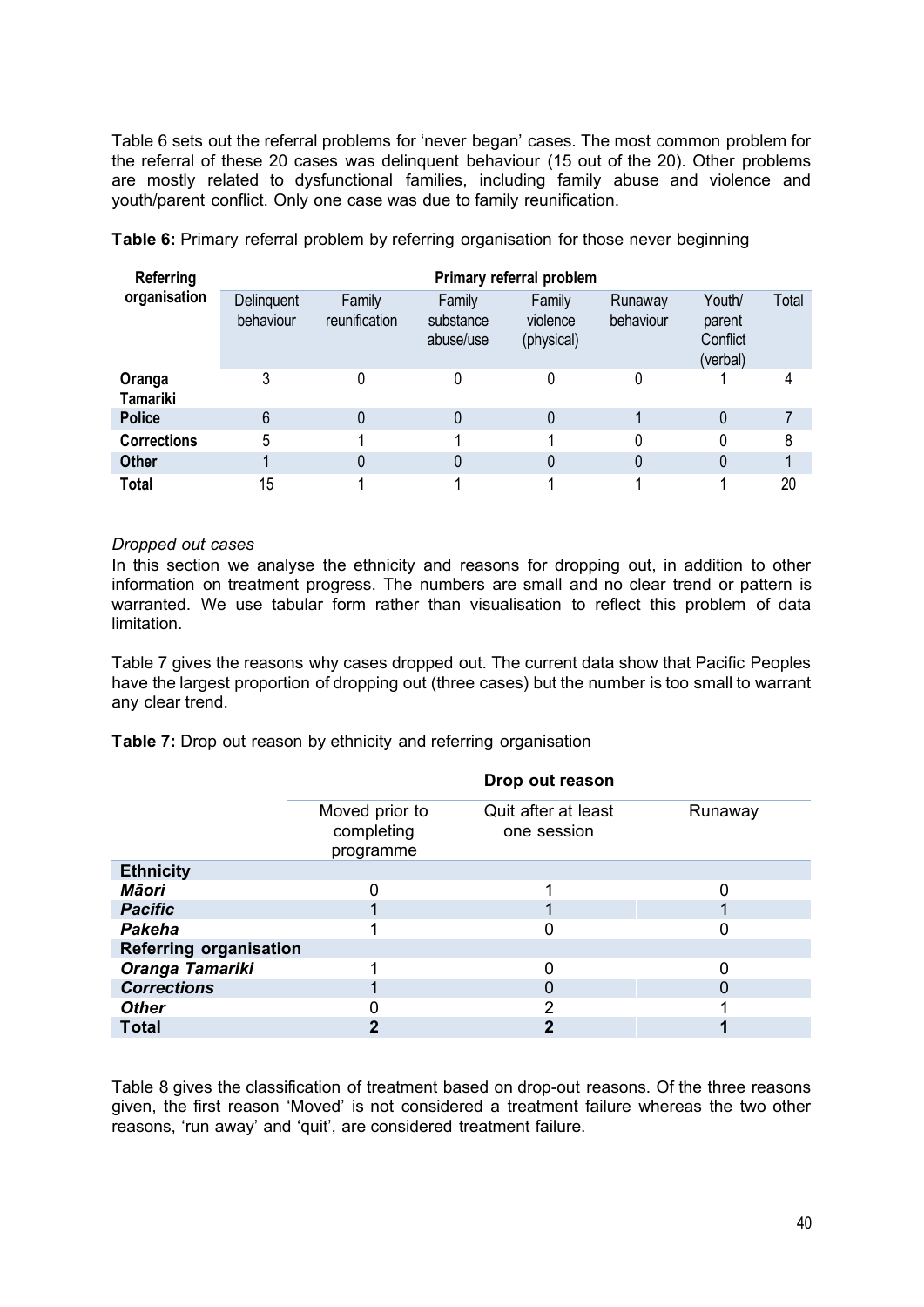**Table 8:** Drop out reason by whether treatment is classed as a failure

| Drop out reason                        |     | <b>Treatment failure?</b> |       |
|----------------------------------------|-----|---------------------------|-------|
|                                        | Yes | No.                       | Total |
| Moved prior to completing<br>programme |     |                           |       |
| Quit after at least one session        | 2   |                           |       |
| <b>Runaway</b>                         |     | $\left($                  |       |
| Total                                  | 3   |                           | 5     |

Table 9 gives the primary referral problems for those who dropped out. Like 'Never Began' clients, delinquency is the most common referral reason for the drop-out clients with four cases. The remaining case was due to family violence.

**Table 9:** Drop out reason by primary referral problem

| Drop out reason                        | Primary referral problem |                    |       |
|----------------------------------------|--------------------------|--------------------|-------|
|                                        | Delinquency              | Family<br>violence | Total |
| Moved prior to completing<br>programme |                          |                    |       |
| Quit after at least one session        |                          |                    |       |
| <b>Runaway</b>                         |                          |                    |       |
| <b>Total</b>                           | 4                        |                    | 5     |

Figure 5 shows the progress of treatment for 5 drop-out cases. The number is too small to warrant any trend analysis.



**Figure 5:** Treatment progress of "Drop-out" clients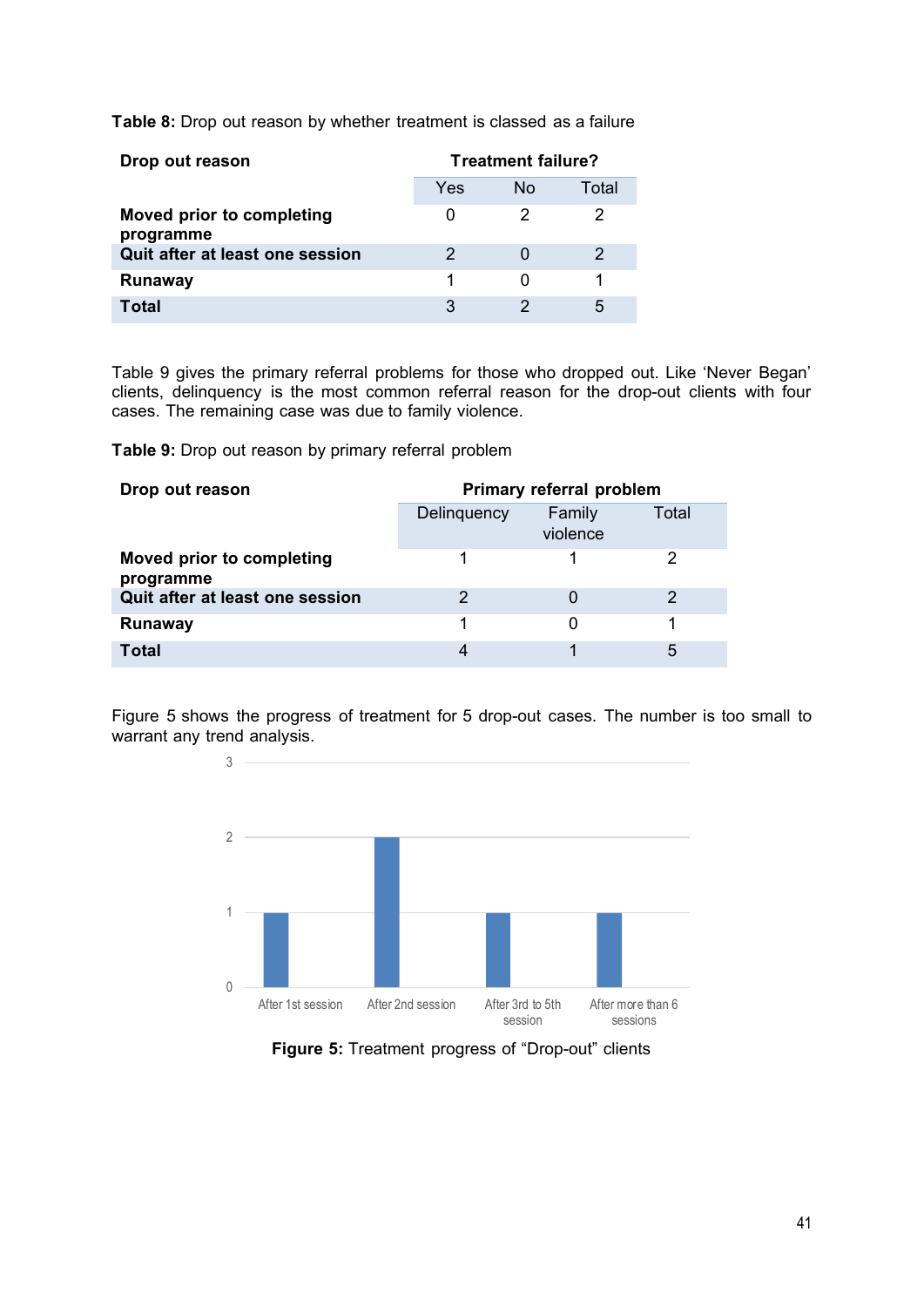# <span id="page-41-0"></span>**6.4 Conclusions**

#### *Data collected*

The range of data collected seems sufficiently comprehensive to monitor and report on: the movement of index clients into and through the PW: FFT-CG process; obtain the evaluations of the programme by therapists and clients; and measure the quality of outcomes achieved.

The data collected is relatively fixed given the requirements of the licensing contract with FFT LLC. However, thought needs to be given to four questions around the use of the data and reports generated from it:

- what is the most efficient and effective selection of data for analysis, given the extensive nature of the data collected
- whether less data would be more appropriate for use in reports, given the relatively small number of cases likely to be included in the programme in the future when compared with the number of cases in the Youth Justice system
- whether a different, more focused set of data would allow a more appropriate analysis of the programme during its pilot phase, in order to optimise the design of the programme prior to roll-out, e.g. collecting data that would give more specific information about the bridging process between referrers and therapists
- finally, it is not clear to the reviewers who owns the cultural data that is collected in the monitoring system (e.g. all the assessment information and case notes that are entered into the FFT LLC CSS database), and this question needs to be resolved before roll-out.

The entry and storage of the data in three separate databases limits the utility of the total body of data as a tool for comprehensive, combined analysis of all process and outcome related variables. Presently, any combined analysis of variables depends on the ability of the analyst to extract the variables from each database and combine them in a new dataset. This presents an unnecessary obstacle to running regular analyses to support routine monitoring of the programme and participant outcomes, particularly for therapeutic practitioners who do not necessarily have expertise in manipulating and managing data.

The FFT Clinical and Research Director, Dr Michael Robbins of the Oregon Research Institute, has indicated that they would be able to make the complete database of YHT pilot programme data available in a raw form. Once the complete CSS dataset is available in a raw form it would be possible to merge it with data from the YHT HCC case management system and YHT Googleform.

The creation of such a database would be a first, but not final, step towards making the data storage and retrieval system fit-for-purpose. The next stage would involve defining the range of report outputs required to cover all necessary monitoring tasks and designing user-friendly data query templates to enable non-data specialists to generate those reports. At the same time, the unified database would be available for the evaluators and other data analysts to conduct bespoke analyses using statistical software.

# *Progress following referral*

The figures and tables in this section are illustrative of what can be gleaned from the case tracking database. The numbers are of course too small at this stage to draw conclusions, but over time outcomes and trajectories from larger numbers of participants will help provide a much more transparent picture of the effectiveness of the service.

The lack of therapeutic 'take up' between referrer and therapist or referring agency and YHT is quite substantial, in the range of a third to a half of all referrals depending how it is measured.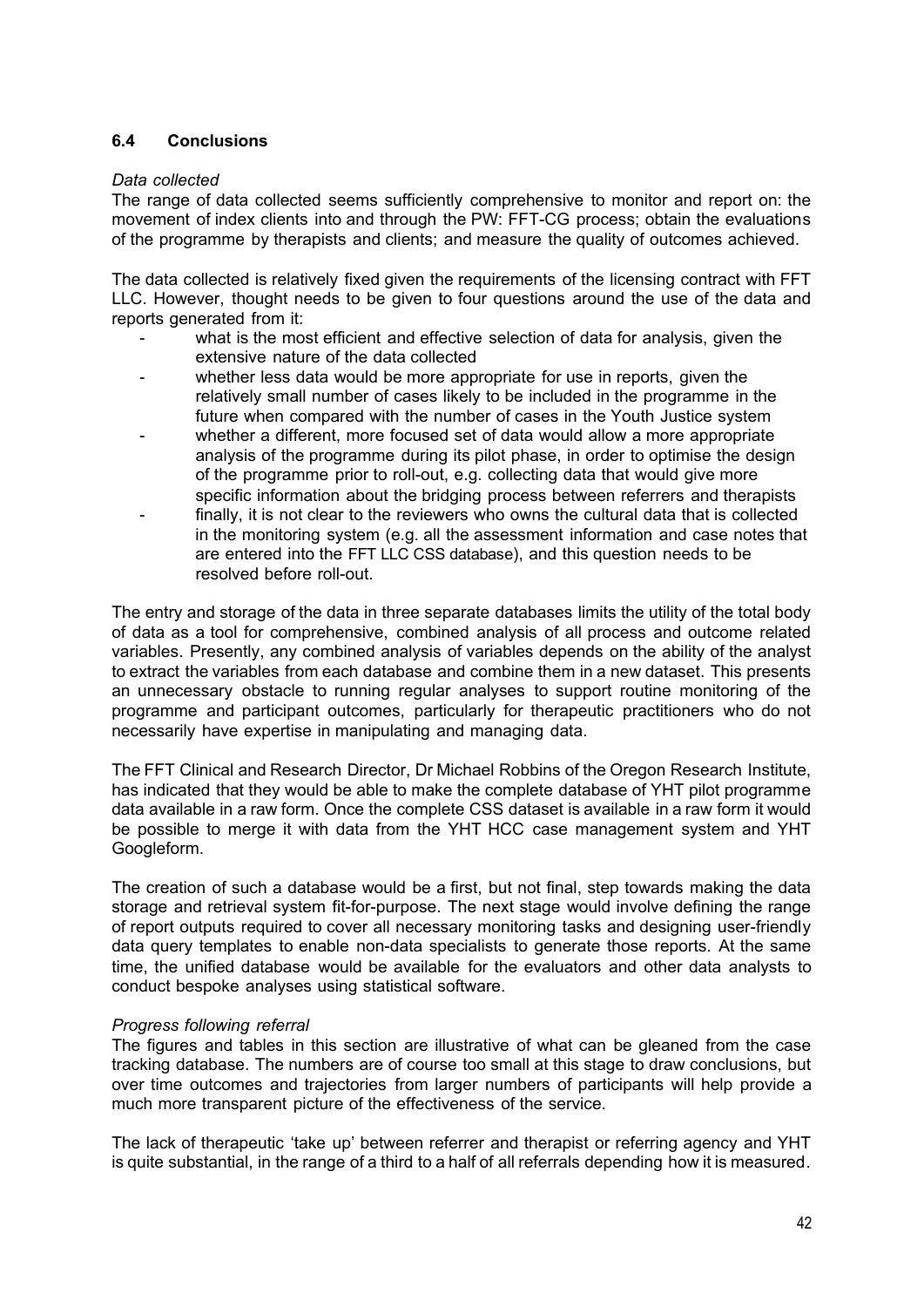This certainly warrants attention and investigation. A study of the referral bridge may suggest other more effective ways of making connections.

Of concern is the high number of young Māori who are clearly not attracted to the service, despite the strong investment in a Māori cultural framework for the entire service. There may be ways of helping those specific connections in a manner that can reverse these early indications.

A lot of care has been taken in designing the monitoring data collection. No doubt some aspects can be improved in time, but it is our view the data collection instruments are fit-forpurpose and if the databases can be combined and become much more accessible, they will provide a rich vein of information for the service and beyond.

# <span id="page-42-0"></span>**7 Future roll-out**

# <span id="page-42-1"></span>**7.1 Agency for roll-out**

YHT has a decade-long history of relationship with the FFT developers and trainers, and a decade of experience in delivering FFT programmes. Some participants held concerns regarding an anticipated roll-out of the programme to other agencies that may not have the same experience of FFT, established relationships, supportive mechanisms in place for FFT therapists, or understanding of the delivery requirements within their organisational cultures.

*"YHT has its own culture so transplanting the programme to another organisation may not work well as there would need to be maybe a lot of scaffolding and support to such organisations to get that culture right so that the FFT can be implemented successfully."*

*"With a different organisation FFT may not be successful... If you were in an organisation that wasn't highly supportive the model would fall apart because you wouldn't be able to keep to it. You'd get burnt out."*

While the researchers are not aware of any proposals to do so, there was concern expressed by some participants that the PW: FFT-CG pilot may be considered by some government agencies as a precursor to a wider roll-out by agencies themselves or by contracted providers. The possibility that some government agencies may attempt to incorporate the PW: FFT-CG therapeutic model within their organisations was viewed as a risky option by some interviewees.

*"We don't want other organisations to take the programme and then water it down."* 

Some concern was also expressed that the sustainability and possible expansion or roll-out of the programme was questionable without the drive and commitment of the current pilot programme manager. They considered that role was central to the progress of the pilot:

*"If we didn't have a [programme manager] I'm not sure how it would go..."*

# <span id="page-42-2"></span>**7.2 Readiness for roll-out**

Thinking ahead, several suggestions were made to address concerns about the potential rollout of the PW: FFT-CG programme to other providers (whether government agencies or community organisations). Concerns were raised about whether other organisations would have the organisational culture to apply the PW: FFT-CG model successfully, and the danger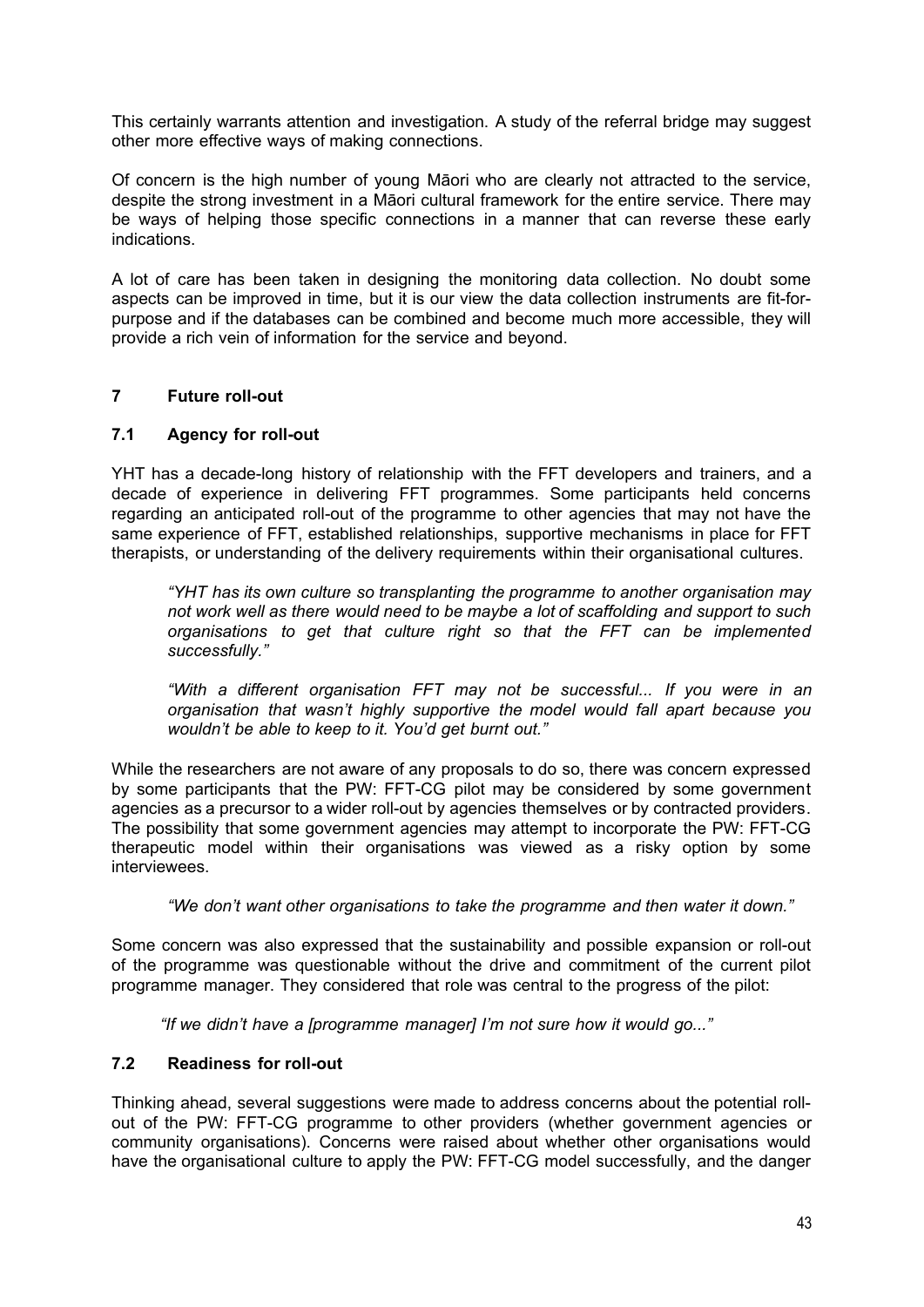of adapting the PW: FFT-CG model to fit within their organisation's operational culture and timeframes.

There was a suggestion that a template for 'readiness assessment' be developed if the model is considered for implementation by other organisations in the future. This would help prepare the organisation.

# *"Organisational readiness assessment sort of needs to be developed."*

Developing a comprehensive implementation manual and providing clear guidance that included pilot learnings were also suggested. The 'manual' envisioned by participants differed from the PW: FFT-CG training resources, being focused on organisational and support requirements, timeframes and understandings for staff involved in delivery organisations.

# *"Set up a manual so that the requirements to deliver are really clear."*

Any future roll-out of similar multi-agency programmes may choose to engage a Steering Group in the selection and any negotiations about the therapeutic model that will be put in place, from the outset. The knowledge of agency representatives on the Steering Group of their client populations and of their agency processes, may contribute usefully to the shape of future programmes. Involvement of a multi-agency Steering Group from the outset may also strengthen agency buy-in to the initiatives.

# <span id="page-43-0"></span>**7.3 In summary**

In general, PW: FFT-CG is heading in a positive direction with a strengths-based, in-home, in-depth, broad family/whānau/aiga service. It aims to strengthen families who are referred to YHT to interact and communicate with each other in constructive ways, and to reduce the risk of young people reoffending while improving their wellbeing and the wellbeing of their family/whānau/aiga. As a pilot programme, it is successfully incorporating the WWW Māori cultural framework. The governance, management and service delivery functions constructively and flexibly and in a highly motivated manner. Stakeholders generally relate well to the service and the monitoring system is comprehensive and transparent.

It is too early to know whether the high level and challenging aims of the service will be accomplished because none of the 25 active cases have been completed. However, this evaluation has noted several foci worth considering if roll-out to other sites is to take place (as shown below).

- Despite much positive effort, a significant number of young people and their family/whānau/aiga who were referred to the service, did not actually reach the point of receiving the therapeutic services, and even though the numbers are small, Māori young people are disproportionately high among that group. This presents a potential future challenge that requires greater understanding and attention, because a Māori cultural framework has been incorporated into the heart of the programme, specifically to make the programme accessible to Māori young people and their whānau.
- The monitoring data shows that around a third of referrals that don't become active cases cannot be contacted for follow up. This may be because they change their contact details without notifying the referring organisation/YHT or they do not answer their phone/email/door. Developing alternative ways to contact these families/whānau/aiga may increase contact.
- Therapists are spending considerable time working in the interface between a referral and the young person or whānau becoming an active case, but their activities are not recorded fully, and hence not adequately recognised in the current data monitoring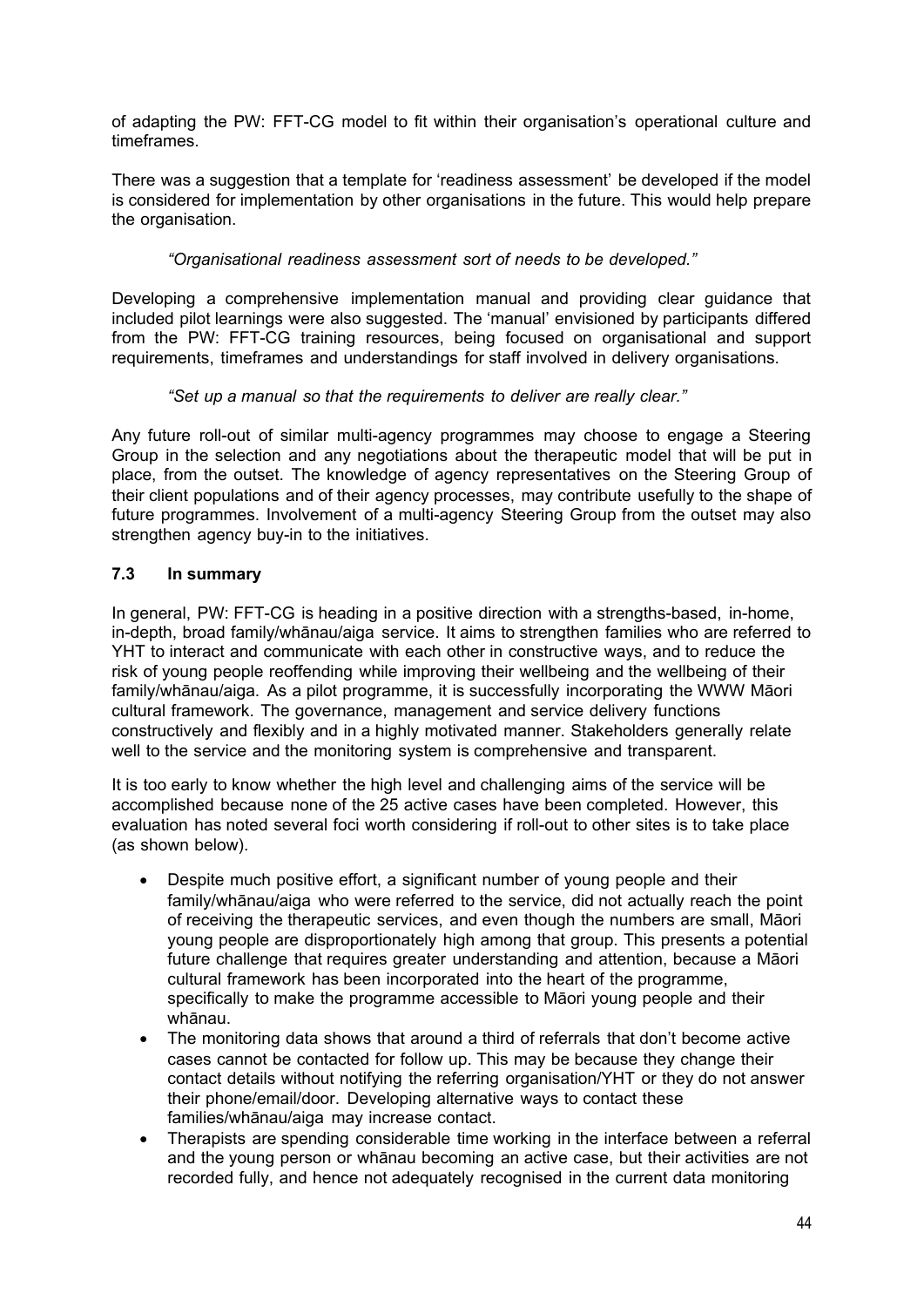system. Developing new measures that record this process more fully could be expected to provide greater information on therapists' engagement with clients and help further inform the matters raised in the bullet point immediately above.

- While the data contained in the monitoring data system is fit-for-purpose, the management and accessibility via three separate databases is not. It is recommended that a unified, easily accessible database be developed to better meet the needs of the programme.
- Finally, while much of the intellectual property matters are well addressed in the contracting arrangements, it is not clear to reviewers who will have control of the matters relating to the incorporation of WWW (or elements thereof) within the Clinical Training Manual and control of the cultural data that is collected in the monitoring system.

A resolution for these matters will put the programme in a strong position for future roll-out.

# <span id="page-44-0"></span>**7.4 Recommended next steps**

The findings in this evaluation should be seen as baseline data for the overall evaluation. The small numbers involved, and the fact that no active cases had been completed at the time of the evaluation, suggest that at this stage only a small number of foci are worth considering.

The FCSPRU makes the following recommendations in the light of this formative evaluation:

- 1. That the partner agencies implement a process that enables them to understand the circumstances of families, particularly whānau Māori, who decide not to take part in PW: FFT-CG therapy after they have been allocated to a therapist, and their reasons for not proceeding.
- 2. Related to 1 above, according to the data, around a third of referrals that don't become active cases, cannot be contacted for follow up. This may be because they change their contact details without notifying the referring organisation/YHT or they do not answer their phone/email/door. It is recommended that the referrers and the service consider solutions such as:
	- developing supplementary processes for maintaining contact details of clients who have been referred, particularly those who may be more mobile or transient. 'Follow up back up' in service agencies and longitudinal research organisations often includes collecting contact details of clients' significant others (e.g. a close relative, neighbour or other associates) in case clients change addresses, so that they can still be contacted
	- developing an agreement between YHT and referrers that YHT therapists contact the referrer when they are unable to contact a client and the referrer follows up to renew/review/withdraw the referral
	- developing a protocol that requires the referrer, client whānau and YHT therapist to meet together in the first instance. This would involve the referrer introducing the young person and whānau to the therapist enabling direct contact from the outset.
- 3. The current data collection process could include additional items that record the gaining acceptance and building trust activities that therapists undertake prior to the young person and family/whānau/aiga becoming an active case, as this is an important component of the PW: FFT-CG approach.
- 4. Develop a unified, easily accessible database from the three separate databases currently being used, to better meet the needs of the programme.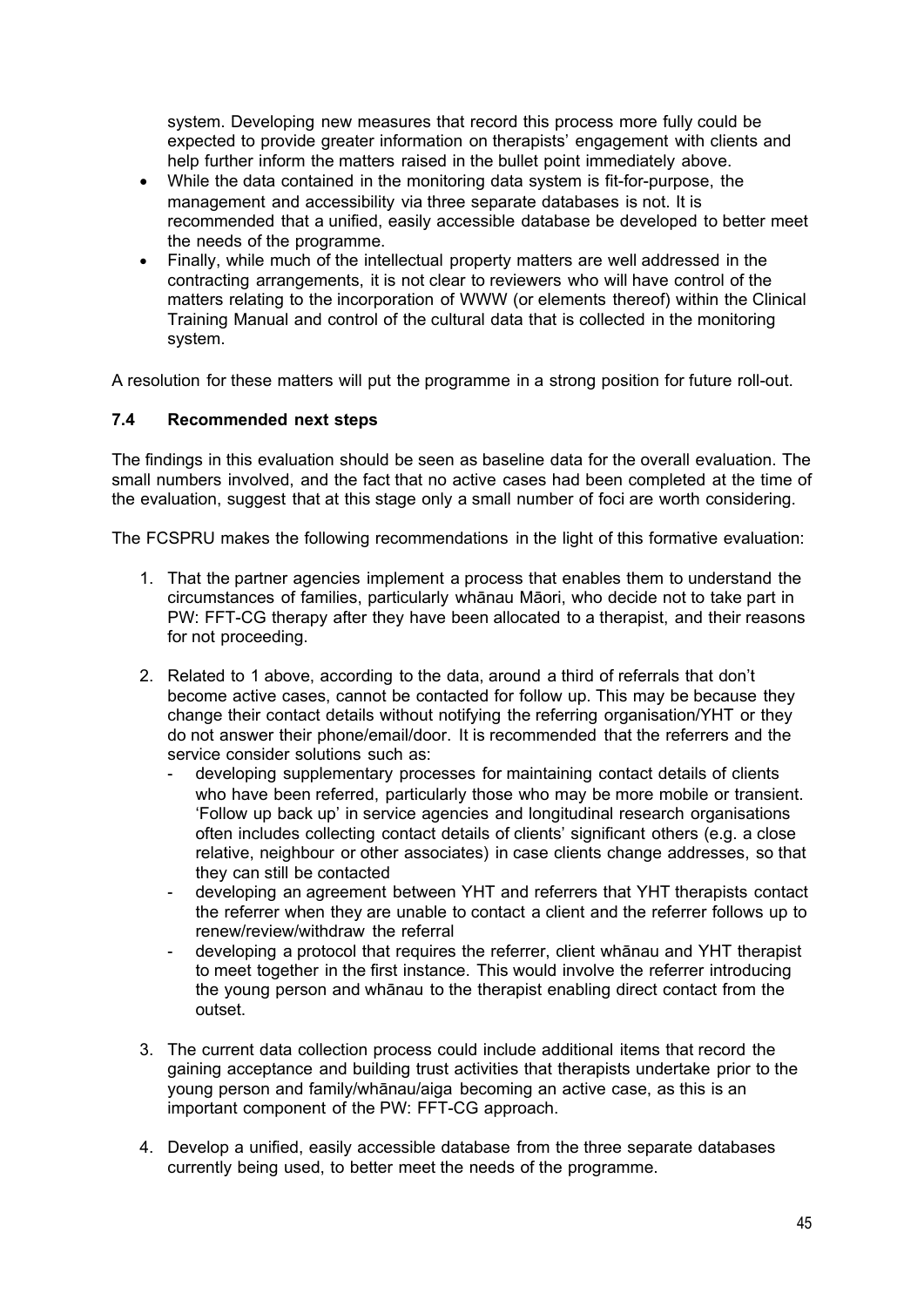5. Clarify the ownership of the intellectual property rights, kaitiakitanga, and copyright matters relating to the incorporation of WWW (or elements thereof) within the Clinical Training Manual and control of the cultural data that is collected in the monitoring system (e.g. all the assessment information and case notes that are entered into the FFT LLC CSS database).

The staff, Steering Group, Kaumātua, and participating agencies should all be acknowledged and encouraged for what they have achieved to date in a positive and cooperative manner. A new and innovative service in an area where success has been hard to achieve in the past, is well underway, is running smoothly, and is well governed. Success breeds success and this early achievement should be recognised and encouraged.

# <span id="page-45-0"></span>**7.5 The future of the evaluation**

As noted above, this evaluation report is largely a baseline report about the first six months of PW: FFT-CG's operation.

The next report, to be completed in June 2020, will focus on the cultural appropriateness of the service in the Aotearoa/New Zealand context. FCSPRU will collect data about this from young people and their families/whānau/aiga. As the client base for whom the service has been set up, their perspectives are very important. Data will also be collected from YHT staff and an external cultural advisor.

The implementation of the WWW framework has been an important part of the initial phase of PW: FFT-CG. The responses of Māori whānau to the service and the monitoring data related to their progress through it, will provide important measures of the impact of the framework. Although the Pacific framework is not yet developed, the responses of Pacific families and the relevant monitoring data will be important to alert the service to their needs and inform the development of the proposed framework.

The longitudinal approach to the evaluation will allow the re-interviewing of Steering Group members, referrers, staff, young people and families/whānau/aiga alongside identifying trends in the monitoring data. The combination of both data sources will provide significant information on the successes and challenges of the service over time including: the extent of therapeutic achievement (i.e. behavioural changes and generalisations of index clients); strategic approaches to engaging hard-to-reach clients; more efficient ways to successfully complete cases; the cultural integrity of the service; and critical information for any planned roll-out of the service.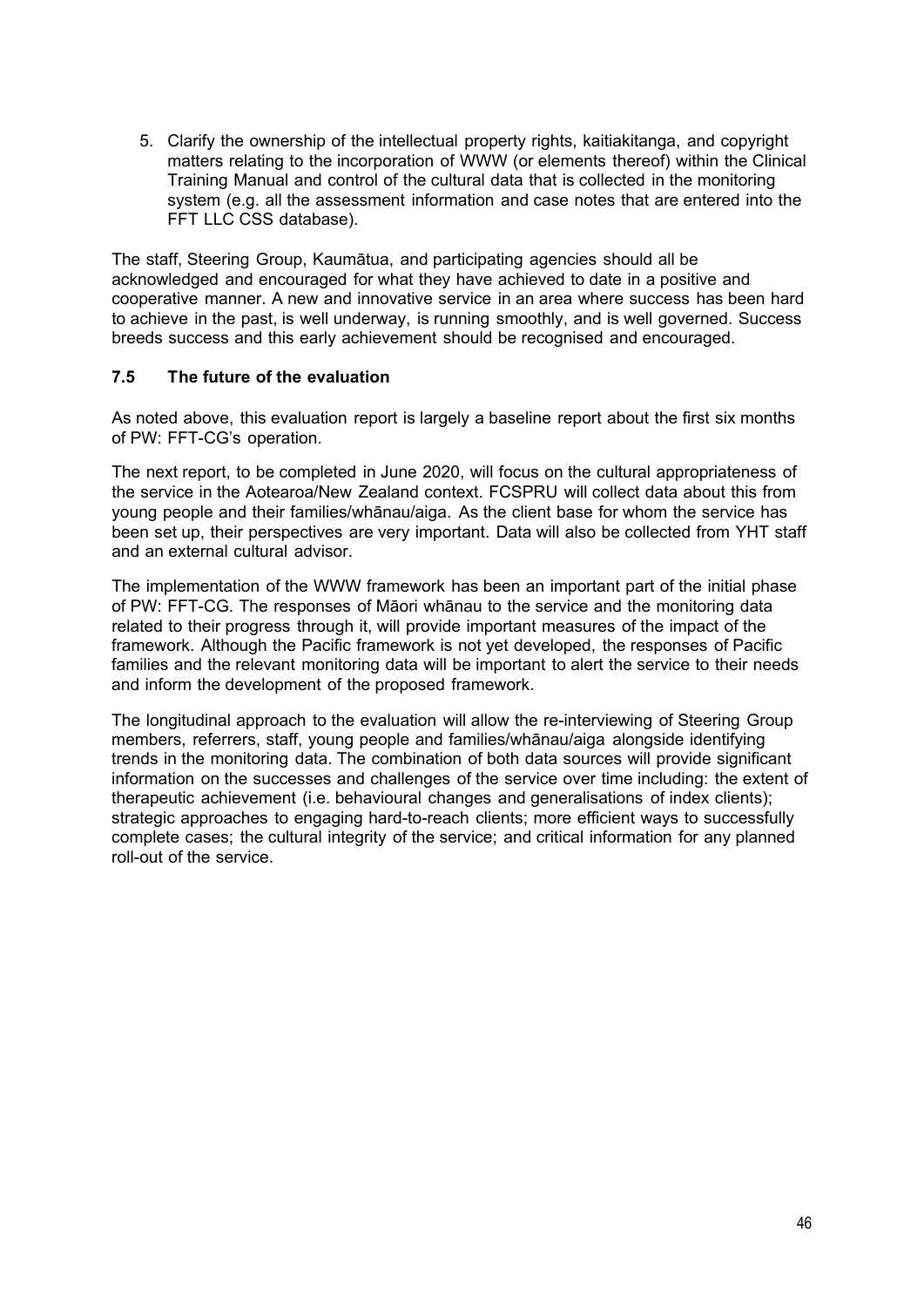# <span id="page-46-0"></span>**Appendix A: Research methodology**

#### *Kaupapa Māori theory and practice*

There are basic differences between Western and Māori approaches to knowledge and consequently to preferred research methodologies. Durie<sup>[16](#page-46-1)</sup> cited in Milne<sup>[17](#page-46-2)</sup> described the difference as Western approaches to research tend to involve 'inductive' methodologies, meaning the object under examination is broken down into progressively smaller pieces and the individual parts examined. On the other hand, Māori approaches tend to involve looking outwards, developing relationships and connections with the aim of gaining the whole (holistic) picture. This is also the method of engagement employed by PW: FFT-CG.

Pihama has noted, "Kaupapa Māori Theory provides openings into analysis that can more readily explain and transform current inequities that face Māori people."[18](#page-46-3) Given the inequitable (over) representation of whānau Māori and Pacific Peoples in offending statistics, together with the specific inclusion of cultural aspects into the PW: FFT-CG programme, the team considered that cultural theory and methodology should permeate the research process as a whole, from design to data collection, analysis, and reporting.

# *Pacific Fa'afaletui research*

Pacific Fa'afaletui research is a component of the Pacific worldview as the Pacific relational person. The Pacific person consists of three core elements: the spiritual, physical, and mental. These elements are inseparable, integrated, and interdependent, just as the systems of the human body are inter-connected. Together, they constitute the whole Pacific relational person that is located within its relationships. The Pacific relational person has meaning within the four primary relationships; that is, the Pacific relational person in relationship with Atua; with the Environment, lands, forests, mountains, seas; with Ancestors and Heritage; and with others, aiga, and extended family.

Pacific Peoples are born into Aiga, Kopu Tangata, Kaiga, Magafaoa, Vuvale, and Kaaiga family structures and these unique structures form the human crucible that is both spiritual and physical. Within Pacific cultures there are clear protocols or etiquettes for behaviour at both intra-familial and inter-familial levels. These protocols and etiquettes ensure that relationships are life giving as well as spiritually and physically safe. All these familial arrangements are in familial structures that are unique to each Pacific culture and nation.

Fa'afaletui methodology was developed for research with indigenous people to avoid the marginalisation of their cultural differences in mainstream studies. Fa'afaletui is a Samoan concept that refers to a process of weaving (tui) together all the different levels of knowledge frames from within the 'houses' (fale) or group of collective representation. In the research context, this describes a method that facilitates the gathering and validation of important knowledge within a culture, from people indigenous to the culture and with direct knowledge and experience of it. FCSPRU applied this methodology throughout the research conducted with Pacific Peoples.

*Whānau Narrative Inquiry*

<sup>16</sup> Durie, M. H. (1986). " Te taha hinengaro": An integrated approach to mental health. *Community Mental Health in New Zealand,* 1, 4-11.

<span id="page-46-1"></span><sup>17</sup> Milne, M. (2005). *Maori perspectives on kaupapa Maori and Psychology. A discussion document. A report prepared for the New Zealand Psychologists Board.* Wellington.

<span id="page-46-3"></span><span id="page-46-2"></span><sup>18</sup> Pihama, L. (2001). *Tīhei mauri ora: honouring our voices: mana wahine as a kaupapa Māori: theoretical framework,* PhD dissertation, The University of Auckland, Auckland. p. 9.19 We were given the names of three people from Corrections. However only one was a referrer who was available and had made a referral.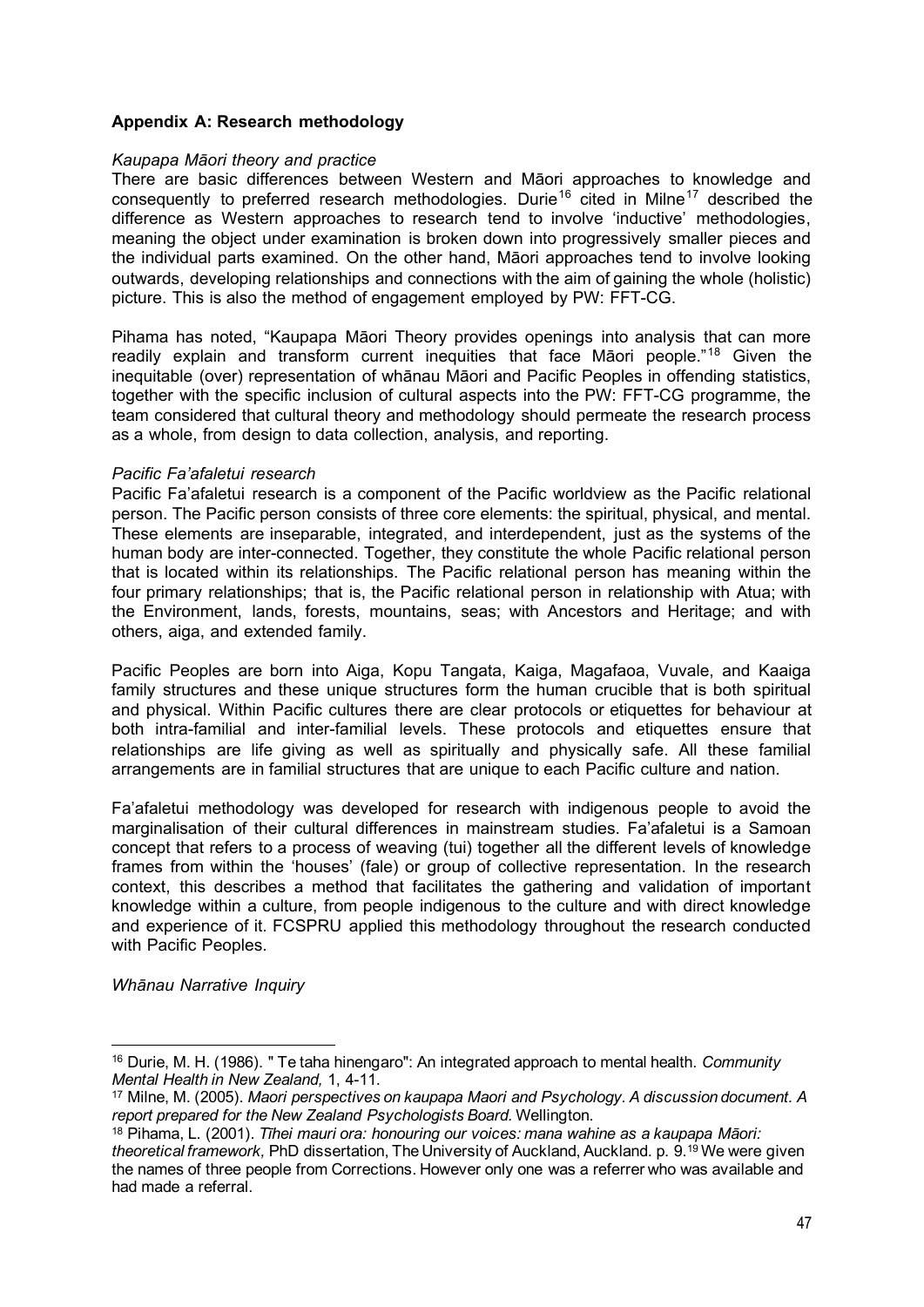Whānau Narrative Inquiry encompasses a range of methods designed to enable the validation of the voices and experiences of those holding the narratives or stories, as they interpret the significance of the narratives for themselves. The endpoint of Whānau Narrative Inquiry is a story or narrative that captures the meanings generated by the participants, rather than the researchers. Stories and narratives offer a way to experience and know the truth according to the reality of the story-teller as centred within the cultural contexts, key experiences, and interpretations that inform their stories or narratives. Whānau Narrative Inquiry places participants and their stories or narratives at the heart of the research process.

# *Fa'afaletui Inquiry*

Fa'afaletui Inquiry includes individual and fono group inquiries. The fono group method facilitates systematic comparisons of an individual's experience with those in their group. The Fa'afaletui fono group context provides opportunities for clarification of responses, probing of opinions, and follow-up questions, all of which enable a full discussion of the topic and an airing of various points of view.

# *Qualitative data collection*

A culturally rich mixed methods evaluation was developed specifically for this phase of the formative evaluation. A range of mediums were used depending on participant availability, preference, and timing. A small number of Likert Scale questions were used in each interview including the focus group.

- Focus group with the five YHT PW: FFT-CG therapists.
- Individual interviews with other YHT staff, including the Outcomes and Evaluation Manager, the Referral Co-ordinator, the on-site Practice Leader (also serving as Clinical Supervisor), the Kaumātua and cultural advisors involved in the programme.
- Individual telephone and audio-visual interviews with five Steering Group members.
- A sample of five referrers from the collaborating organisations were interviewed individually by telephone (Police (two referrers), Oranga Tamariki (two referrers), and Corrections (one referrer<sup>[19](#page-47-0)</sup>)).

Some preferred to write responses to questions.

#### *Document and data analysis*

Administrative, monitoring, and assessment documents were provided to the research team, including the programme's initial scope, planning documents, the intervention logic model (ILM) and current record keeping tools (e.g. existing YHT assessment tools, and cultural needs perception and measurement tool). These documents provided information on the entry into and uptake of the PW: FFT-CG programme, including referral pathways, eligibility assessment, uptake, early exits, and completions.

YHT collects administrative and outcome data through a range of forms and questionnaires, some of which are completed by the therapists and some by the participating parents and youth. They provide information about the programme's implementation, the characteristics of its participants, and the outcomes achieved for and by the participant families and youth.

The data generated by the forms and information sources is held in three databases:

- the CSS database/client management system created by the FFT programme
- the YHT HCC case management database
- the YHT Googleform database for cultural satisfaction survey data.

<span id="page-47-0"></span><sup>&</sup>lt;sup>19</sup> We were given the names of three people from Corrections. However only one was a referrer who was available and had made a referral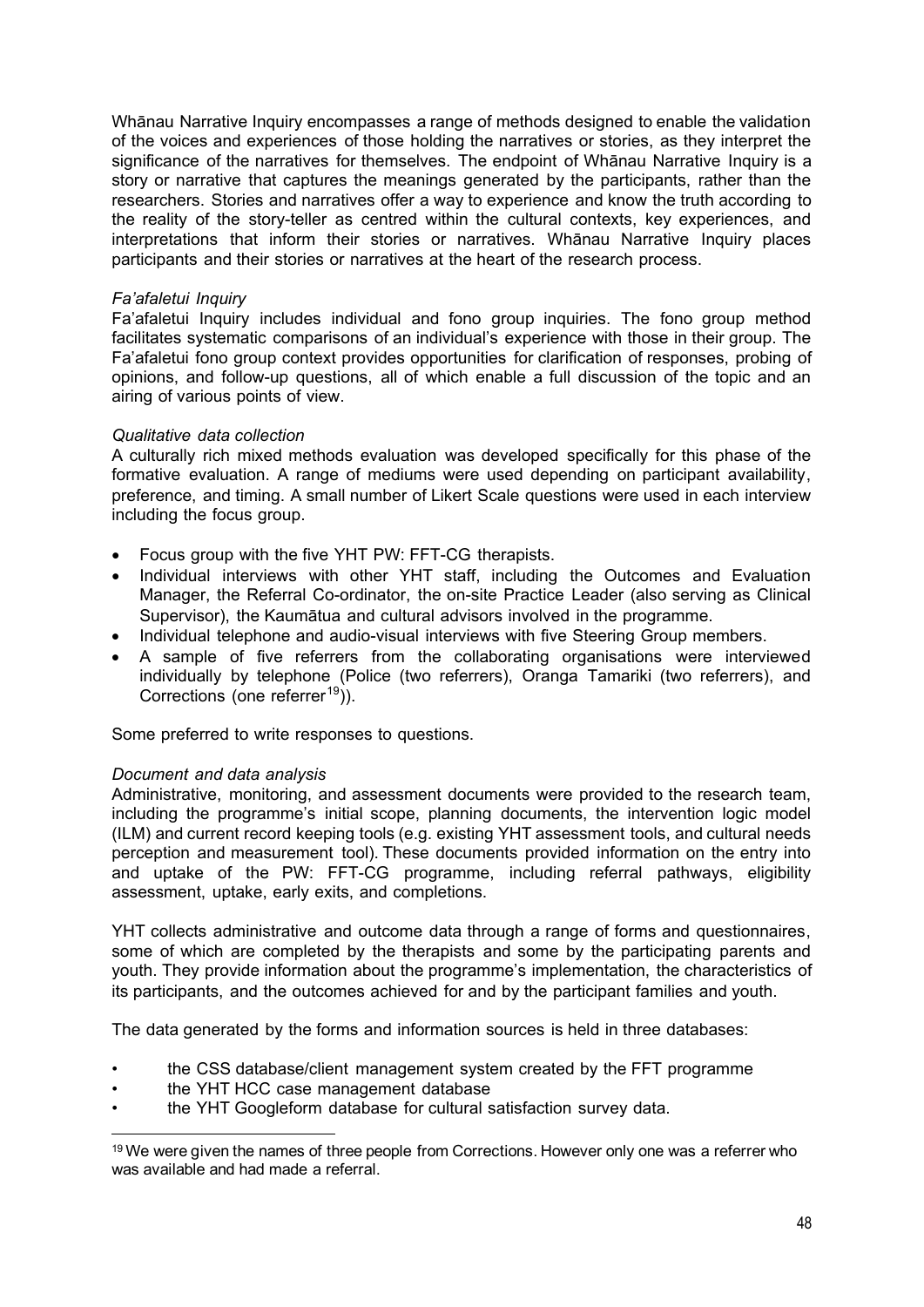The data serve two broad reporting and monitoring purposes: process and outcome. Process monitoring and reporting focuses on the movement of participant families and youth into, through, and out of the PW: FFT-CG process, and participants' evaluations of the process and their therapists. Outcome monitoring and reporting focuses on the quality of participants' engagement with the PW: FFT-CG process and the behavioural changes achieved.

We examined the available documentation and data to assess the fitness-for-purpose of existing documents and make recommendations to improve data quality.

In reviewing the monitoring data for formative evaluation purposes, we:

- identified the elements of the administrative data collection and current reporting outputs
- described the sources and contents of those elements
- identified the intended purpose and fitness for purpose of each element
- described the ways in which the elements are combined in a database, or databases, to provide the basis for reporting programme implementation and outcomes
- recommended, where appropriate, changes to the data collection, integration, and reporting protocols.

Quantitative analysis of monitoring data provided an initial evaluation of service implementation. As the monitoring data is still in the preliminary stage of development with a limited number of observations, graphical illustration and cross-category tabular analysis were the primary analytical methods.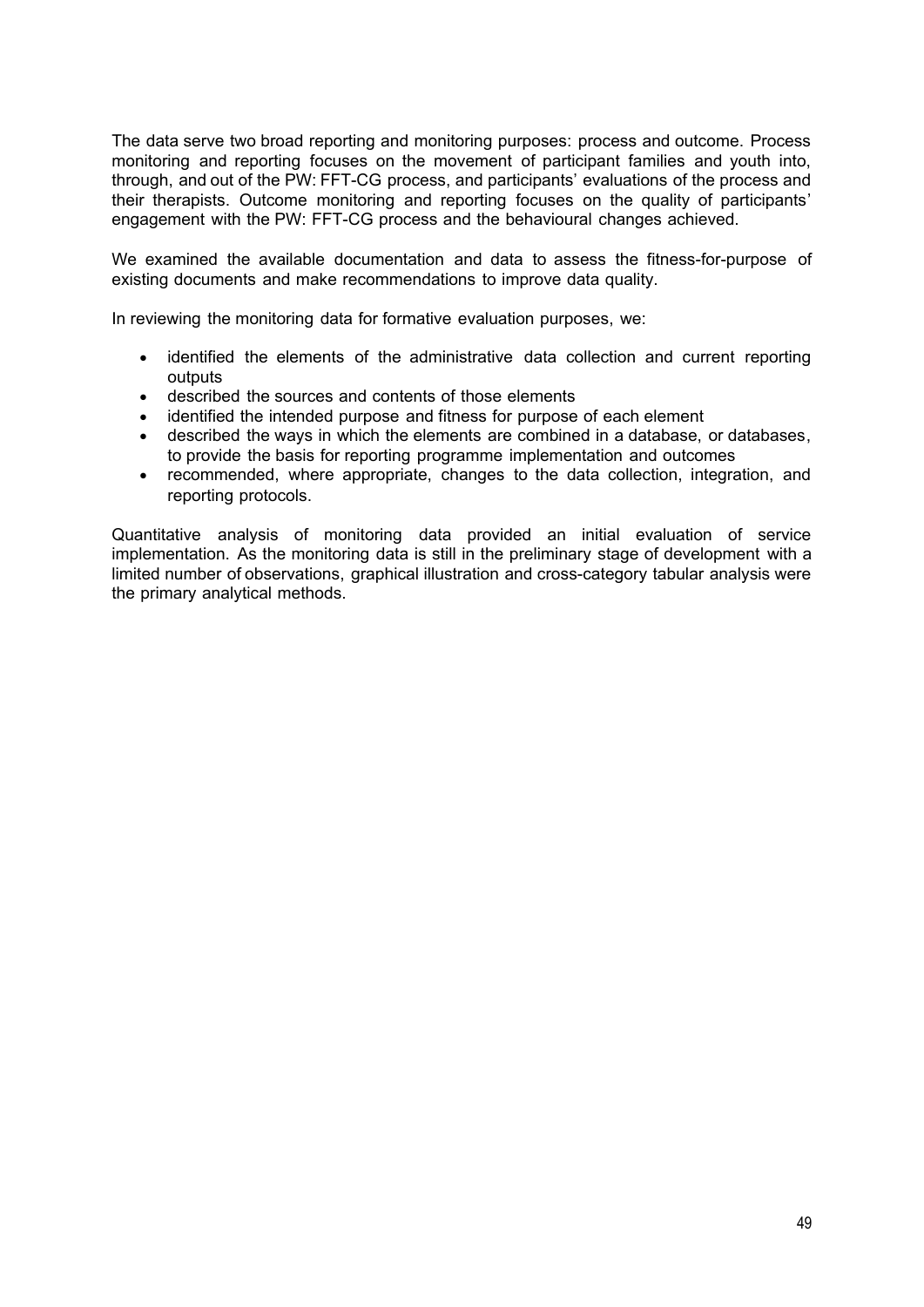# <span id="page-49-0"></span>**Appendix B: Data recording forms**

# *Cultural Satisfaction Survey*

Type: This is an ordinal scale measure of participant satisfaction with their therapist from a cultural perspective. The measure collects responses to 12 statements each of which expresses a different therapist quality. Participants are asked to rate their agreement with each statement on a four-point scale: Not at all; A little; Mostly; Very much. An additional Not Applicable response is also allowed for.

Purpose: This measure is applied to the parents of children aged 10 to 17 years and to youths aged 18 and above. It is stated to be geared towards adults.

Applied just prior to discharge.

Value: This is the only measure that specifically links the practice of therapists to the aims of the WWW PW: FFT-CG Cultural Framework developed by YHT for application in Aotearoa New Zealand.

Data generated from this measure is entered on a Googleform. It is not entered in the CSS database.

Source: The FFT-CG Cultural Satisfaction Measure was created by YHT for the PW: FFT-CG programme in New Zealand.

# *Family Self-report*

Type: An ordinal scale measure of participants' feelings about: aspects of their therapy sessions and the efficacy of them; their interactions with their therapist; and how their family is doing. The measure collects responses to seven questions, each on a seven-point scale with responses ranging from negative to positive.

Purpose: This measure is applied to the parents of children aged 10 to 17 years and to youths aged 18 and above. It is applied six times during participants' engagement with PW: FFT-CG.

Value: This measure enables participants' assessments of their interactions with the therapeutic process, and the effects on their families, to be tracked longitudinally over the course of their engagement with PW: FFT-CG.

The scores are entered in the CSS database.

Source: This measure was created by FFT LLC.

#### *OQ (Outcomes Questionnaire) adult reporting on self*

Type: The Outcomes Questionnaire (OQ-45.2) is an ordinal scale measure covering 45 statements, each with a five-point scale ranging from Never to Almost Always. It measures three subscales:

- 1. Symptom Distress (or subjective discomfort; intrapsychic functioning with an emphasis on depression and anxiety)
- 2. Interpersonal Relations (loneliness, conflict with others and marriage and family difficulties)
- 3. Social Role (difficulties in the workplace, school or home duties).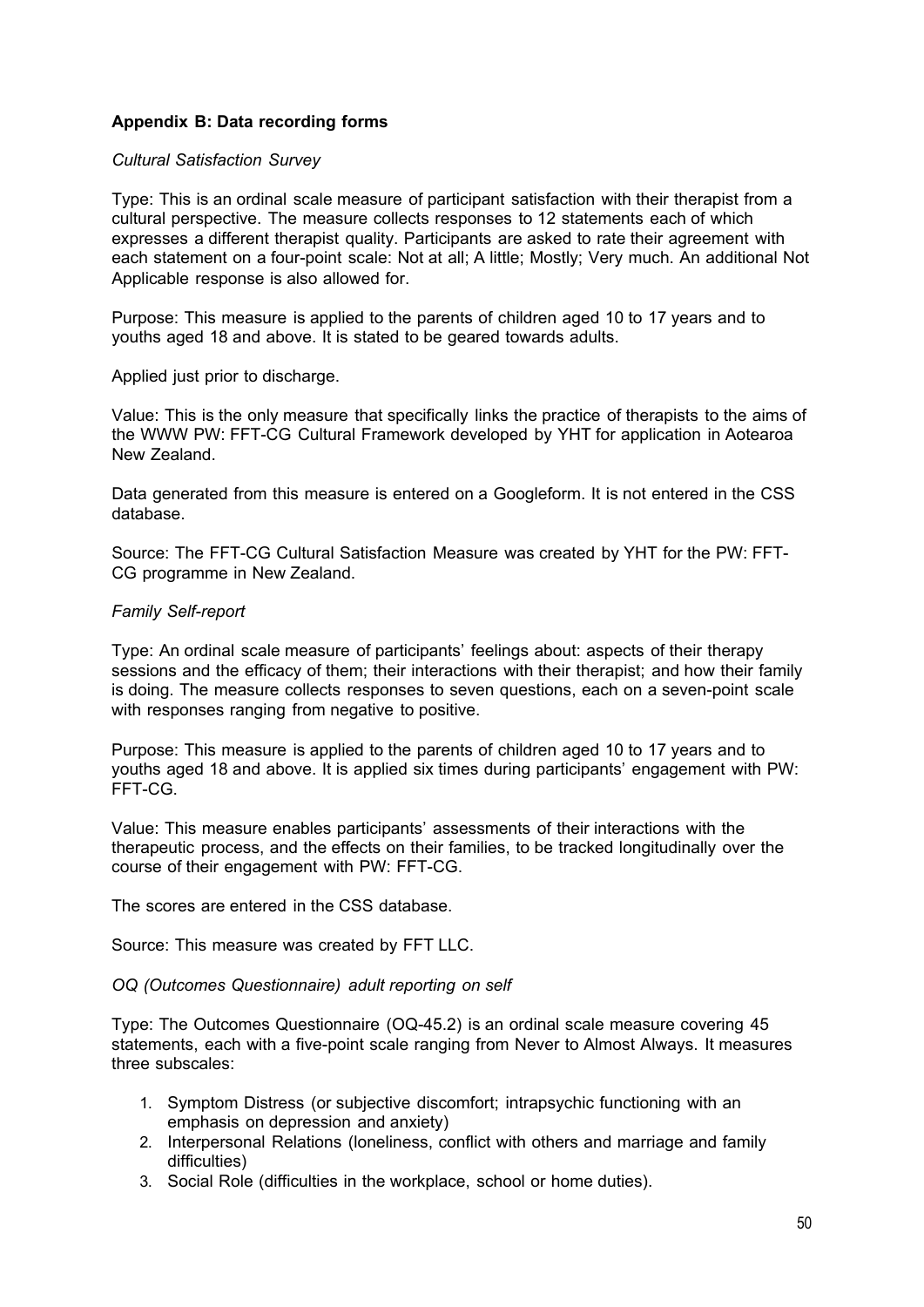The three sub-scale scores can be summed to produce an overall score.

Purpose: This measure is applied to the parents of children aged 10 to 17 years and to youths aged 18 and above. It is administered twice: once 'pre' by the third therapy session, and once 'post' at discharge.

Value: The subscale scores can be used to identify and target particularly problematic areas for treatment. The three areas of functioning represent a continuum covering how participants feel within themselves, how they are getting on with significant others, and how they are getting on with important life tasks.

The comparison of 'pre' and 'post' scores provides a basis for one measure of the PW: FFT-CG programme's effectiveness.

The scores are calculated by the specialist application OQ Analyst and entered in the CSS database.

Source: OQ Measures (http://www.oqmeasures.com)

# *YOQ (Youth Outcome Questionnaire) parent reporting on youth*

Type: The Youth Outcome Questionnaire (Y-OQ 2.01) is an ordinal scale measure covering 64 statements, each with a five-point scale ranging from Never or Almost Never to Almost Always. It measures six subscales:

- 1. Intrapersonal Distress (emotional distress)
- 2. Somatic Distress (distress presenting physically)
- 3. Interpersonal Relations (relationship with parents, other adults, and peers)
- 4. Social Problems (socially-related problematic behaviours)
- 5. Behavioural Dysfunction (unhealthy behaviours)
- 6. Critical Items (flags need for those requiring immediate intervention beyond standard outpatient treatment).

The six sub-scale scores can be summed to produce an overall score.

Purpose: This measure is completed by parents about their youth aged 10 to 17, and with discretion, about their youth aged 18. It is administered twice: once 'pre' by the third therapy session, and once 'post' at discharge.

Value: The subscale scores can be used to identify and target particularly problematic areas for treatment. The six areas of functioning represent a continuum covering how parents' perceive their child feels within themselves, how they are getting on with significant others, how they are coping with stress physically and behaviourally, and how they are performing in important life tasks, such as work and school. The YOQ can also assess change in paranoia, obsessive-compulsive behaviours, hallucination, delusions, suicide, mania, and eating disorder issues.

The comparison of 'pre' and 'post' scores provides a basis for one measure of the PW: FFT-CG programme's effectiveness.

The scores are calculated by the specialist application OQ Analyst and entered in the CSS database.

Source: OQ Measures (http://www.oqmeasures.com)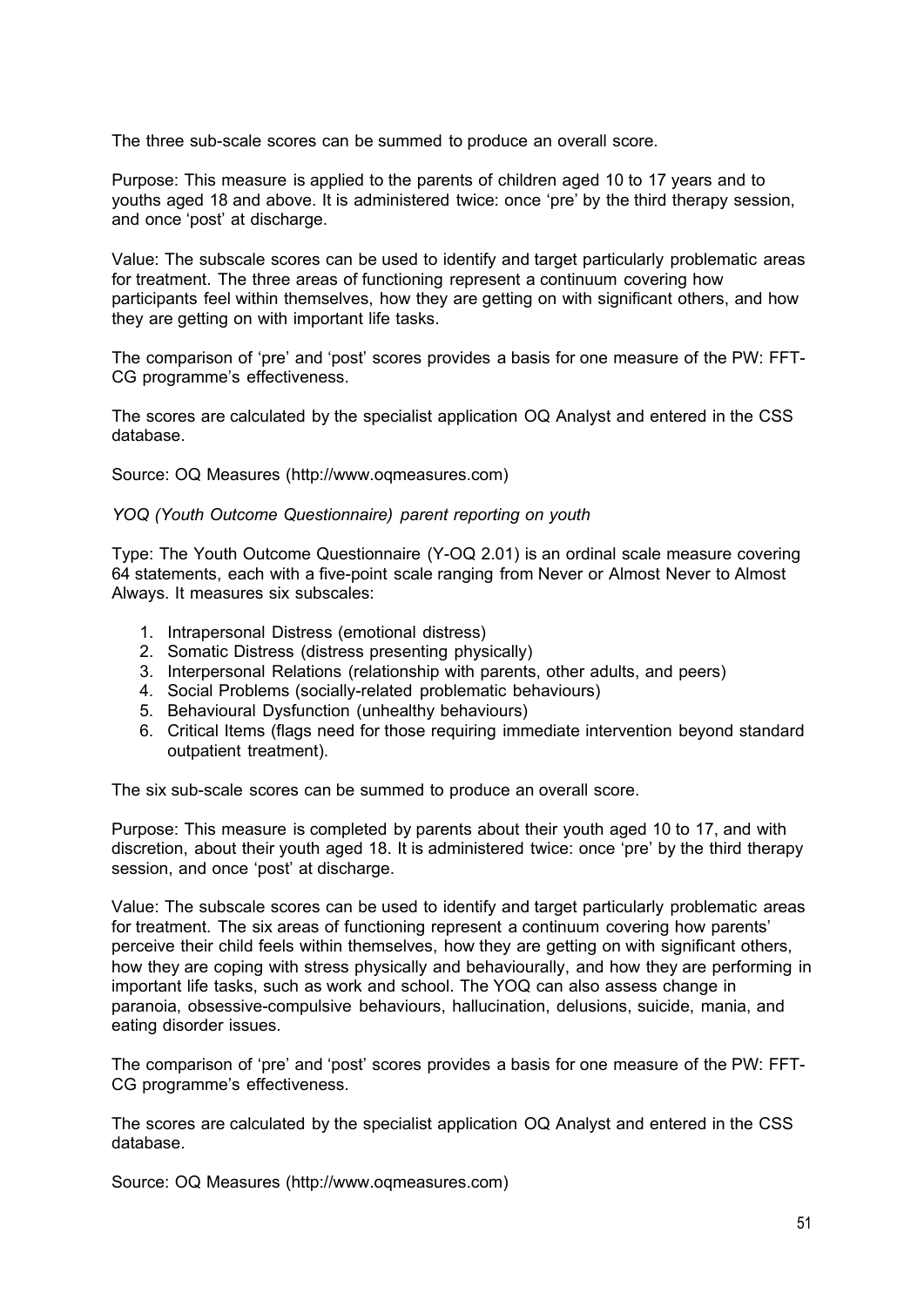# *YOQ-SR (Youth Outcome Questionnaire Self-report)*

Type: The Youth Outcome Questionnaire (Y-OQ-SR 2.0) is an ordinal scale measure covering 64 statements, each with a five-point response scale ranging from Never or almost never to Almost always. It measures six subscales:

- 1. Intrapersonal Distress (emotional distress)
- 2. Somatic Distress (distress presenting physically)
- 3. Interpersonal Relations (relationship with parents, other adults, and peers)
- 4. Social Problems (socially-related problematic behaviours)
- 5. Behavioural Dysfunction (unhealthy behaviours)
- 6. Critical Items (flags need for those requiring immediate intervention beyond standard outpatient treatment)

The six sub-scale scores can be summed to produce an overall score

Purpose: This measure is completed by youth aged 10 to 18. It is completed twice: once 'pre' by the third therapy session, and once 'post' at discharge.

Value: The subscale scores can be used to identify and target particularly problematic areas for treatment. The six areas of functioning represent a continuum covering how participants feel within themselves, how they are getting on with significant others, how they are coping with stress physically and behaviourally, and how they are performing in important life tasks, such as work and school. The Y-OQ-SR can also assess change in paranoia, obsessivecompulsive behaviours, hallucination, delusions, suicide, mania, and eating disorder issues.

The comparison of 'pre' and 'post' scores provides a basis for one measure of the FFT programme's effectiveness.

The scores are calculated by the specialist application OQ Analyst and entered in the CSS database.

Source: OQ Measures (http://www.oqmeasures.com)

*COM-A (Client Outcome Measure, Adolescent)*

Type: The COM-A is an ordinal scale measure with six items, each rated on a 6-point scale from 0 (things are worse) to 5 (things are much better).

Purpose: The COM-A is completed by youth aged 10 to 17 just prior to discharge.

Value: The measure assesses youth participants' perceptions of change in family functioning, communication, personal behaviour, parenting skills, parental supervision, and family conflict.

The scores are entered in the CSS database.

Source: FFT Inc.

#### *COM-P (Client Outcome Measure, Parent)*

Type: The COM-P consists of an ordinal scale measure with six items, each rated on a 6 point scale from 0 (things are worse) to 5 (things are much better), and a further eight questions about their adolescent's criminal and other misdemeanours since therapy began.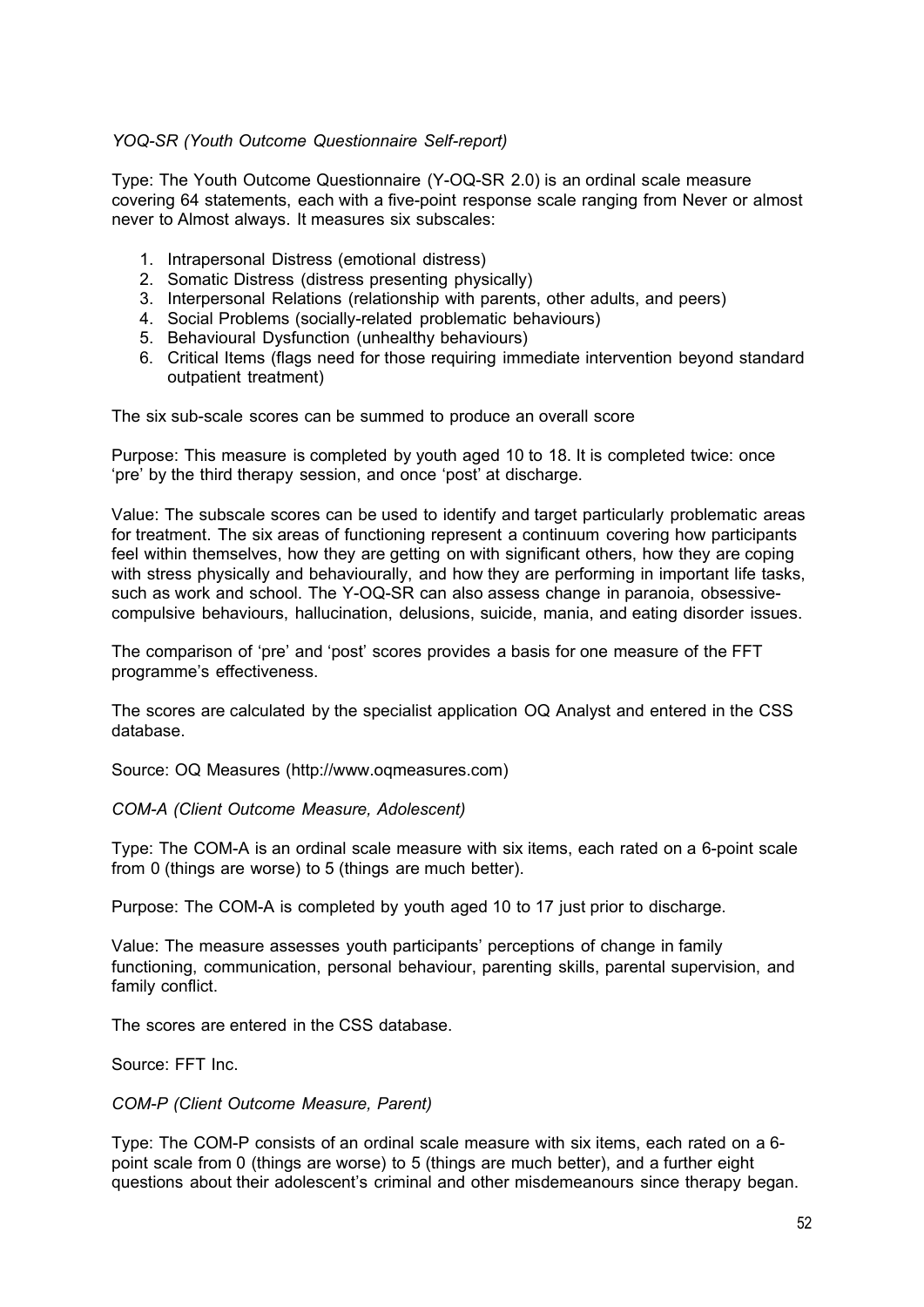Purpose: The COM-A is completed by parents of youth aged 10 to 17 and youth aged 18+, if appropriate, just prior to discharge.

Value: The measure assesses parent participants' perceptions of change in family functioning, communication, adolescent behaviour, parenting skills, parental supervision, family conflict, and misdemeanours since therapy began.

The scores are entered in the CSS database.

Source: FFT Inc.

#### *TOM (Therapist Outcome Measure)*

Type: The TOM consists of an ordinal scale measure with six items, each rated on a 6 point scale from 0 (things are worse) to 5 (things are much better), and a further nine questions about their best impression of the degree to which each of nine factors and qualities exist within the family after therapy finished.

Purpose: The TOM is completed by the therapist about the family and their adolescent, just prior to discharge.

Value: The measure assesses therapists' perceptions of change in family functioning, communication, adolescent behaviour, parenting skills, parental supervision, family conflict, and misdemeanours since therapy began. They represent the therapist's general impression of the outcome of a case.

The scores are entered in the CSS database.

Source: FFT Inc.

#### *Managing Risk Form*

Type: The managing risk form has three sections: 1. Demographic and background information; 2. Risk screening template; and 3. Risk management plan template.

The risk screening template has four sections: 1. Harm to self; 2. Harm to others; 3. Harm from others; and 4. Other (includes property damage and placement breakdown).

Purpose: The managing risk form is completed by the therapist for all children and young people referred to and accepted into PW: FFT-CG. It is completed at the beginning of therapy, updated at regular intervals during therapy, and finally on participants' discharge from the service.

Value: The information generated with the managing risk form is entered in and retained on the YHT case management system (HCC). It is not further entered in the CSS database. It has a clear value in supporting the management of the risks associated with the lives of the children and young people undergoing PW: FFT-CG, and for monitoring changes in their risk profiles during that therapy.

As this information is not entered in, or provided for, in the CSS database and is retained by YHT, it is unclear how, or if, it is presently used in the overall monitoring of the PW: FFT-CG programme.

Source: YHT.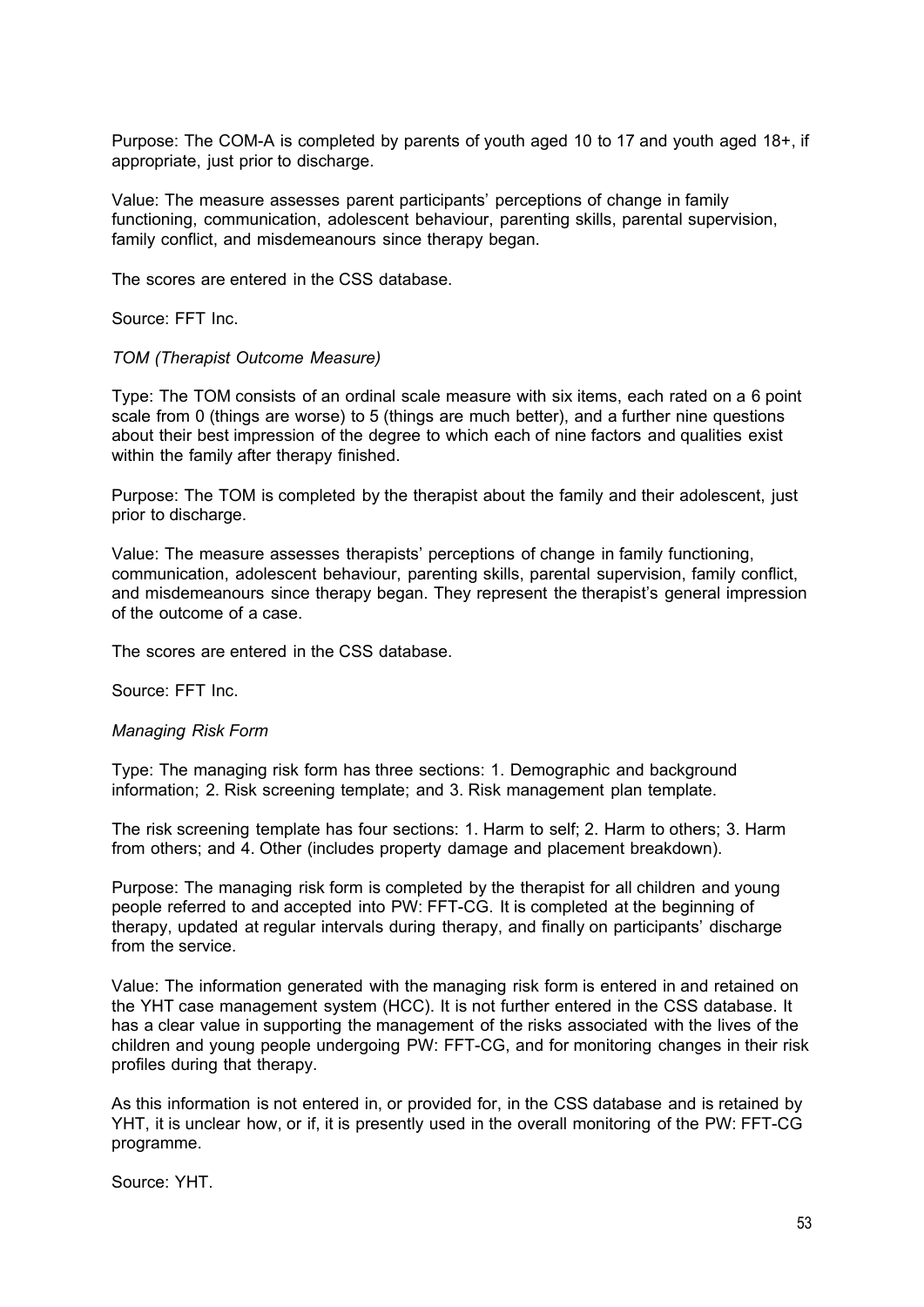# *Outcome Assessment Form*

Type: The outcome assessment form collects basic KPI information for all participants who exit YHT services. It has three sections: Pre, Post; and Outcome. The Pre and Post sections each cover participants' age, date of entry or discharge, number of face-to-face sessions, living situation and engagement in education. The Outcome section covers: type of discharge, and outcome at discharge in terms of one of five categories: 1. Significant progress; 2. Moderate progress; 3. Minor progress; 4. No change; 5. Worse off.

Purpose: The data from the outcome assessment form is used to determine whether PW: FFT-CG has been successful for the participant. Success, as defined by YHT, is achieved if the participant has:

- been maintained in the family home/avoided a higher level of care (compare living situation pre/post)
- engaged in education, training or employment (engaged at post)
- completed treatment (attended 8+ sessions)
- made progress (assessed as having made moderate or significant progress).

Value: The information generated with the outcome assessment form is retained by YHT. It is not further entered in the CSS database. It has a clear value to YHT as a summary assessment of each participant's success in PW: FFT-CG.

As this information is not entered in, or provided for, in the CSS database and is retained by YHT for its information only, it is unclear how, or if, it is presently used in the overall monitoring of PW: FFT-CG.

#### Source: YHT.

# *YHT administrative data: therapist retention data, requests to train as PW: FFT-CG therapists, referral rates*

These three types of data are collected and retained by the implementation group at YHT. Data relating to retention of therapists in PW: FFT-CG and requests to train as PW: FFT-CG therapists are not routinely reported. Referral rates are reported monthly by YHT to the PW: FFT-CG Steering Group.

This data does not seem to be involved in measuring participant outcomes, but could potentially reveal significant (positive or negative) associations between therapist retention rates and outcomes for participants.

#### **Data based outputs and reports**

Altogether, two sets of data output are listed in the PW: FFT-CG outcomes measurement framework and the FFT-CG Documentation Requirements. The sets of data output are described regarding their sources and types of coverage.

# *PW: FFT-CG Pilot Monitoring Dashboard*

The pilot monitoring dashboard facilitates reporting of monitoring data drawn from the HCC and/or the CSS, as appropriate. Recent examples of such reports cover the following aspects of PW: FFT-CG implementation over defined time periods: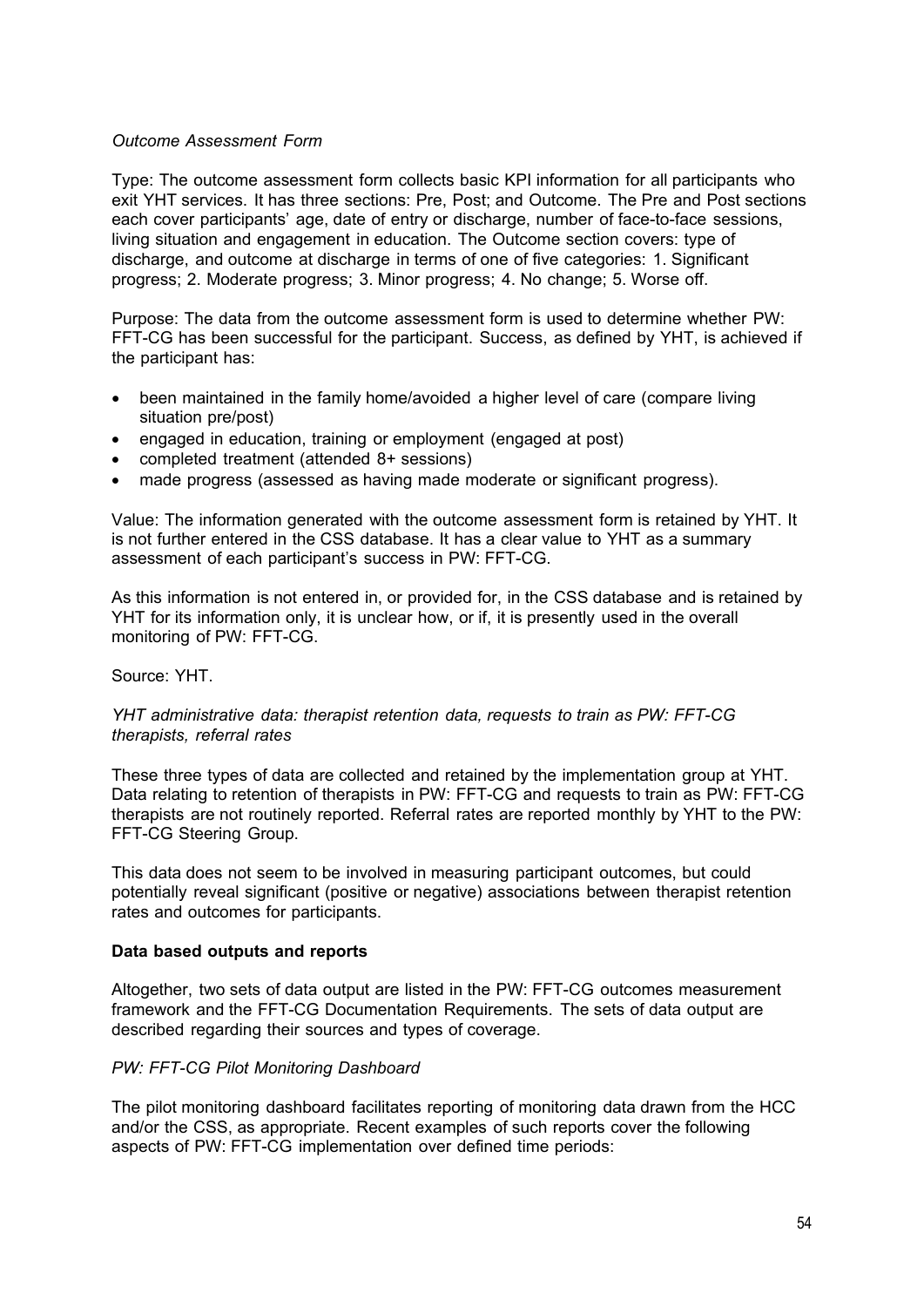- Referrals received
- Referrals allocated
- Volumes progress of allocated cases
- Caseload
- Closure outcomes for clients who had started PW: FFT-CG
- Summary analysis.

# *Monitoring data to be accessed from Oranga Tamariki*

It is anticipated that Oranga Tamariki will provide data that FCSPRU can use to monitor outcomes (e.g. number of index clients in out of home care). This data is not currently being provided.

# **Reporting from the CSS system**

The CSS database is equipped to generate 15 standard reports:

- 1. Weekly Case Report
- 2. Clinical Case Report
- 3. Therapist Report
- 4. Contact Data Report
- 5. YOQ Data Review
- 6. COM-A By Case Data Review
- 7. COM-A By Therapist Data Review
- 8. COM-A By Workgroup Data Review
- 9. COM-P By Case Data Review
- 10. COM-P By Therapist Data Review
- 11. COM-P By Workgroup Data Review
- 12. TOM Data Review
- 13. Case Tracking
- 14. Case Demographics
- 15. Data Review.

The areas covered by these reports are summarised below.

# *Weekly Case Report*

- Case Number
- Begin Date
- Last Service Date
- Status
- Completion Status
- DO Reason
- Never Began

#### *Clinical Case Report*

This reports the scores for the YOQ questionnaire for responses by youth and up to two parent figures, by case, therapist and work group. The following items are scored:

- Intrapersonal Distress (emotional distress)
- Somatic Distress (distress presenting physically)
- Interpersonal Relations (relationship with parents, other adults, and peers)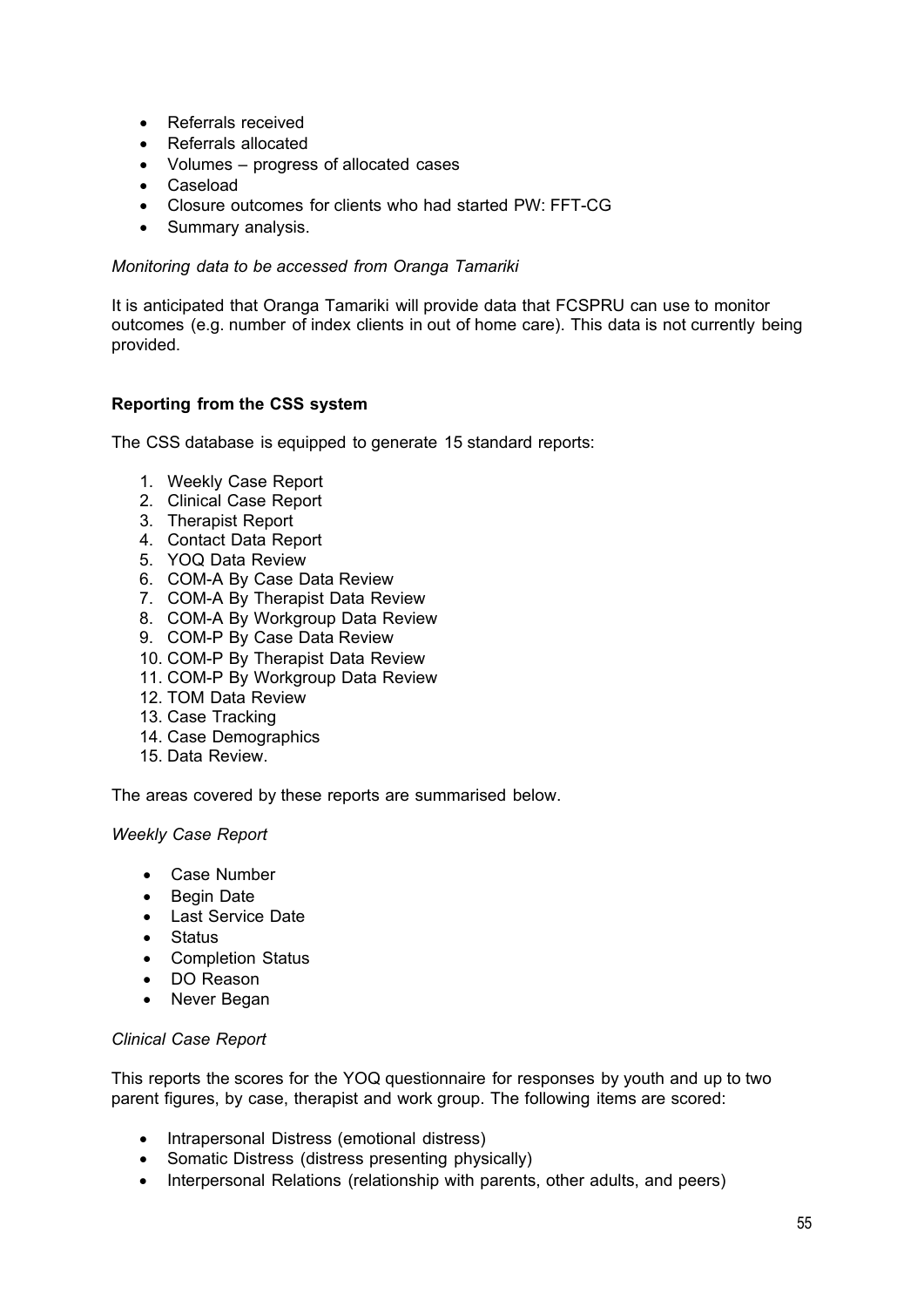- Social Problems (socially-related problematic behaviours)
- Behavioural Dysfunction (unhealthy behaviours)
- Critical Items (flags need for those requiring immediate intervention beyond standard outpatient treatment).

# *Therapist Report*

This purely administrative information is reported by work group and covers the following categories:

- Workgroup
- Therapist Name
- Status
- Began PW: FFT-CG
- End PW: FFT-CG.

# *Contact Data Report*

This purely administrative information is reported by work group and covers the following categories:

- Workgroup
- Therapist Name
- Case Number
- Date of Contact
- Type of Contact
- Location
- Session Number
- Duration
- Who Attended?

# *YOQ Data Review*

This reports the pre- and post-treatment YOQ questionnaire scores for responses by youth and up to two parent figures, by case, therapist and work group:

- Workgroup
- Therapist Name
- Case Number
- Pre/Post
- Type
- Test Date
- Testee (respondent)
- Testee Description (Youth, Parent figure 1 and/or 2).

# Scale scores:

- Intrapersonal Distress (emotional distress)
- Somatic Distress (distress presenting physically)
- Interpersonal Relations (relationship with parents, other adults, and peers)
- Social Problems (socially-related problematic behaviours)
- Behavioural Dysfunction (unhealthy behaviours)
- Critical Items (flags need for those requiring immediate intervention beyond standard outpatient treatment).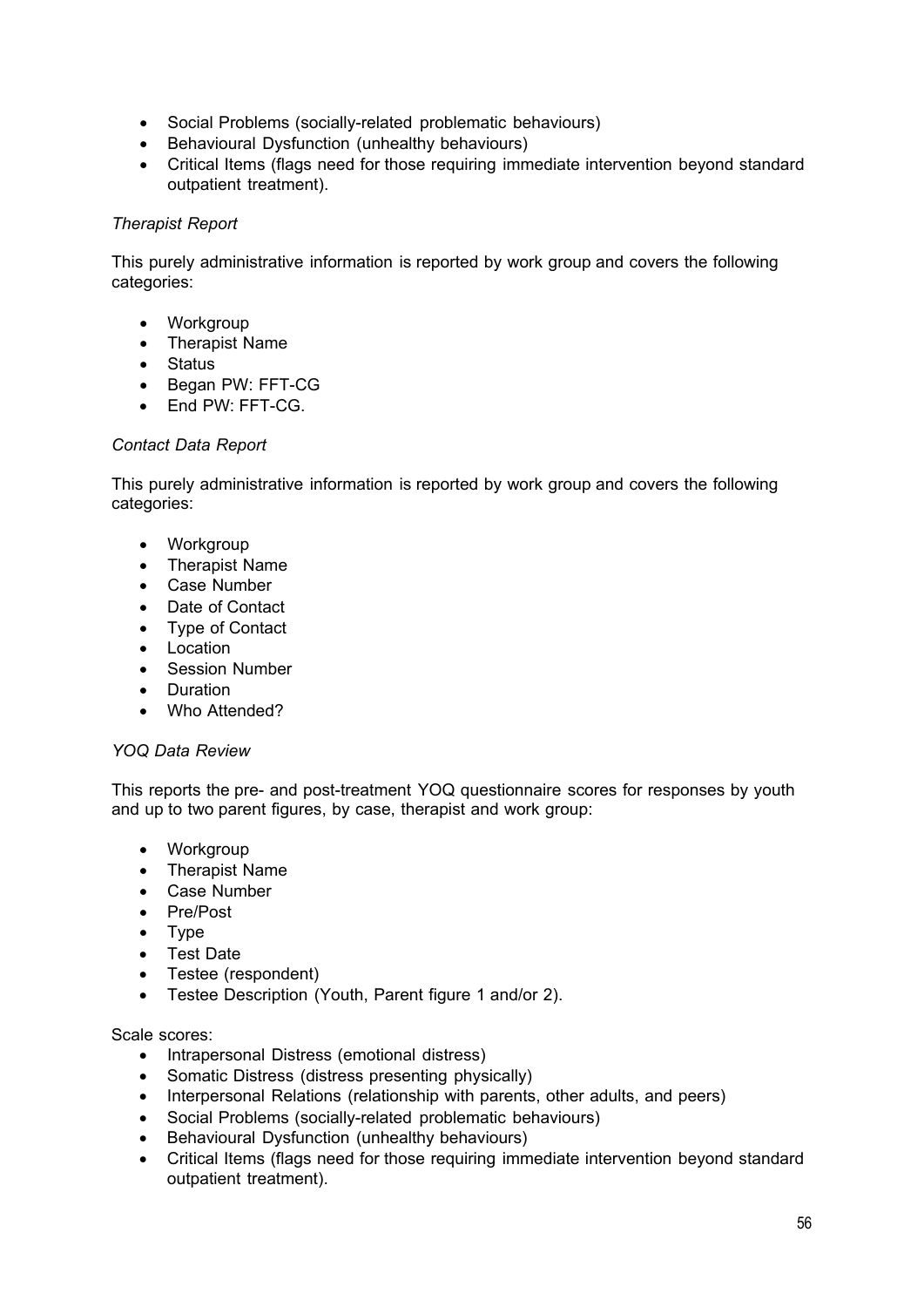# *COM-A By Case Data Review*

This reports the scores for the COM-A questionnaire by case, workgroup, and therapist with the following variables:

- Workgroup
- Therapist Name
- Case Number
- Test Date.

Scale scores:

- General
- Communicate
- Adolescent
- Parent
- Supervision
- Conflict
- Average Score.

# *COM-A By Therapist Data Review*

This reports the scores for the COM-A questionnaire by workgroup and therapist with the following variables:

- Workgroup
- Therapist Name.

Scale scores:

- General
- Communicate
- Adolescent
- Parent
- Supervision
- Conflict
- Average Score.

#### *COM-A By Workgroup Data Review*

This reports the scores for the COM-A questionnaire by workgroup with the following variable:

• Workgroup.

Scale scores:

- General
- Communicate
- Adolescent
- Parent
- Supervision
- Conflict
- Average Score.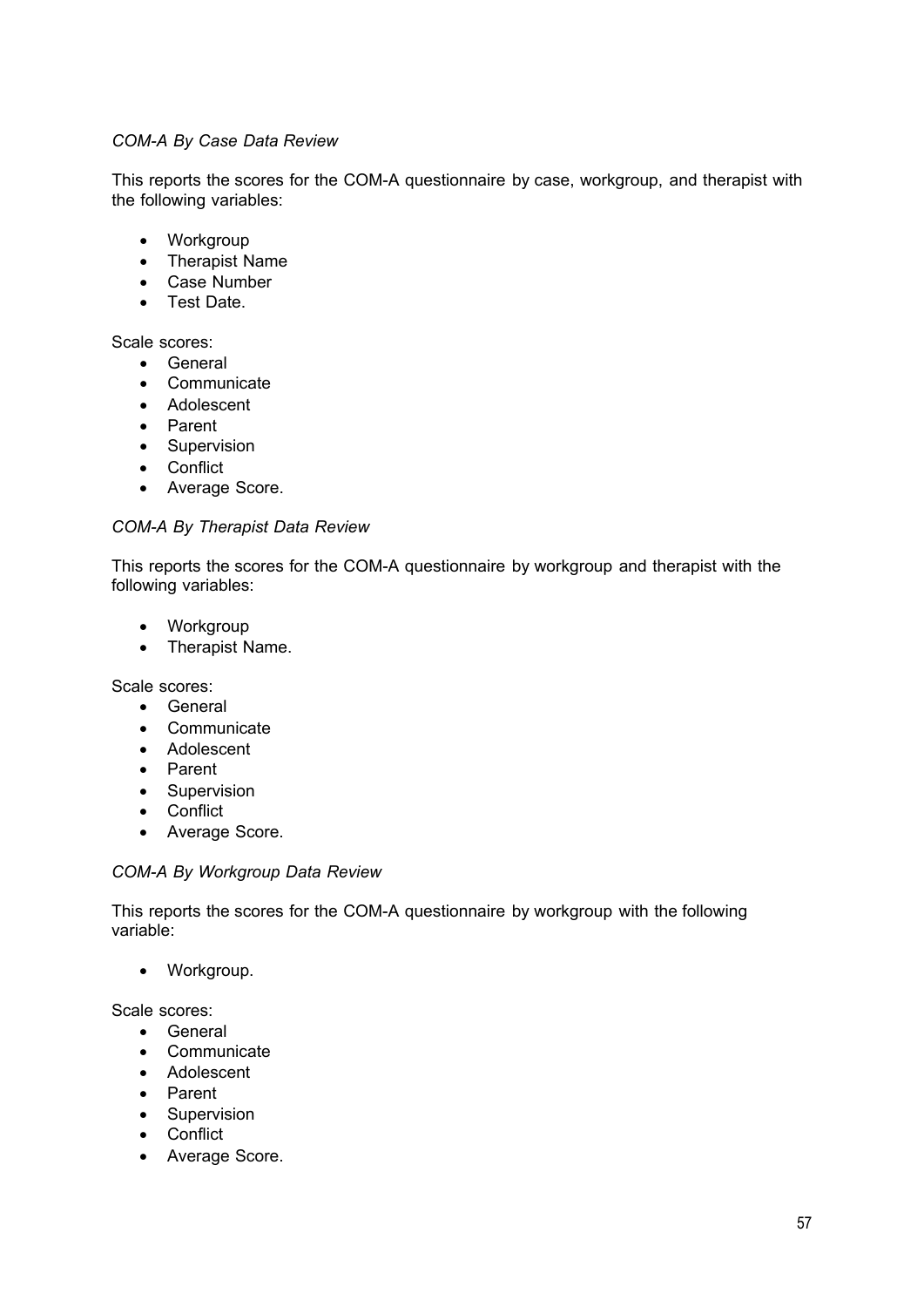# *COM-P By Case Data Review*

This reports the scores for the COM-P questionnaire by case, workgroup, and therapist with the following variables:

- Workgroup
- Therapist Name
- Case Number
- Test Date.

Scale scores from Mother:

- General
- Communicate
- Adolescent
- Parent
- Supervision
- Conflict
- Average Score

Scale scores from Father:

- General
- Communicate
- Adolescent
- Parent
- Supervision
- Conflict
- Average Score

#### *COM-P By Therapist Data Review*

This reports the scores for the COM-P questionnaire by workgroup and therapist with the following variables:

- Workgroup
- Therapist Name.

Scale scores:

- General
- Communication
- Adolescent
- Parent
- Supervision
- Conflict
- Average Score.

#### *COM-P By Workgroup Data Review*

This reports the scores for the COM-P questionnaire by workgroup with the following variable:

• Workgroup.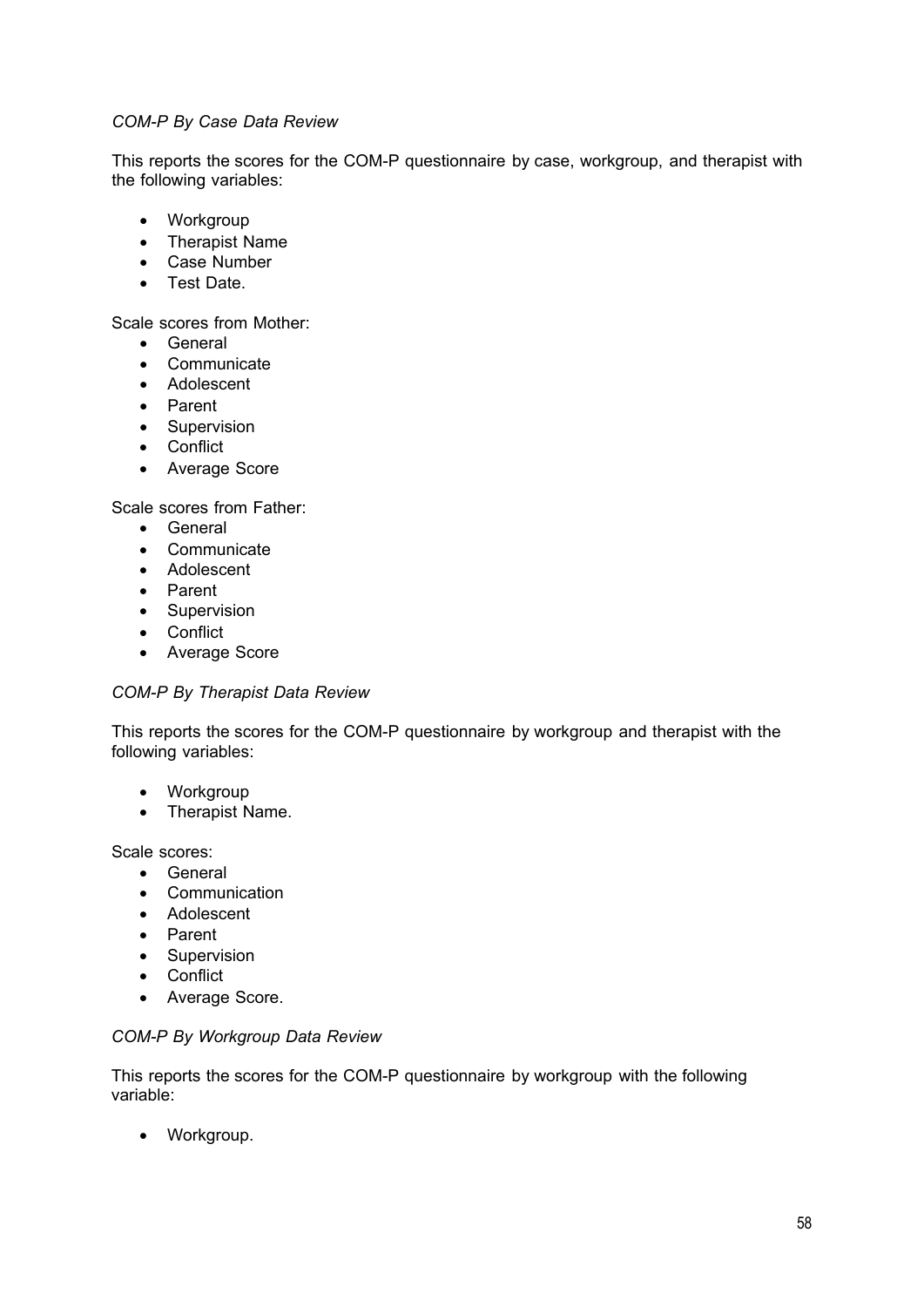Scale scores:

- General
- Communication
- Adolescent
- Parent
- Supervision
- Conflict
- Average Score.

# *TOM Data Review*

This reports the scores for the TOM questionnaire by workgroup, therapist and case with the following variables:

- Workgroup
- Therapist Name
- Case Number
- Test Date.

# Scale scores:

- General Change
- Communicate Change
- Adolescent Change
- Parenting Change
- Supervision Change
- Conflict Change
- Average Score
- Parental Love
- Parent Figure 2 Relate
- Extended Relate
- Female Relate
- Male Relate
- Parent Figure 1 Relate
- No One Relate
- Opportunity
- Conflict
- Supervision
- Control
- Punish Appropriate
- Punish Severe
- Punish Insufficient
- Punish Little
- Reward Appropriate
- Reward Over
- Reward Protect
- Reward Little

# *Case Tracking*

This template reports 35 average and/or total quantity statistics by worksite and therapist. The statistics cover the following variables listed below: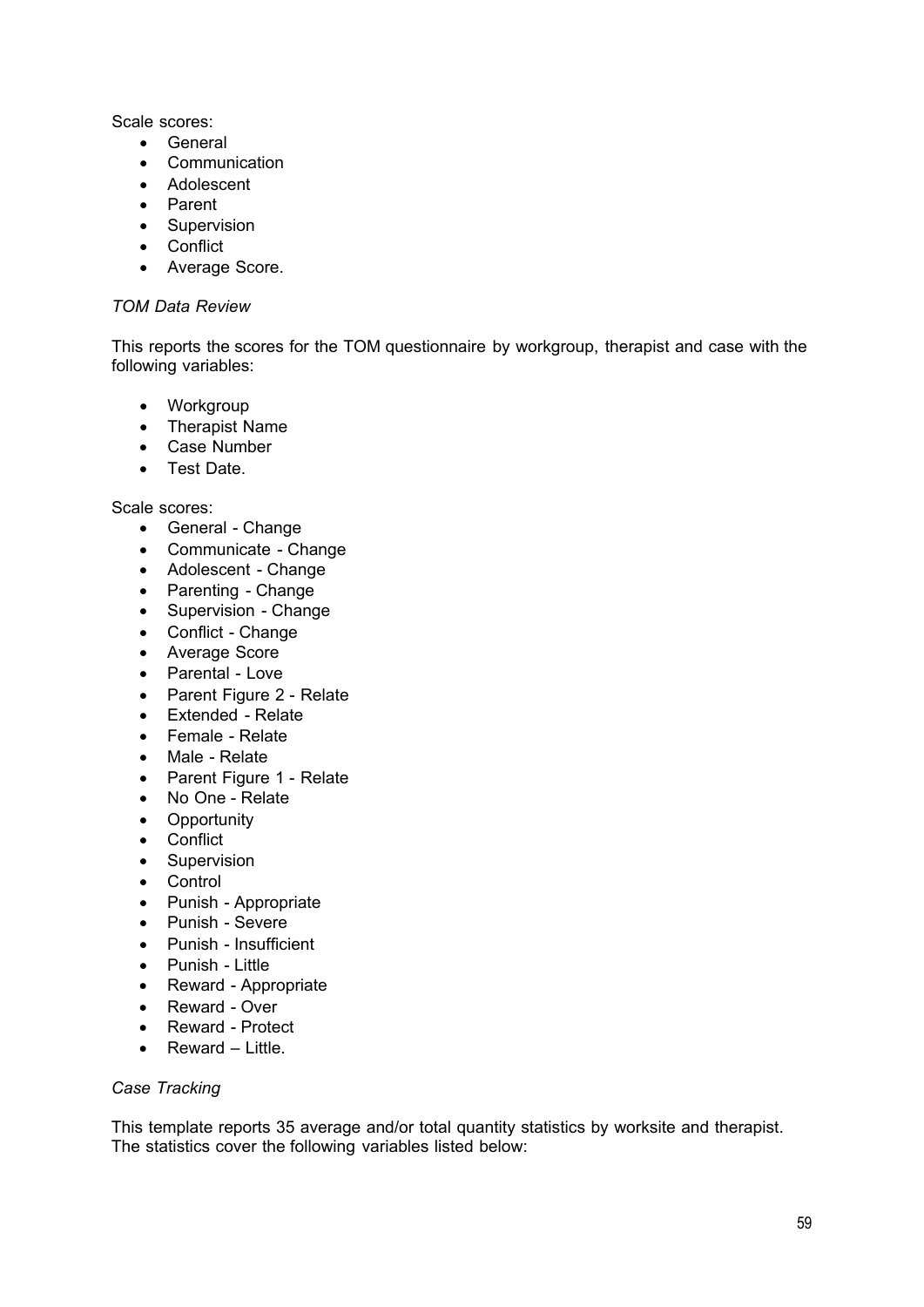- 1.1 Number of Total Referrals: Computes the number of cases with a "Referral Date" within the reporting date range.
- 1.2 Number of Cases Remaining at Referral Status: Shows cases from 1.1 whose last CSS status prior to the reporting end date is "Referral." Note: Entering a session moves the case to an "Active" status.
- 1.3 Average Number of Days from Date of Referral to First Contact Date: Computes the average number of days and provides the number sampled (Quantity), for referrals having a first contact entered.
- 2.1 Number of Cases Opened: Computes the number of cases with an "Open Date" within the reporting date range and not in "Referral" status prior to the reporting end date.
- 2.2 Average Number of Days from Referral Date to Open Date: Computes the average number of days between the "Referral Date" and the "Open Date" and provides the number sampled (Quantity), for those cases under 2.1.
- 2.3 Number of Active Cases: Counts the number of cases with an "Active" status as of the reporting end date.
- 3.1 Number of Cases Closed (Non-Active): Computes the number of cases with a "Termination Date" entered for the given time period. "Never Begans" are explicitly omitted.
- 3.2.1 Number of Completed Cases (grouped by Finished Result): Computes the number of cases with a "Termination Date" and a "Finished Result" selected from the CSS Termination Page's "Section One-Finished Counselling" drop down box.
- 3.2.2a Youth Status at Termination At Home?: This shows the number of youths remaining in the Home/with Family.
- 3.2.2b Youth Status at Termination Enrolled?: Shows the number of youths enrolled in an educational/vocational school programme or working.
- 3.2.2c Youth Status at Termination Violation Free?: Shows the number of youths violationfree since PW: FFT-CG treatment began.
- 3.2.3 Average Number of Sessions for Completed Cases: Computes the average number of sessions from the CSS "Sessions" page and provides the number sampled (Quantity).
- 3.2.4a Average Number of Engagement and Motivation Sessions for Completed Cases: Computes the average number of Engagement and Motivation sessions from the CSS "Sessions" page and provides the number sampled (Quantity).
- 3.2.4b Average Number of Behaviour Change Sessions for Completed Cases: Computes the average number of Behaviour Change sessions from the CSS "Sessions" page and provides the number sampled (Quantity).
- 3.2.4c Average Number of Generalisation Sessions for Completed Cases: Computes the average number of Generalisation sessions from the CSS "Sessions" page and provides the number sampled (Quantity).
- 3.2.5 Average Number of Days from Date of Referral to First Contact Date for Completed Cases: Computes the average number of days and provides the number sampled (Quantity), for those cases that have a "Referral Date" and a first contact date entered.
- 3.2.6 Average Number of Contacts Between Date of Referral and First Session Date for Completed Cases: Computes the average number of contacts entered and provides the number sampled (Quantity), for those cases that have a "Referral Date" and a first session date entered.
- 3.2.7 Average Number of Days from Referral Date to Open Date for Completed Cases: Computes the average number of days between the "Referral Date" and the "Open Date" and provides the number sampled (Quantity).
- 3.2.8 Average Number of Days from Referral Date to First Session Date for Completed Cases: Computes the average number of days and provides the number sampled (Quantity), for those cases that also have a "Referral Date" and a first session date entered.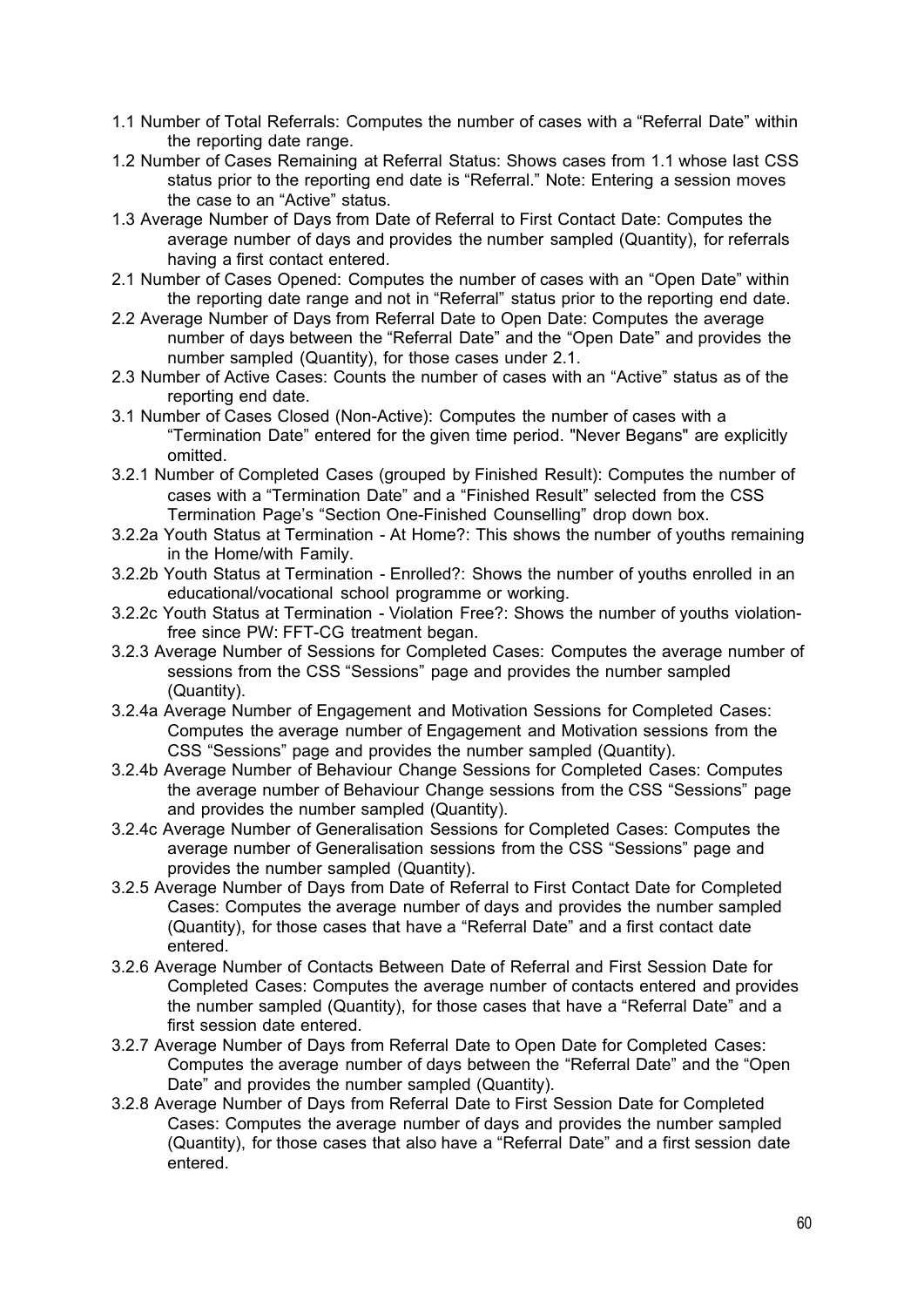- 3.2.9 Average Number of Days from First Session Date to Second Session Date for Completed Cases: Computes the average number of days, and provides the number sampled (Quantity), for those cases that have a first and second session date entered.
- 3.2.10 Average Number of Days from Second Session Date to Third Session Date for Completed Cases: Computes the average number of days and provides the number sampled (Quantity), for those cases that have a second and third session date entered.
- 3.2.11 Average Number of Days in Programme for Completed Cases: Computes the average number of days between the "Open Date" and "Termination Date" and provides the number sampled (Quantity).
- 3.3.1a Number of Closed Cases Due to Non-Completion (Grouped by Phase and Reasons for Non-Completion): Computes the number of cases with a "Termination Date" in the reporting date range and "Case Dropped Out" indicated on the termination.
- 3.3.1b Number of Closed Cases Due to Treatment Failure (Grouped by Phase and Reasons for Non-Completion): Computes the number of cases with a "Termination Date" in the reporting date range and "Case Dropped Out" indicated on the termination.
- 3.3.1c Number of Closed Cases Due to Non-Treatment Failure (Grouped by Phase and Reasons for Non-Completion): Computes the number of cases with a "Termination Date" in the reporting date range and "Case Dropped Out" indicated on the termination.
- 3.3.1d Closed Cases Due to Non-Completion (grouped by Time of Dropout): Shows cases from 3.3.1a broken down by "Time of Dropout."
- 3.3.2a Youth Status at Termination At Home?: This shows the number of youths remaining in the Home/with Family.
- 3.3.2b Youth Status at Termination Enrolled?: Shows the number of youths enrolled in an educational/vocational school programme or working.
- 3.3.2c Youth Status at Termination Violation Free?: Shows the number of youths violationfree since FFT treatment began.
- 3.3.3 Average Number of Days from Date of Referral to First Contact Date for Non-Completed Cases: Computes the average number of days and provides the number sampled (Quantity), for those cases that have a "Referral Date" and a first contact entered.
- 3.3.4 Average Number of Contacts Between Date of Referral and First Session Date for Non-Completed Cases: Computes the average number of contacts and provides the number sampled (Quantity), for those cases that have a "Referral Date" and a first session date entered.
- 3.3.5 Average Number of Days from Referral Date to Open Date for Non-Completed Cases: Computes the average number of days between the "Referral Date" and the "Open Date" and provides the number sampled (Quantity).
- 3.3.6 Average Number of Days from Referral Date to First Session Date for Non-Completed Cases: Computes the average number of days and provides the number sampled (Quantity), for those cases under 3.3.1 that have a "Referral Date" and a first session date entered.
- 3.3.7 Average Number of Days from First Session Date to Second Session Date for Non-Completed Cases: Computes the average number of days and provides the number sampled (Quantity), for those cases that have a first and second session date entered.
- 3.3.8 Average Number of Days from Second Session Date to Third Session Date for Non-Completed Cases: Computes the average number of days and provides the number sampled (Quantity), for those cases that have a second and third session date entered.
- 3.3.9 Average Number of Days in Programme for Non-Completed Cases: Computes the average number of days between the "Open Date" and "Termination Date", the mode and provides the number sampled (Quantity).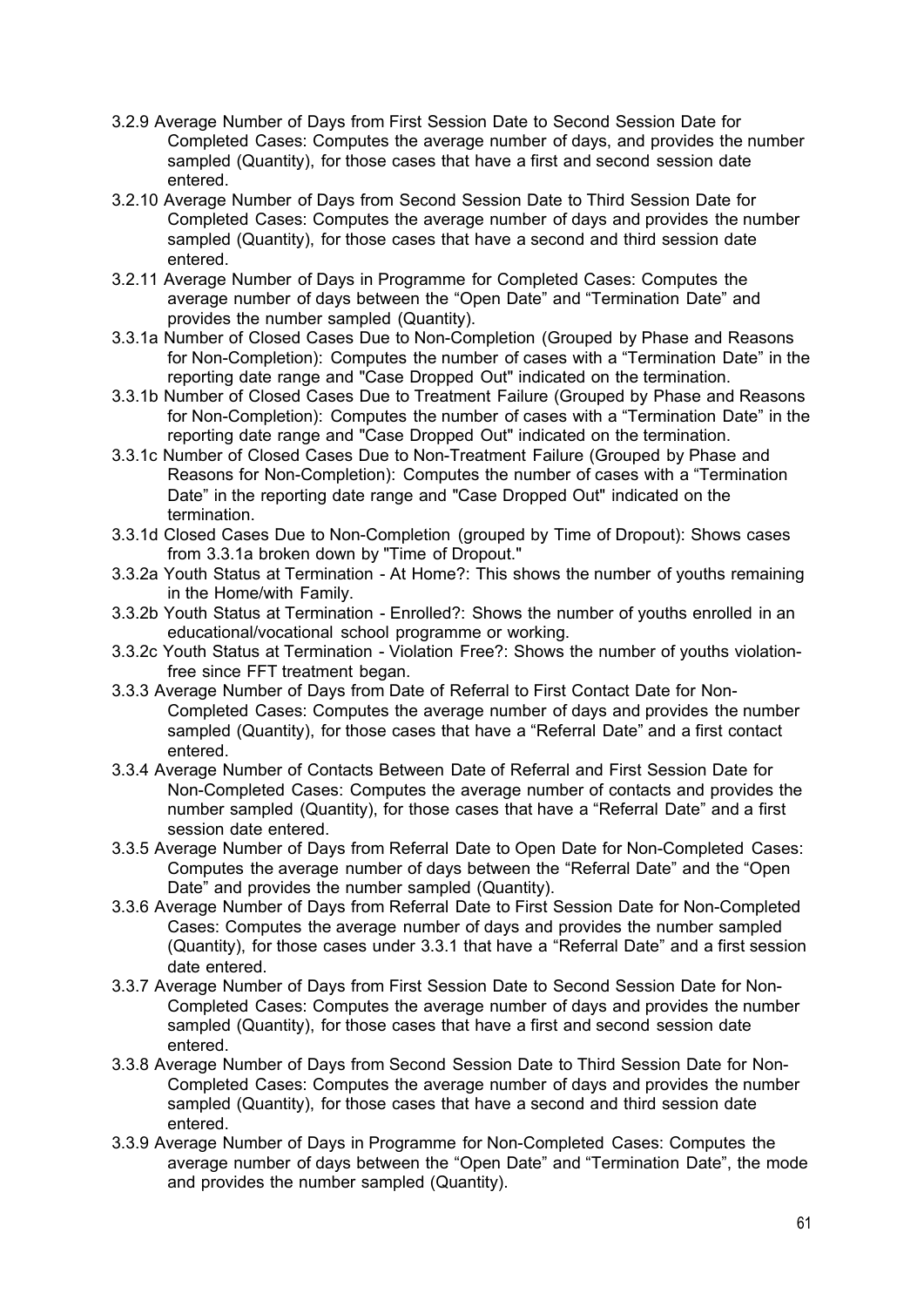4.1 Number of Never Begans (grouped by Never Began Reason): Computes the number of cases with a "Never Began Reason" selected from the CSS Termination Page's "Section Three-Never Seen" drop down box for the given time period.

# *Case Demographics*

This output reports four sets of administrative statistics by 10 demographic and other variables. Note: detailed ethnicity information is not collected in CSS. More detailed information is held on the HCC database, including the client's iwi if known.

# *Administrative statistics:*

- 01 Referrals: This section includes cases whose last status within the reporting date range was "Referral".
- 02 Active Cases: This section includes cases whose last status within the reporting date range was "Active".
- 03 Completed Cases: This section includes cases whose last status within the reporting date range was "Closed" and which have an Outcome listed.
- 04 Non-Completed Cases: This section includes cases whose last status within the reporting date range was "Closed" and which have a non-completion reason on the termination.

# *Demographic and other variables*

- Gender: This section breaks out client gender by state, site or therapist. It provides the user with a raw number and a percentage.
- Age: This section breaks out client age by state, site or therapist. It provides the user with a raw number and a percentage.
- Ethnicity: This section breaks out client ethnicity by state, site or therapist. It provides the user with a raw number and a percentage.
- Family Status: This section breaks out family status by state, site or therapist. It provides the user with a raw number and a percentage.
- Educational Status: This section breaks out educational status by state, site or therapist. It provides the user with a raw number and a percentage.
- Referral Type: This section breaks out referral type by state, site or therapist. It provides the user with a raw number and a percentage.
- Referral Source: This section breaks out referral source by state, site or therapist. It provides the user with a raw number and a percentage.
- Primary Referral Reason: This section breaks out primary referral reason by state, site or therapist. It provides the user with a raw number and a percentage.
- Secondary Referral Reason: This section breaks out secondary referral reason by state, site or therapist. It provides the user with a raw number and a percentage.
- DSM Diagnosis: This section breaks out DSM diagnosis by state, site or therapist. It provides the user with a raw number and a percentage.

#### *Data Review*

This output reports 58 statistics combining demographic, administrative, and outcome variables.

Case ID Work Group **Therapist** Therapist Id Referred in Date Range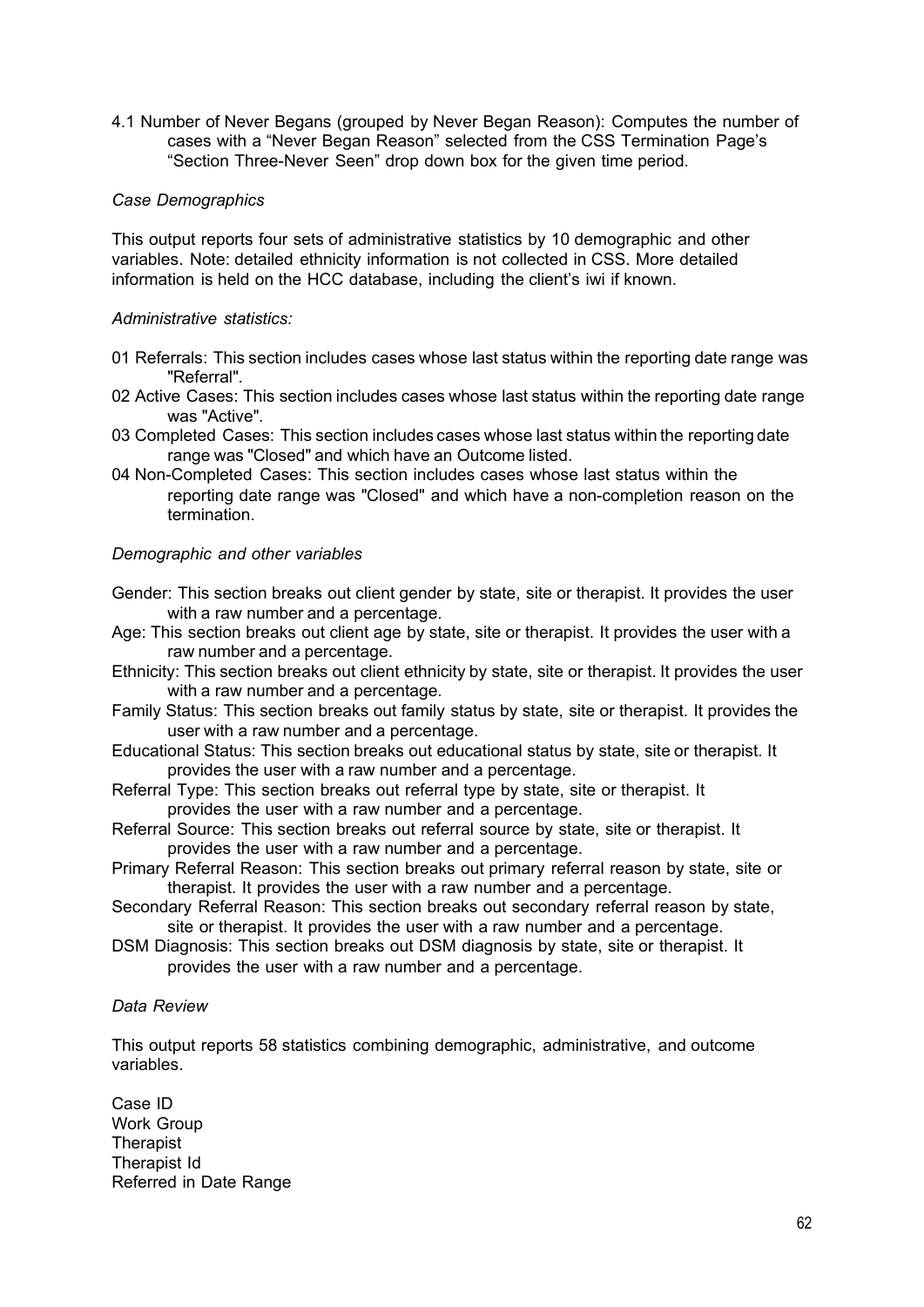Referral Date Referral Problem Primary Referral Problem Secondary Referral Type Days from Referral Date to Open Date Opened in Date Range Termination Phase Open Date First Contact Date First Session Date Days from Referral to First Session Days from Open Date to First Session Contacts Before First Session Sessions Phase 1 Reached Phase 2 Total Contacts Total Sessions Contacts in Date Range Sessions in Date Range Closed in Date Range Outcome Days in Programme Case Never Began Never Began Description Case Dropped Out Drop Out Reason Age Gender **Ethnicity Status** Case Number Opened Date Date Closed Sessions Phase 2 Reached Phase 3 Sessions Phase 3 Days from First Session to Second Session Days from Second Session to Third Session Second Session Date Third Session Date Drop Out Time Youth Status Home Youth Status Enrolled Youth Status Clean DSM Assessor Description DSM Source Description DSM Timeframe DSM Dx Family Status Educational Status Referral Source Case Completed? Treatment Failure?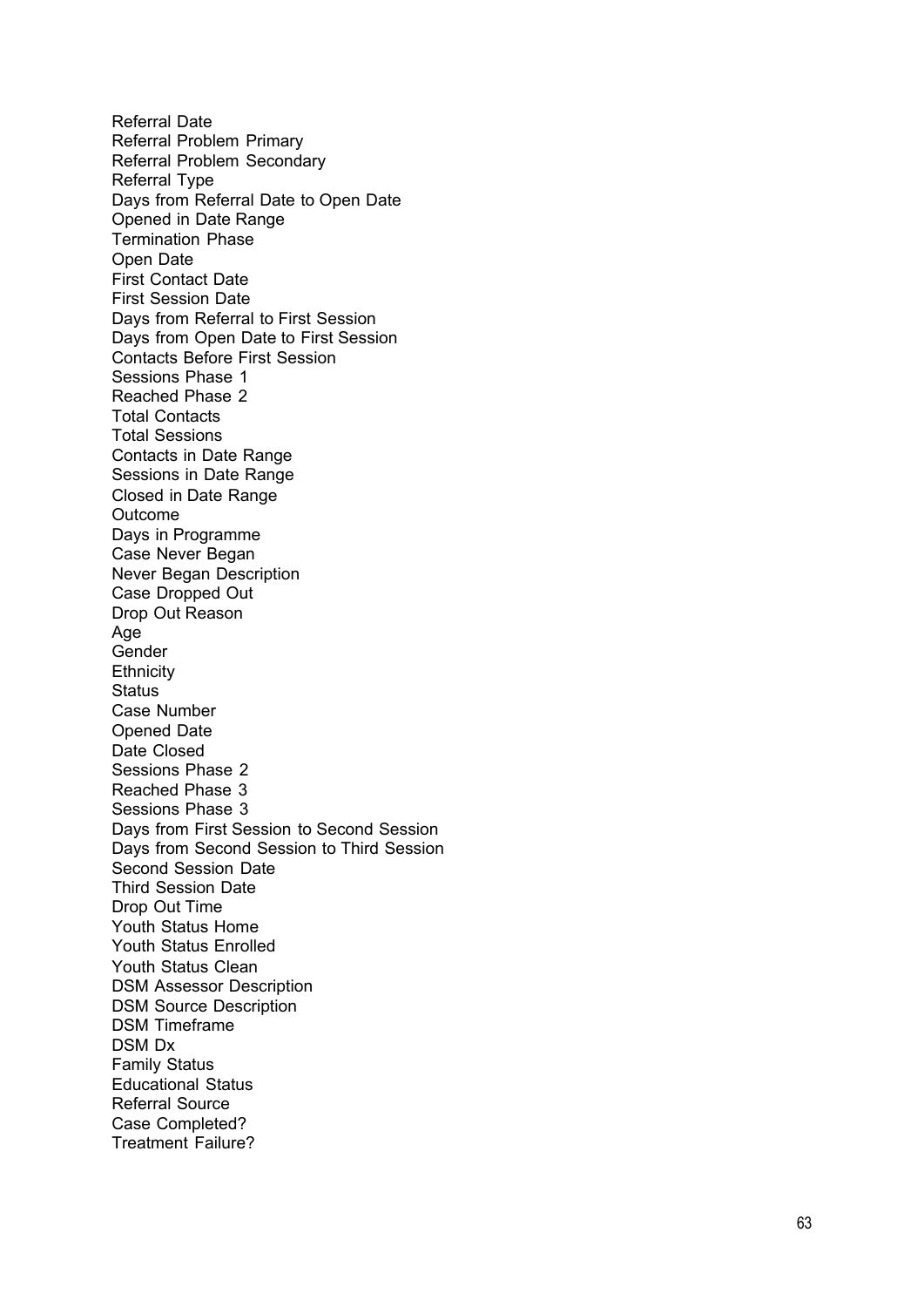# **Reporting from YHT's HCC database**

# *Managing Risk Form*

This output reports results from application of the risk screening template. It has four sections: 1. Harm to self; 2. Harm to others; 3. Harm from others; and 4. Other (includes property damage and placement breakdown). Two of the sections and their component elements are listed below.

Harm to self

- Suicidal behaviour
- Self-harm
- Unintended risk to self: substance use
- Unintended risk to self: risky sexual behaviour
- Unintended risk to self: running away

#### Harm to others

- Physical aggression / violence
- Psychological / emotional harm
- Harmful sexual behaviour
- Other offending e.g. theft/ dangerous driving

# *Outcome Assessment Form*

This output reports data from the outcome assessment form that is used to determine whether the PW: FFT-CG intervention has been successful for the participant. Evaluation of success or failure is based on comparison of the following variables pre- and post-treatment.

#### PRE AND POST COMPARISON

LIVING SITUATION

- Exited to YHT caregiver permanently
- In foster care treatment service (TFCO, SCP)
- In residential treatment centre, non-secure
- In short term foster care
- In Teaching Family Home, non-secure
- Living alone
- Living independently in a hostel
- Living with flatmates
- Living with foster carer
- Living with parent/s
- Living with partner/spouse
- Living with whānau
- No fixed abode
- Prison
- Secure Oranga Tamariki or YJ residence
- Unknown

#### PRE AND POST COMPARISON

ENGAGED IN EDUCATION, EMPLOYMENT OR TRAINING

- Not in education, training or employment
- Special school (secondary)
- Mainstream/private high school
- Kaupapa Māori high school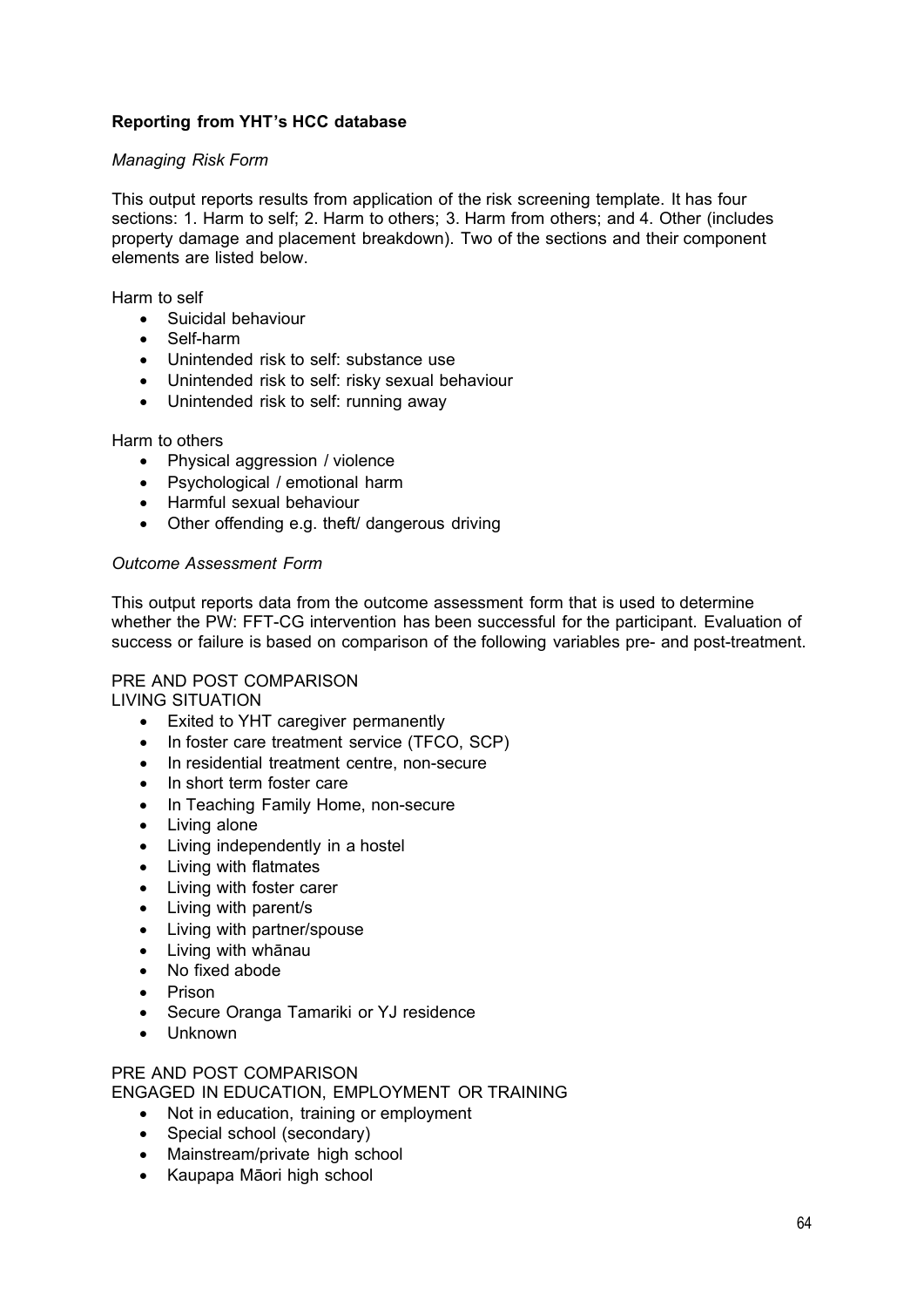- Boarding school
- Alternative education
- Alternative education in secure residence
- Residential/Behavioural school
- Correspondence School
- Charter school
- In full-time paid employment (over 30 hours per week)
- In part-time paid employment (under 30 hours per week and not studying)
- Parent receiving benefit to care for dependent child
- In Work-Based Learning (e.g. youth guarantee, industry partnership)
- In training programme (employment related, 30+ hours per week)
- At University or Polytechnic
- On another course
- Studying and employed part time
- Unknown

# DISCHARGE TYPE ("TREATMENT SUCCESS")

Treatment success definition

Client completed minimum number of model sessions of PW: FFT-CG:

- All stages completed and
- 8 or more sessions attended.

# OUTCOME AT DISCHARGE

- Significant Progress: All or most target outcomes met; significant improvement in functioning; and/or situation improved.
- Moderate Progress: Two or more target outcomes achieved; functioning improved; and/or situation improved.
- Minor Progress: At least one target outcome achieved; slight change in functioning, and/or slight improvement in situation.
- No change: Target outcomes not achieved; functioning remains unchanged; and/or situation unchanged.
- Worse off: Target outcomes not achieved; deterioration in functioning; and/or situation worse.

# *PW: FFT-CG Pilot Monitoring Dashboard*

The pilot monitoring dashboard facilitates reporting of monitoring data drawn from the HCC and/or the CSS, as appropriate. Recent examples of such reports cover the following aspects of PW: FFT-CG implementation over defined time periods:

- Referrals received
- Referrals allocated
- Volumes progress of allocated cases
- Caseload
- Closure outcomes for clients who had started PW: FFT-CG
- Summary analysis.

# **Reporting from YHT Googleform**

#### *Cultural Satisfaction Form*

This output reports data about participant satisfaction with their therapist from a cultural perspective. The measure collects responses to 12 statements each of which expresses a